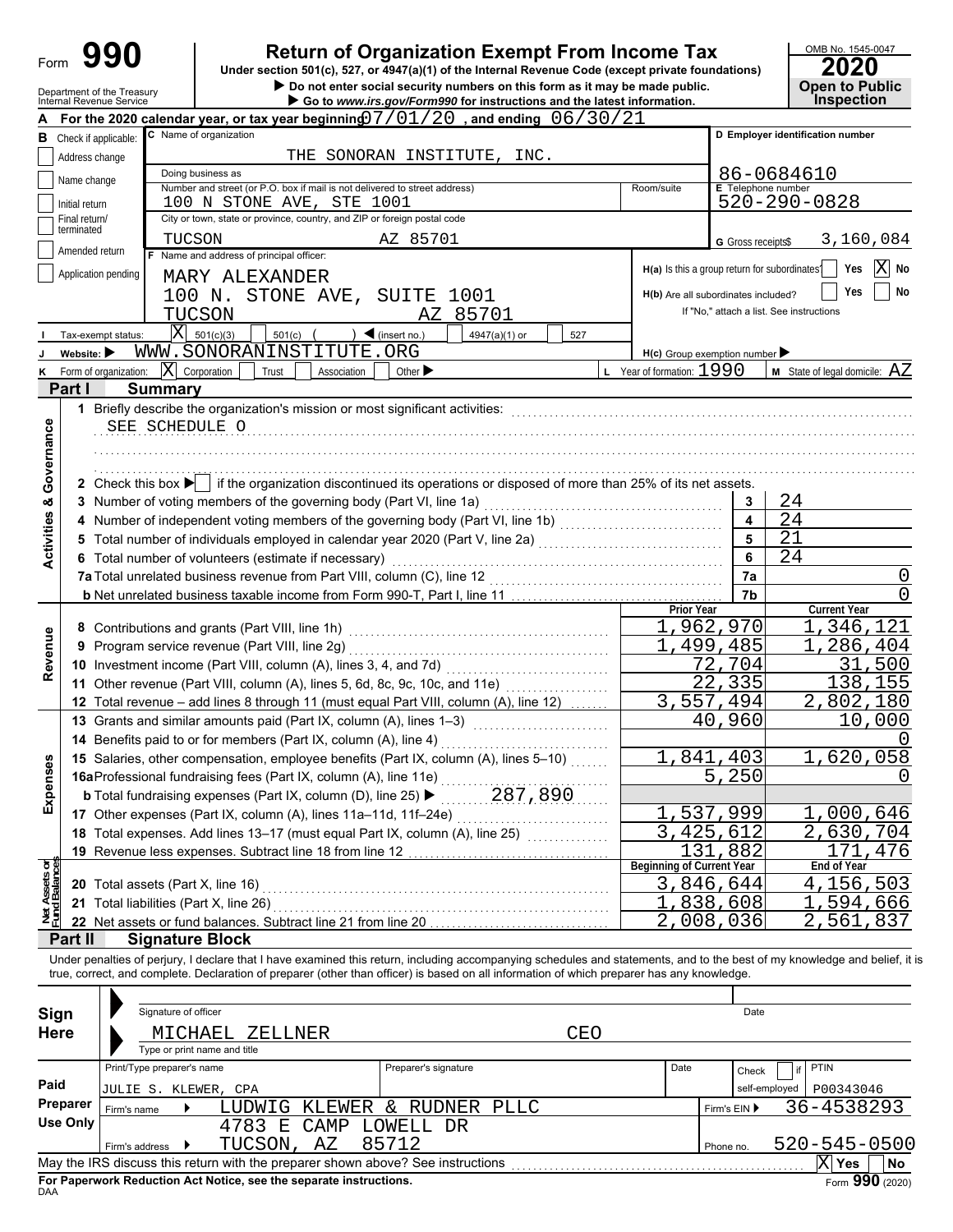|              | Form 990 (2020) THE SONORAN INSTITUTE, INC.                                                        |                       |                                                             | 86-0684610                                                                                                                                                                                                                                                   | Page 2                  |
|--------------|----------------------------------------------------------------------------------------------------|-----------------------|-------------------------------------------------------------|--------------------------------------------------------------------------------------------------------------------------------------------------------------------------------------------------------------------------------------------------------------|-------------------------|
| Part III     | <b>Statement of Program Service Accomplishments</b>                                                |                       |                                                             |                                                                                                                                                                                                                                                              | $\vert X \vert$         |
| 1.           | Briefly describe the organization's mission:                                                       |                       |                                                             |                                                                                                                                                                                                                                                              |                         |
|              | SEE SCHEDULE O                                                                                     |                       |                                                             |                                                                                                                                                                                                                                                              |                         |
|              |                                                                                                    |                       |                                                             |                                                                                                                                                                                                                                                              |                         |
|              |                                                                                                    |                       |                                                             |                                                                                                                                                                                                                                                              |                         |
|              |                                                                                                    |                       |                                                             | 2 Did the organization undertake any significant program services during the year which were not listed on the                                                                                                                                               |                         |
|              | prior Form 990 or 990-EZ?                                                                          |                       |                                                             |                                                                                                                                                                                                                                                              | Yes $\overline{X}$ No   |
|              | If "Yes," describe these new services on Schedule O.                                               |                       |                                                             |                                                                                                                                                                                                                                                              |                         |
| 3            | Did the organization cease conducting, or make significant changes in how it conducts, any program |                       |                                                             |                                                                                                                                                                                                                                                              |                         |
| services?    |                                                                                                    |                       |                                                             |                                                                                                                                                                                                                                                              | Yes $\overline{X}$ No   |
|              | If "Yes," describe these changes on Schedule O.                                                    |                       |                                                             |                                                                                                                                                                                                                                                              |                         |
| 4            |                                                                                                    |                       |                                                             | Describe the organization's program service accomplishments for each of its three largest program services, as measured by<br>expenses. Section 501(c)(3) and 501(c)(4) organizations are required to report the amount of grants and allocations to others, |                         |
|              | the total expenses, and revenue, if any, for each program service reported.                        |                       |                                                             |                                                                                                                                                                                                                                                              |                         |
|              |                                                                                                    |                       |                                                             |                                                                                                                                                                                                                                                              |                         |
| 4a (Code:    |                                                                                                    |                       | ) (Expenses $\frac{1}{2}$ , 268, 042 including grants of \$ | ) (Revenue \$                                                                                                                                                                                                                                                | 830,664)                |
|              | SEE SCHEDULE O                                                                                     |                       |                                                             |                                                                                                                                                                                                                                                              |                         |
|              |                                                                                                    |                       |                                                             |                                                                                                                                                                                                                                                              |                         |
|              |                                                                                                    |                       |                                                             |                                                                                                                                                                                                                                                              |                         |
|              |                                                                                                    |                       |                                                             |                                                                                                                                                                                                                                                              |                         |
|              |                                                                                                    |                       |                                                             |                                                                                                                                                                                                                                                              |                         |
|              |                                                                                                    |                       |                                                             |                                                                                                                                                                                                                                                              |                         |
|              |                                                                                                    |                       |                                                             |                                                                                                                                                                                                                                                              |                         |
|              |                                                                                                    |                       |                                                             |                                                                                                                                                                                                                                                              |                         |
|              |                                                                                                    |                       |                                                             |                                                                                                                                                                                                                                                              |                         |
|              |                                                                                                    |                       |                                                             |                                                                                                                                                                                                                                                              |                         |
| 4b (Code:    |                                                                                                    |                       |                                                             | ) (Expenses \$ 337, 817 including grants of \$ 10, 000 ) (Revenue \$ 273, 875 )                                                                                                                                                                              |                         |
|              | SEE SCHEDULE O                                                                                     |                       |                                                             |                                                                                                                                                                                                                                                              |                         |
|              |                                                                                                    |                       |                                                             |                                                                                                                                                                                                                                                              |                         |
|              |                                                                                                    |                       |                                                             |                                                                                                                                                                                                                                                              |                         |
|              |                                                                                                    |                       |                                                             |                                                                                                                                                                                                                                                              |                         |
|              |                                                                                                    |                       |                                                             |                                                                                                                                                                                                                                                              |                         |
|              |                                                                                                    |                       |                                                             |                                                                                                                                                                                                                                                              |                         |
|              |                                                                                                    |                       |                                                             |                                                                                                                                                                                                                                                              |                         |
|              |                                                                                                    |                       |                                                             |                                                                                                                                                                                                                                                              |                         |
|              |                                                                                                    |                       |                                                             |                                                                                                                                                                                                                                                              |                         |
|              |                                                                                                    |                       |                                                             |                                                                                                                                                                                                                                                              |                         |
| 4c (Code:    | ) (Expenses \$                                                                                     |                       | $261,024$ including grants of\$                             |                                                                                                                                                                                                                                                              | ) (Revenue \$ 181, 865) |
| SEE          | SCHEDULE O                                                                                         |                       |                                                             |                                                                                                                                                                                                                                                              |                         |
|              |                                                                                                    |                       |                                                             |                                                                                                                                                                                                                                                              |                         |
|              |                                                                                                    |                       |                                                             |                                                                                                                                                                                                                                                              |                         |
|              |                                                                                                    |                       |                                                             |                                                                                                                                                                                                                                                              |                         |
|              |                                                                                                    |                       |                                                             |                                                                                                                                                                                                                                                              |                         |
|              |                                                                                                    |                       |                                                             |                                                                                                                                                                                                                                                              |                         |
|              |                                                                                                    |                       |                                                             |                                                                                                                                                                                                                                                              |                         |
|              |                                                                                                    |                       |                                                             |                                                                                                                                                                                                                                                              |                         |
|              |                                                                                                    |                       |                                                             |                                                                                                                                                                                                                                                              |                         |
|              |                                                                                                    |                       |                                                             |                                                                                                                                                                                                                                                              |                         |
|              | 4d Other program services (Describe on Schedule O.)                                                |                       |                                                             |                                                                                                                                                                                                                                                              |                         |
| (Expenses \$ |                                                                                                    | including grants of\$ |                                                             | (Revenue \$                                                                                                                                                                                                                                                  |                         |
|              | 4e Total program service expenses                                                                  | 866                   | <b>RR3</b>                                                  |                                                                                                                                                                                                                                                              |                         |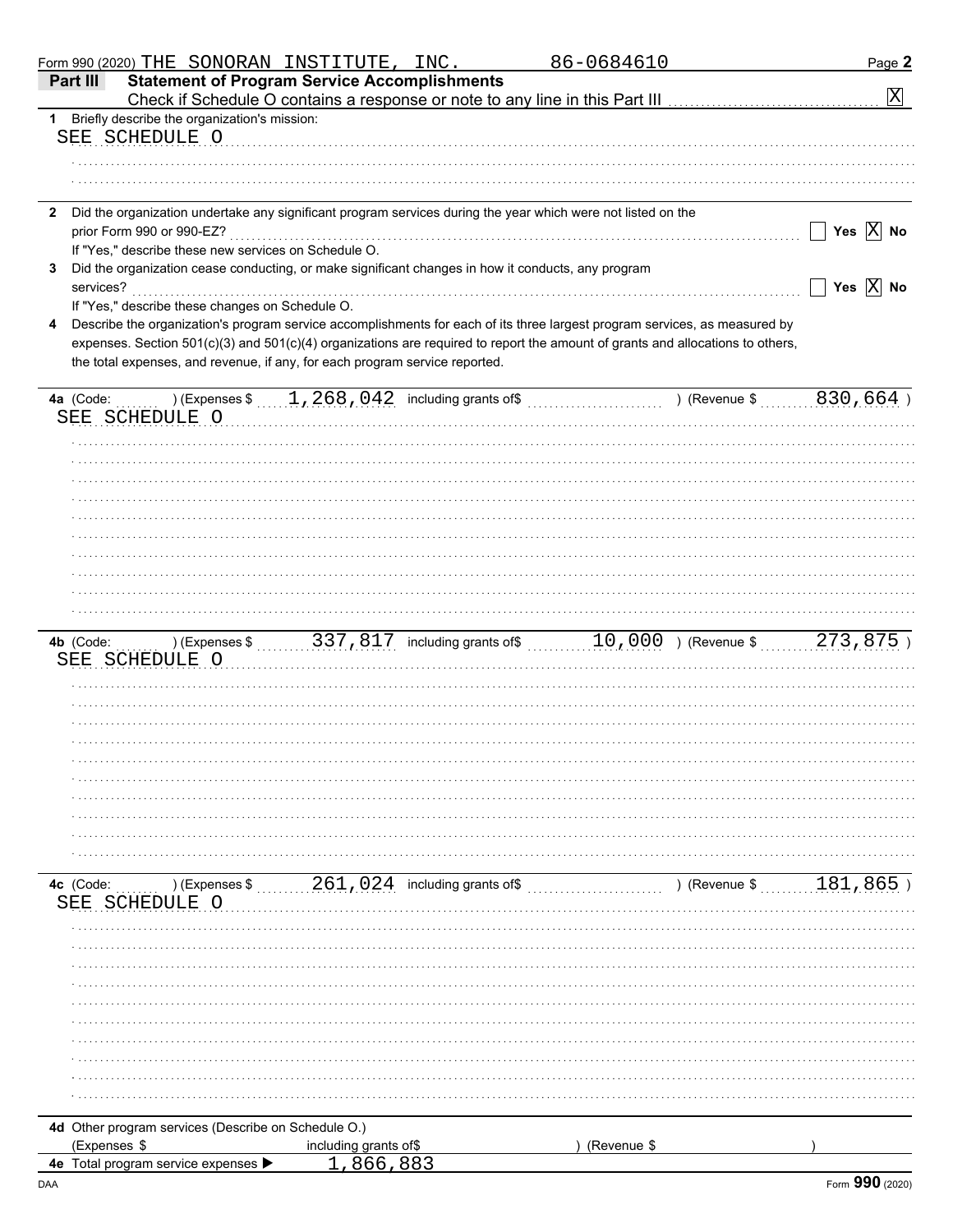Form 990 (2020) Page **3** THE SONORAN INSTITUTE, INC. 86-0684610

**Part IV Checklist of Required Schedules**

|     |                                                                                                                                                                                                                     |                 | Yes | No |
|-----|---------------------------------------------------------------------------------------------------------------------------------------------------------------------------------------------------------------------|-----------------|-----|----|
| 1   | Is the organization described in section $501(c)(3)$ or $4947(a)(1)$ (other than a private foundation)? If "Yes,"                                                                                                   |                 |     |    |
|     | complete Schedule A                                                                                                                                                                                                 | 1               | Χ   |    |
| 2   | Is the organization required to complete Schedule B, Schedule of Contributors (see instructions)?                                                                                                                   | $\mathbf{2}$    | X   |    |
| 3   | Did the organization engage in direct or indirect political campaign activities on behalf of or in opposition to                                                                                                    |                 |     |    |
|     | candidates for public office? If "Yes," complete Schedule C, Part I                                                                                                                                                 | 3               |     | X  |
| 4   | Section 501(c)(3) organizations. Did the organization engage in lobbying activities, or have a section 501(h)                                                                                                       |                 |     |    |
|     | election in effect during the tax year? If "Yes," complete Schedule C, Part II                                                                                                                                      | 4               |     | Χ  |
| 5   | Is the organization a section $501(c)(4)$ , $501(c)(5)$ , or $501(c)(6)$ organization that receives membership dues,                                                                                                |                 |     |    |
|     | assessments, or similar amounts as defined in Revenue Procedure 98-19? If "Yes," complete Schedule C, Part III                                                                                                      | 5               |     | Χ  |
| 6   | Did the organization maintain any donor advised funds or any similar funds or accounts for which donors                                                                                                             |                 |     |    |
|     | have the right to provide advice on the distribution or investment of amounts in such funds or accounts? If                                                                                                         |                 |     |    |
|     | "Yes," complete Schedule D, Part I                                                                                                                                                                                  | 6               |     | X  |
| 7   | Did the organization receive or hold a conservation easement, including easements to preserve open space,                                                                                                           |                 |     |    |
|     | the environment, historic land areas, or historic structures? If "Yes," complete Schedule D, Part II                                                                                                                | 7               | Χ   |    |
| 8   | Did the organization maintain collections of works of art, historical treasures, or other similar assets? If "Yes,"                                                                                                 |                 |     |    |
|     | complete Schedule D, Part III                                                                                                                                                                                       | 8               |     | X  |
| 9   | Did the organization report an amount in Part X, line 21, for escrow or custodial account liability, serve as a                                                                                                     |                 |     |    |
|     | custodian for amounts not listed in Part X; or provide credit counseling, debt management, credit repair, or                                                                                                        |                 |     |    |
|     | debt negotiation services? If "Yes," complete Schedule D, Part IV                                                                                                                                                   | 9               |     | X  |
| 10  | Did the organization, directly or through a related organization, hold assets in donor-restricted endowments                                                                                                        |                 |     |    |
|     | or in quasi endowments? If "Yes," complete Schedule D, Part V                                                                                                                                                       | 10              | Χ   |    |
| 11  | If the organization's answer to any of the following questions is "Yes," then complete Schedule D, Parts VI,                                                                                                        |                 |     |    |
|     | VII, VIII, IX, or X as applicable.                                                                                                                                                                                  |                 |     |    |
| а   | Did the organization report an amount for land, buildings, and equipment in Part X, line 10? If "Yes,"                                                                                                              |                 |     |    |
|     | complete Schedule D, Part VI                                                                                                                                                                                        | 11a             | Χ   |    |
| b   | Did the organization report an amount for investments-other securities in Part X, line 12, that is 5% or more                                                                                                       |                 |     |    |
|     | of its total assets reported in Part X, line 16? If "Yes," complete Schedule D, Part VII                                                                                                                            | 11b             | Χ   |    |
| c   | Did the organization report an amount for investments—program related in Part X, line 13, that is 5% or more                                                                                                        |                 |     |    |
|     | of its total assets reported in Part X, line 16? If "Yes," complete Schedule D, Part VIII [[[[[[[[[[[[[[[[[[[                                                                                                       | 11c             |     | Χ  |
| d   | Did the organization report an amount for other assets in Part X, line 15, that is 5% or more of its total assets                                                                                                   |                 |     |    |
|     | reported in Part X, line 16? If "Yes," complete Schedule D, Part IX                                                                                                                                                 | 11d             |     | Χ  |
| е   | Did the organization report an amount for other liabilities in Part X, line 25? If "Yes," complete Schedule D, Part X                                                                                               | 11e             | Χ   |    |
| f   | Did the organization's separate or consolidated financial statements for the tax year include a footnote that addresses                                                                                             |                 |     |    |
|     | the organization's liability for uncertain tax positions under FIN 48 (ASC 740)? If "Yes," complete Schedule D, Part X                                                                                              | 11f             | Χ   |    |
|     | 12a Did the organization obtain separate, independent audited financial statements for the tax year? If "Yes," complete                                                                                             |                 |     |    |
|     |                                                                                                                                                                                                                     | 12a             |     | Χ  |
| b   | Was the organization included in consolidated, independent audited financial statements for the tax year? If                                                                                                        |                 |     |    |
|     | "Yes," and if the organization answered "No" to line 12a, then completing Schedule D, Parts XI and XII is optional                                                                                                  | 12 <sub>b</sub> | Χ   |    |
| 13  |                                                                                                                                                                                                                     | 13              |     | Χ  |
| 14a | Did the organization maintain an office, employees, or agents outside of the United States?                                                                                                                         | 14a             | Χ   |    |
| b   | Did the organization have aggregate revenues or expenses of more than \$10,000 from grantmaking,                                                                                                                    |                 |     |    |
|     | fundraising, business, investment, and program service activities outside the United States, or aggregate                                                                                                           |                 |     |    |
| 15  | foreign investments valued at \$100,000 or more? If "Yes," complete Schedule F, Parts I and IV<br>Did the organization report on Part IX, column (A), line 3, more than \$5,000 of grants or other assistance to or | 14b             | Χ   |    |
|     | for any foreign organization? If "Yes," complete Schedule F, Parts II and IV                                                                                                                                        | 15              |     | Χ  |
| 16  | Did the organization report on Part IX, column (A), line 3, more than \$5,000 of aggregate grants or other                                                                                                          |                 |     |    |
|     | assistance to or for foreign individuals? If "Yes," complete Schedule F, Parts III and IV                                                                                                                           | 16              |     | Χ  |
| 17  | Did the organization report a total of more than \$15,000 of expenses for professional fundraising services on                                                                                                      |                 |     |    |
|     |                                                                                                                                                                                                                     | 17              |     | Χ  |
| 18  | Did the organization report more than \$15,000 total of fundraising event gross income and contributions on                                                                                                         |                 |     |    |
|     | Part VIII, lines 1c and 8a? If "Yes," complete Schedule G, Part II                                                                                                                                                  | 18              |     | Χ  |
| 19  | Did the organization report more than \$15,000 of gross income from gaming activities on Part VIII, line 9a?                                                                                                        |                 |     |    |
|     |                                                                                                                                                                                                                     | 19              |     | Χ  |
| 20a | Did the organization operate one or more hospital facilities? If "Yes," complete Schedule H                                                                                                                         | 20a             |     | Χ  |
| b   |                                                                                                                                                                                                                     | 20b             |     |    |
| 21  | Did the organization report more than \$5,000 of grants or other assistance to any domestic organization or                                                                                                         |                 |     |    |
|     |                                                                                                                                                                                                                     | 21              | Χ   |    |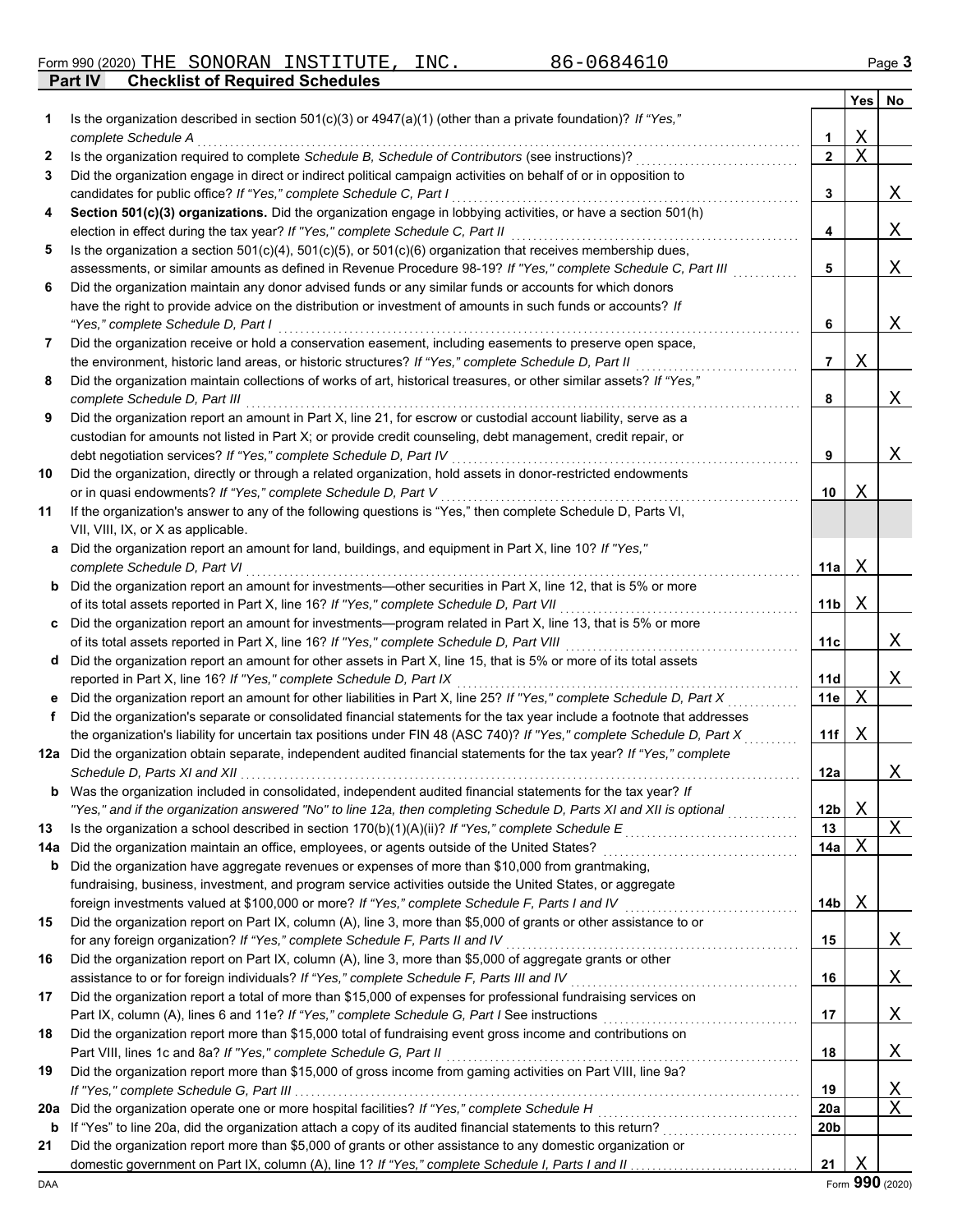Form 990 (2020) Page **4** THE SONORAN INSTITUTE, INC. 86-0684610

**Part IV Checklist of Required Schedules** *(continued)*

|     |                                                                                                                                                                                                                             |                 | Yes        | No               |
|-----|-----------------------------------------------------------------------------------------------------------------------------------------------------------------------------------------------------------------------------|-----------------|------------|------------------|
| 22  | Did the organization report more than \$5,000 of grants or other assistance to or for domestic individuals on                                                                                                               |                 |            |                  |
|     | Part IX, column (A), line 2? If "Yes," complete Schedule I, Parts I and III                                                                                                                                                 | 22              |            | Χ                |
| 23  | Did the organization answer "Yes" to Part VII, Section A, line 3, 4, or 5 about compensation of the                                                                                                                         |                 |            |                  |
|     | organization's current and former officers, directors, trustees, key employees, and highest compensated                                                                                                                     |                 |            |                  |
|     | employees? If "Yes," complete Schedule J                                                                                                                                                                                    | 23              |            | Χ                |
|     | 24a Did the organization have a tax-exempt bond issue with an outstanding principal amount of more than<br>\$100,000 as of the last day of the year, that was issued after December 31, 2002? If "Yes," answer lines 24b    |                 |            |                  |
|     | through 24d and complete Schedule K. If "No," go to line 25a                                                                                                                                                                | 24a             |            | Χ                |
| b   | Did the organization invest any proceeds of tax-exempt bonds beyond a temporary period exception?                                                                                                                           | 24b             |            |                  |
| c   | Did the organization maintain an escrow account other than a refunding escrow at any time during the year                                                                                                                   |                 |            |                  |
|     | to defease any tax-exempt bonds?                                                                                                                                                                                            | 24c             |            |                  |
|     | d Did the organization act as an "on behalf of" issuer for bonds outstanding at any time during the year?                                                                                                                   | 24d             |            |                  |
|     | 25a Section 501(c)(3), 501(c)(4), and 501(c)(29) organizations. Did the organization engage in an excess benefit                                                                                                            |                 |            |                  |
|     | transaction with a disqualified person during the year? If "Yes," complete Schedule L, Part I                                                                                                                               | 25a             |            | Χ                |
| b   | Is the organization aware that it engaged in an excess benefit transaction with a disqualified person in a prior                                                                                                            |                 |            |                  |
|     | year, and that the transaction has not been reported on any of the organization's prior Forms 990 or 990-EZ?                                                                                                                |                 |            |                  |
|     | If "Yes," complete Schedule L, Part I                                                                                                                                                                                       | 25 <sub>b</sub> |            | Χ                |
| 26  | Did the organization report any amount on Part X, line 5 or 22, for receivables from or payables to any current                                                                                                             |                 |            |                  |
|     | or former officer, director, trustee, key employee, creator or founder, substantial contributor, or 35%                                                                                                                     |                 |            |                  |
|     | controlled entity or family member of any of these persons? If "Yes," complete Schedule L, Part II                                                                                                                          | 26              |            | Χ                |
| 27  | Did the organization provide a grant or other assistance to any current or former officer, director, trustee, key<br>employee, creator or founder, substantial contributor or employee thereof, a grant selection committee |                 |            |                  |
|     | member, or to a 35% controlled entity (including an employee thereof) or family member of any of these                                                                                                                      |                 |            |                  |
|     | persons? If "Yes," complete Schedule L, Part III                                                                                                                                                                            | 27              |            | Χ                |
| 28  | Was the organization a party to a business transaction with one of the following parties (see Schedule L, Part                                                                                                              |                 |            |                  |
|     | IV instructions, for applicable filing thresholds, conditions, and exceptions):                                                                                                                                             |                 |            |                  |
| a   | A current or former officer, director, trustee, key employee, creator or founder, or substantial contributor? If                                                                                                            |                 |            |                  |
|     | "Yes," complete Schedule L, Part IV                                                                                                                                                                                         | 28a             |            | <u>X</u>         |
| b   | A family member of any individual described in line 28a? If "Yes," complete Schedule L, Part IV                                                                                                                             | 28b             |            | $\mathbf X$      |
| c   | A 35% controlled entity of one or more individuals and/or organizations described in lines 28a or 28b? If                                                                                                                   |                 |            |                  |
|     | "Yes," complete Schedule L, Part IV                                                                                                                                                                                         | 28c             |            | <u>X</u>         |
| 29  | Did the organization receive more than \$25,000 in non-cash contributions? If "Yes," complete Schedule M                                                                                                                    | 29              |            | $\mathbf X$      |
| 30  | Did the organization receive contributions of art, historical treasures, or other similar assets, or qualified                                                                                                              |                 |            |                  |
| 31  | conservation contributions? If "Yes," complete Schedule M<br>Did the organization liquidate, terminate, or dissolve and cease operations? If "Yes," complete Schedule N, Part I                                             | 30<br>31        |            | Χ<br>$\mathbf X$ |
| 32  | Did the organization sell, exchange, dispose of, or transfer more than 25% of its net assets? If "Yes,"                                                                                                                     |                 |            |                  |
|     | complete Schedule N, Part II                                                                                                                                                                                                | 32              |            | Χ                |
| 33  | Did the organization own 100% of an entity disregarded as separate from the organization under Regulations                                                                                                                  |                 |            |                  |
|     | sections 301.7701-2 and 301.7701-3? If "Yes," complete Schedule R, Part I                                                                                                                                                   | 33              |            | Χ                |
| 34  | Was the organization related to any tax-exempt or taxable entity? If "Yes," complete Schedule R, Part II, III,                                                                                                              |                 |            |                  |
|     | or IV, and Part V, line 1                                                                                                                                                                                                   | 34              | X          |                  |
| 35a | Did the organization have a controlled entity within the meaning of section 512(b)(13)?                                                                                                                                     | 35a             |            | Χ                |
| b   | If "Yes" to line 35a, did the organization receive any payment from or engage in any transaction with a                                                                                                                     |                 |            |                  |
|     |                                                                                                                                                                                                                             | 35b             |            |                  |
| 36  | Section 501(c)(3) organizations. Did the organization make any transfers to an exempt non-charitable                                                                                                                        |                 |            |                  |
|     | related organization? If "Yes," complete Schedule R, Part V, line 2                                                                                                                                                         | 36              |            | Χ                |
| 37  | Did the organization conduct more than 5% of its activities through an entity that is not a related organization                                                                                                            |                 |            |                  |
| 38  | and that is treated as a partnership for federal income tax purposes? If "Yes," complete Schedule R, Part VI<br>Did the organization complete Schedule O and provide explanations in Schedule O for Part VI, lines 11b and  | 37              |            | Χ                |
|     | 19? Note: All Form 990 filers are required to complete Schedule O.                                                                                                                                                          | 38              | X          |                  |
|     | <b>Statements Regarding Other IRS Filings and Tax Compliance</b><br><b>Part V</b>                                                                                                                                           |                 |            |                  |
|     | Check if Schedule O contains a response or note to any line in this Part V                                                                                                                                                  |                 |            |                  |
|     |                                                                                                                                                                                                                             |                 | <b>Yes</b> | No               |
| 1a  | 18<br>Enter the number reported in Box 3 of Form 1096. Enter -0- if not applicable<br>1a                                                                                                                                    |                 |            |                  |
| b   | 0<br>Enter the number of Forms W-2G included in line 1a. Enter -0- if not applicable [[[[[[[[[[[[[[[[[[[[[[[[[[[[[<br>1 <sub>b</sub>                                                                                        |                 |            |                  |
| c   | Did the organization comply with backup withholding rules for reportable payments to vendors and                                                                                                                            |                 |            |                  |
|     |                                                                                                                                                                                                                             | 1c              | X          |                  |
| DAA |                                                                                                                                                                                                                             |                 |            | Form 990 (2020)  |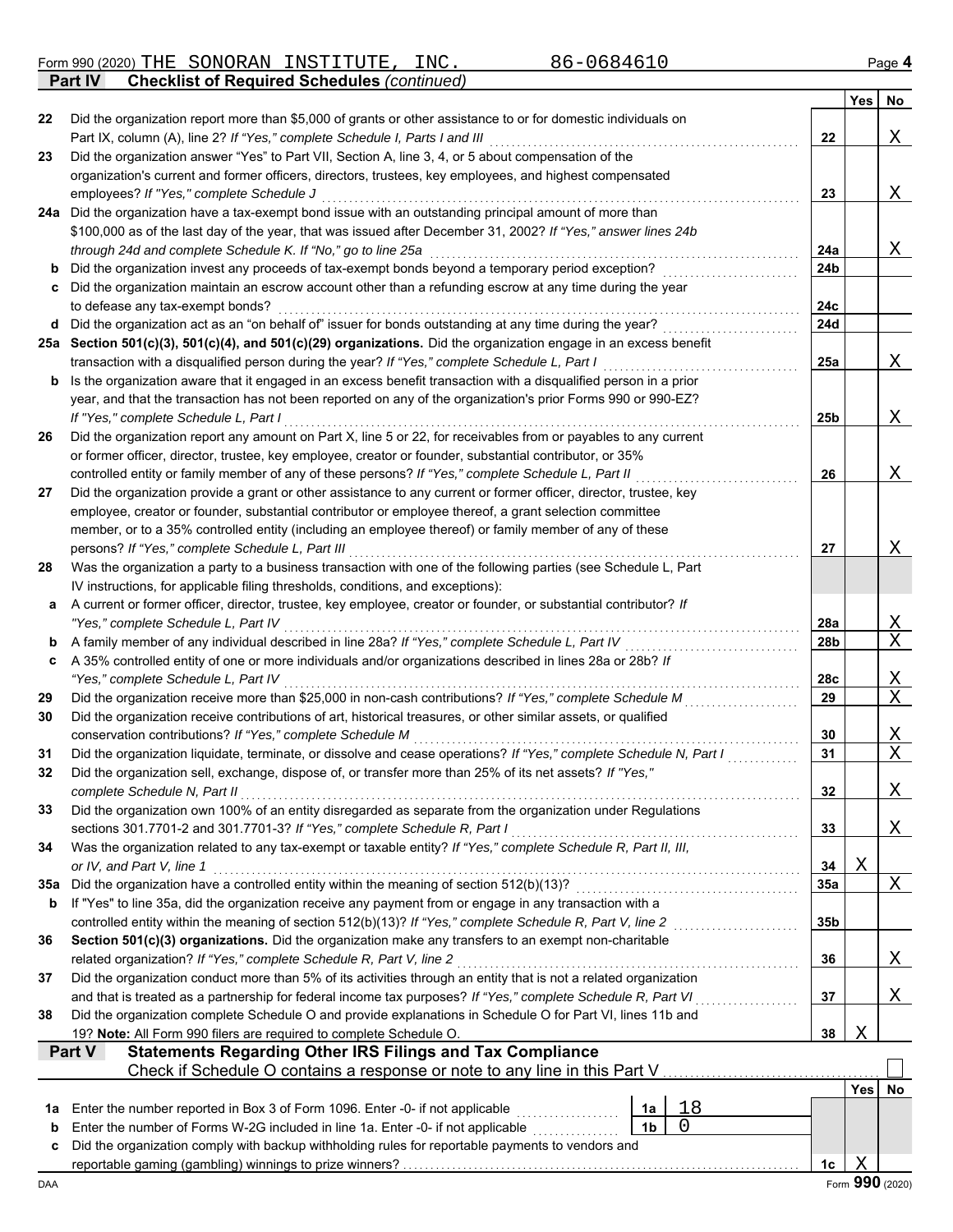|         | 86-0684610<br>Form 990 (2020) THE SONORAN INSTITUTE, INC.                                                                                                                                                  |                 |                |   | Page 5 |
|---------|------------------------------------------------------------------------------------------------------------------------------------------------------------------------------------------------------------|-----------------|----------------|---|--------|
|         | Statements Regarding Other IRS Filings and Tax Compliance (continued)<br>Part V                                                                                                                            |                 |                |   |        |
|         |                                                                                                                                                                                                            |                 |                |   | Yes No |
|         | 2a Enter the number of employees reported on Form W-3, Transmittal of Wage and Tax                                                                                                                         |                 |                |   |        |
|         | Statements, filed for the calendar year ending with or within the year covered by this return                                                                                                              | 21<br>2a        |                |   |        |
| b       | If at least one is reported on line 2a, did the organization file all required federal employment tax returns?                                                                                             |                 | 2 <sub>b</sub> | Χ |        |
|         | Note: If the sum of lines 1a and 2a is greater than 250, you may be required to e-file (see instructions)                                                                                                  |                 |                |   |        |
| За      | Did the organization have unrelated business gross income of \$1,000 or more during the year?                                                                                                              |                 | За             |   | Χ      |
| b       | If "Yes," has it filed a Form 990-T for this year? If "No" to line 3b, provide an explanation on Schedule O                                                                                                |                 | 3 <sub>b</sub> |   |        |
| 4a      | At any time during the calendar year, did the organization have an interest in, or a signature or other authority over,                                                                                    |                 |                |   |        |
|         | a financial account in a foreign country (such as a bank account, securities account, or other financial account)?                                                                                         |                 | 4a             | Χ |        |
| b       | If "Yes," enter the name of the foreign country $\blacktriangleright$ MEXICO                                                                                                                               |                 |                |   |        |
|         | See instructions for filing requirements for FinCEN Form 114, Report of Foreign Bank and Financial Accounts (FBAR).                                                                                        |                 |                |   |        |
| 5a      | Was the organization a party to a prohibited tax shelter transaction at any time during the tax year?                                                                                                      | .               | 5a             |   | Χ      |
| b       | Did any taxable party notify the organization that it was or is a party to a prohibited tax shelter transaction?                                                                                           |                 | 5b             |   | X      |
| c       | If "Yes" to line 5a or 5b, did the organization file Form 8886-T?                                                                                                                                          |                 | 5c             |   |        |
| 6a      | Does the organization have annual gross receipts that are normally greater than \$100,000, and did the<br>organization solicit any contributions that were not tax deductible as charitable contributions? |                 | 6a             |   | Χ      |
|         | If "Yes," did the organization include with every solicitation an express statement that such contributions or                                                                                             |                 |                |   |        |
| b       | gifts were not tax deductible?                                                                                                                                                                             |                 | 6b             |   |        |
| 7       | Organizations that may receive deductible contributions under section 170(c).                                                                                                                              |                 |                |   |        |
| a       | Did the organization receive a payment in excess of \$75 made partly as a contribution and partly for goods                                                                                                |                 |                |   |        |
|         | and services provided to the payor?                                                                                                                                                                        |                 | 7а             |   |        |
| b       | If "Yes," did the organization notify the donor of the value of the goods or services provided?                                                                                                            |                 | 7b             |   |        |
| c       | Did the organization sell, exchange, or otherwise dispose of tangible personal property for which it was                                                                                                   |                 |                |   |        |
|         | required to file Form 8282?                                                                                                                                                                                |                 | 7c             |   |        |
| d       |                                                                                                                                                                                                            | 7d              |                |   |        |
| е       | Did the organization receive any funds, directly or indirectly, to pay premiums on a personal benefit contract?                                                                                            |                 | 7е             |   |        |
| f       | Did the organization, during the year, pay premiums, directly or indirectly, on a personal benefit contract?                                                                                               |                 | 7f             |   |        |
| g       | If the organization received a contribution of qualified intellectual property, did the organization file Form 8899 as required?                                                                           |                 | 7g             |   |        |
| h       | If the organization received a contribution of cars, boats, airplanes, or other vehicles, did the organization file a Form 1098-C?                                                                         |                 | 7h             |   |        |
| 8       | Sponsoring organizations maintaining donor advised funds. Did a donor advised fund maintained by the                                                                                                       |                 |                |   |        |
|         | sponsoring organization have excess business holdings at any time during the year?                                                                                                                         |                 | 8              |   |        |
| 9       | Sponsoring organizations maintaining donor advised funds.                                                                                                                                                  |                 |                |   |        |
| a       | Did the sponsoring organization make any taxable distributions under section 4966?                                                                                                                         |                 | 9a             |   |        |
| b       | Did the sponsoring organization make a distribution to a donor, donor advisor, or related person?                                                                                                          |                 | 9b             |   |        |
| 10      | Section 501(c)(7) organizations. Enter:                                                                                                                                                                    |                 |                |   |        |
|         | Initiation fees and capital contributions included on Part VIII, line 12                                                                                                                                   | 10a             |                |   |        |
| b       | Gross receipts, included on Form 990, Part VIII, line 12, for public use of club facilities                                                                                                                | 10b             |                |   |        |
| 11      | Section 501(c)(12) organizations. Enter:                                                                                                                                                                   |                 |                |   |        |
| а       | Gross income from members or shareholders                                                                                                                                                                  | 11a             |                |   |        |
| b       | Gross income from other sources (Do not net amounts due or paid to other sources                                                                                                                           |                 |                |   |        |
|         | against amounts due or received from them.)                                                                                                                                                                | 11 <sub>b</sub> | 12a            |   |        |
| 12a     | Section 4947(a)(1) non-exempt charitable trusts. Is the organization filing Form 990 in lieu of Form 1041?<br>If "Yes," enter the amount of tax-exempt interest received or accrued during the year        |                 |                |   |        |
| b<br>13 | Section 501(c)(29) qualified nonprofit health insurance issuers.                                                                                                                                           | 12b             |                |   |        |
| а       | Is the organization licensed to issue qualified health plans in more than one state?                                                                                                                       |                 | 13a            |   |        |
|         | Note: See the instructions for additional information the organization must report on Schedule O.                                                                                                          |                 |                |   |        |
| b       | Enter the amount of reserves the organization is required to maintain by the states in which                                                                                                               |                 |                |   |        |
|         | the organization is licensed to issue qualified health plans                                                                                                                                               | 13 <sub>b</sub> |                |   |        |
| c       | Enter the amount of reserves on hand                                                                                                                                                                       | 13 <sub>c</sub> |                |   |        |
| 14a     | Did the organization receive any payments for indoor tanning services during the tax year?                                                                                                                 |                 | 14a            |   | Χ      |
| b       | If "Yes," has it filed a Form 720 to report these payments? If "No," provide an explanation on Schedule O                                                                                                  |                 | 14b            |   |        |
| 15      | Is the organization subject to the section 4960 tax on payment(s) of more than \$1,000,000 in remuneration or                                                                                              |                 |                |   |        |
|         | excess parachute payment(s) during the year?                                                                                                                                                               |                 | 15             |   | Χ      |
|         | If "Yes," see instructions and file Form 4720, Schedule N.                                                                                                                                                 |                 |                |   |        |
| 16      | Is the organization an educational institution subject to the section 4968 excise tax on net investment income?                                                                                            |                 | 16             |   | Χ      |
|         | If "Yes," complete Form 4720, Schedule O.                                                                                                                                                                  |                 |                |   |        |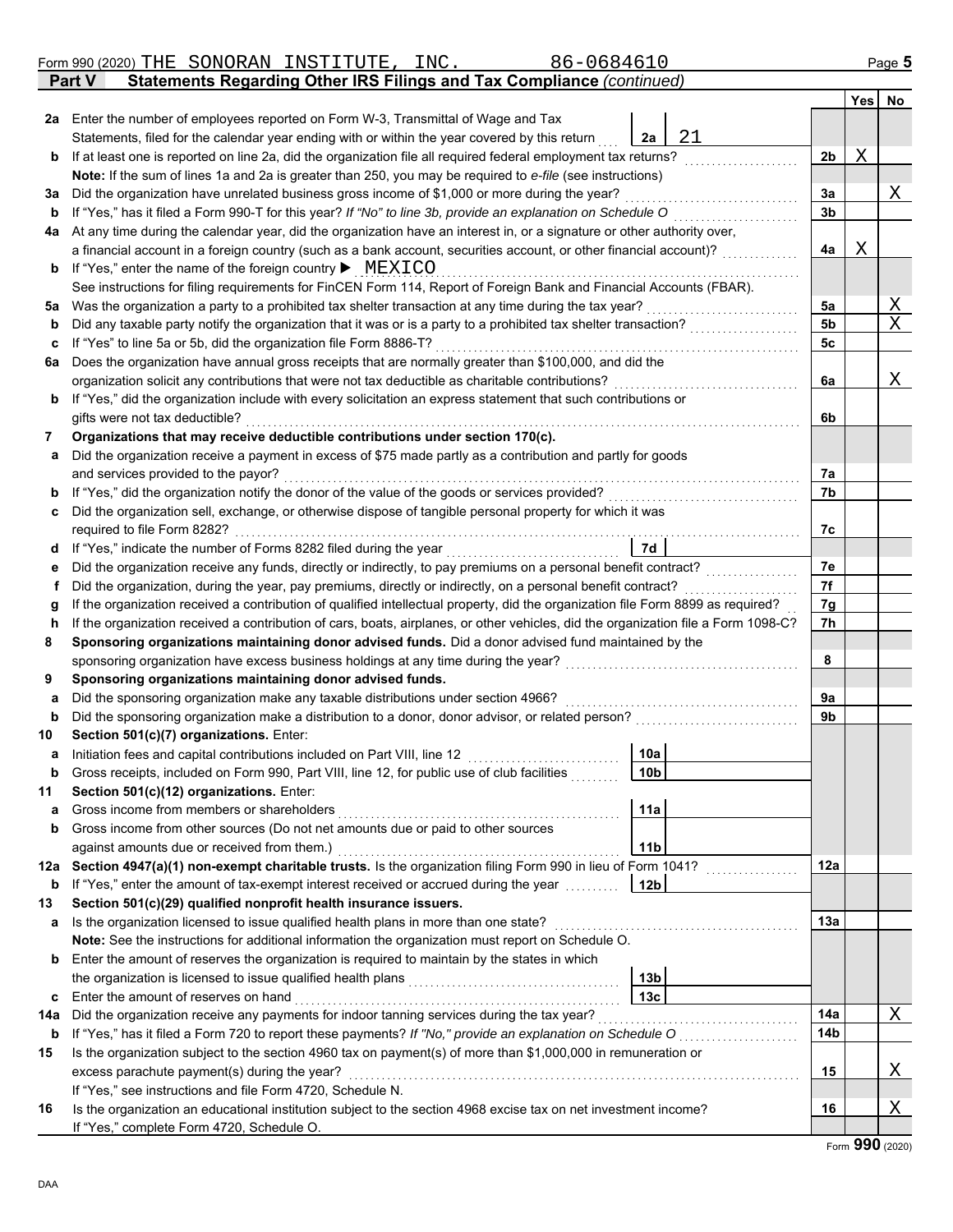|     | 86-0684610<br>Form 990 (2020) THE SONORAN INSTITUTE, INC.                                                                           |    |    |                 |             | Page 6                      |
|-----|-------------------------------------------------------------------------------------------------------------------------------------|----|----|-----------------|-------------|-----------------------------|
|     | Governance, Management, and Disclosure For each "Yes" response to lines 2 through 7b below, and for a "No"<br>Part VI               |    |    |                 |             |                             |
|     | response to line 8a, 8b, or 10b below, describe the circumstances, processes, or changes on Schedule O. See instructions.           |    |    |                 |             |                             |
|     |                                                                                                                                     |    |    |                 |             | X                           |
|     | <b>Section A. Governing Body and Management</b>                                                                                     |    |    |                 |             |                             |
|     |                                                                                                                                     |    |    |                 | <b>Yes</b>  | <b>No</b>                   |
| 1a  | Enter the number of voting members of the governing body at the end of the tax year                                                 | 1a | 24 |                 |             |                             |
|     | If there are material differences in voting rights among members of the governing body, or                                          |    |    |                 |             |                             |
|     | if the governing body delegated broad authority to an executive committee or similar                                                |    |    |                 |             |                             |
|     | committee, explain on Schedule O.                                                                                                   |    |    |                 |             |                             |
| b   | Enter the number of voting members included on line 1a, above, who are independent                                                  | 1b | 24 |                 |             |                             |
| 2   | Did any officer, director, trustee, or key employee have a family relationship or a business relationship with                      |    |    |                 |             |                             |
|     | any other officer, director, trustee, or key employee?                                                                              |    |    | 2               |             | Χ                           |
| 3   | Did the organization delegate control over management duties customarily performed by or under the direct                           |    |    |                 |             |                             |
|     | supervision of officers, directors, trustees, or key employees to a management company or other person?                             |    |    | 3               |             | Χ                           |
| 4   | Did the organization make any significant changes to its governing documents since the prior Form 990 was filed?                    |    |    | 4               |             | $\frac{\text{X}}{\text{X}}$ |
| 5   | Did the organization become aware during the year of a significant diversion of the organization's assets?                          |    |    | 5               |             |                             |
| 6   | Did the organization have members or stockholders?                                                                                  |    |    | 6               |             | $\overline{X}$              |
| 7a  | Did the organization have members, stockholders, or other persons who had the power to elect or appoint                             |    |    |                 |             |                             |
|     | one or more members of the governing body?                                                                                          |    |    | 7a              |             | X                           |
| b   | Are any governance decisions of the organization reserved to (or subject to approval by) members,                                   |    |    |                 |             |                             |
|     | stockholders, or persons other than the governing body?                                                                             |    |    | 7b              |             | Χ                           |
| 8   | Did the organization contemporaneously document the meetings held or written actions undertaken during the year by the following:   |    |    |                 |             |                             |
| a   | The governing body?                                                                                                                 |    |    | 8a              | Χ           |                             |
| b   | Each committee with authority to act on behalf of the governing body?                                                               |    |    | 8b              | $\mathbf X$ |                             |
| 9   | Is there any officer, director, trustee, or key employee listed in Part VII, Section A, who cannot be reached at                    |    |    |                 |             |                             |
|     | the organization's mailing address? If "Yes," provide the names and addresses on Schedule O.                                        |    |    | 9               |             | Χ                           |
|     | Section B. Policies (This Section B requests information about policies not required by the Internal Revenue Code.)                 |    |    |                 |             |                             |
|     |                                                                                                                                     |    |    |                 | Yes         | No                          |
|     | 10a Did the organization have local chapters, branches, or affiliates?                                                              |    |    | 10a             |             | X                           |
|     | <b>b</b> If "Yes," did the organization have written policies and procedures governing the activities of such chapters,             |    |    |                 |             |                             |
|     |                                                                                                                                     |    |    | 10 <sub>b</sub> |             |                             |
|     | 11a Has the organization provided a complete copy of this Form 990 to all members of its governing body before filing the form?     |    |    | 11a             |             | Χ                           |
| b   | Describe in Schedule O the process, if any, used by the organization to review this Form 990.                                       |    |    |                 |             |                             |
| 12a | Did the organization have a written conflict of interest policy? If "No," go to line 13                                             |    |    | 12a             | Χ           |                             |
| b   | Were officers, directors, or trustees, and key employees required to disclose annually interests that could give rise to conflicts? |    |    | 12 <sub>b</sub> | X           |                             |

|     | al au accelei al maccedei alla llet all'all'alega legallea le alegiste all'Imalli lluci cele mali accia di le           |                 |   |   |
|-----|-------------------------------------------------------------------------------------------------------------------------|-----------------|---|---|
| C.  | Did the organization regularly and consistently monitor and enforce compliance with the policy? If "Yes,"               |                 |   |   |
|     | describe in Schedule O how this was done                                                                                | 12c             | Χ |   |
| 13  | Did the organization have a written whistleblower policy?                                                               | 13              | Χ |   |
| 14  | Did the organization have a written document retention and destruction policy?                                          | 14              | Χ |   |
| 15  | Did the process for determining compensation of the following persons include a review and approval by                  |                 |   |   |
|     | independent persons, comparability data, and contemporaneous substantiation of the deliberation and decision?           |                 |   |   |
| a   | The organization's CEO, Executive Director, or top management official                                                  | 15a             | Х |   |
|     | <b>b</b> Other officers or key employees of the organization                                                            | 15 <sub>b</sub> |   | Х |
|     | If "Yes" to line 15a or 15b, describe the process in Schedule O (see instructions).                                     |                 |   |   |
| 16а | Did the organization invest in, contribute assets to, or participate in a joint venture or similar arrangement          |                 |   |   |
|     | with a taxable entity during the year?                                                                                  | 16a             |   | X |
|     | <b>b</b> If "Yes," did the organization follow a written policy or procedure requiring the organization to evaluate its |                 |   |   |
|     | participation in joint venture arrangements under applicable federal tax law, and take steps to safeguard the           |                 |   |   |
|     |                                                                                                                         | 16 <sub>b</sub> |   |   |

## **Section C. Disclosure**

|  | 17 List the states with which a copy of this Form 990 is required to be filed ▶ NONE |  |
|--|--------------------------------------------------------------------------------------|--|
|  |                                                                                      |  |

| 18 | Section 6104 requires an organization to make its Forms 1023 (1024 or 1024-A, if applicable), 990, and 990-T (Section 501(c)         |
|----|--------------------------------------------------------------------------------------------------------------------------------------|
|    | (3) sonly) available for public inspection. Indicate how you made these available. Check all that apply.                             |
|    | $\boxed{X}$ Own website $\boxed{X}$ Another's website $\boxed{X}$ Upon request $\boxed{\phantom{X}}$ Other (explain on Schedule O)   |
| 19 | Describe on Schedule O whether (and if so, how) the organization made its governing documents, conflict of interest policy, and      |
|    | financial statements available to the public during the tax year.                                                                    |
| 20 | State the name, address, and telephone number of the person who possesses the organization's books and records $\blacktriangleright$ |
|    | - - - - ----- --- --- -- -                                                                                                           |

THE SONORAN INSTITUTE 100 N. STONE AVE, STE 400 TUCSON TUCSON AZ 85701 520-290-0828

| ۰.<br>. . |  |  |
|-----------|--|--|
|-----------|--|--|

List the states with which a copy of this Form 990 is required to be filed . . . . . . . . . . . . . . . . . . . . . . . . . . . . . . . . . . . . . . . . . . . . . . . . . . . . . . . . . . . . . . . . . . . . . . . . . . . .

DAA Form **990** (2020)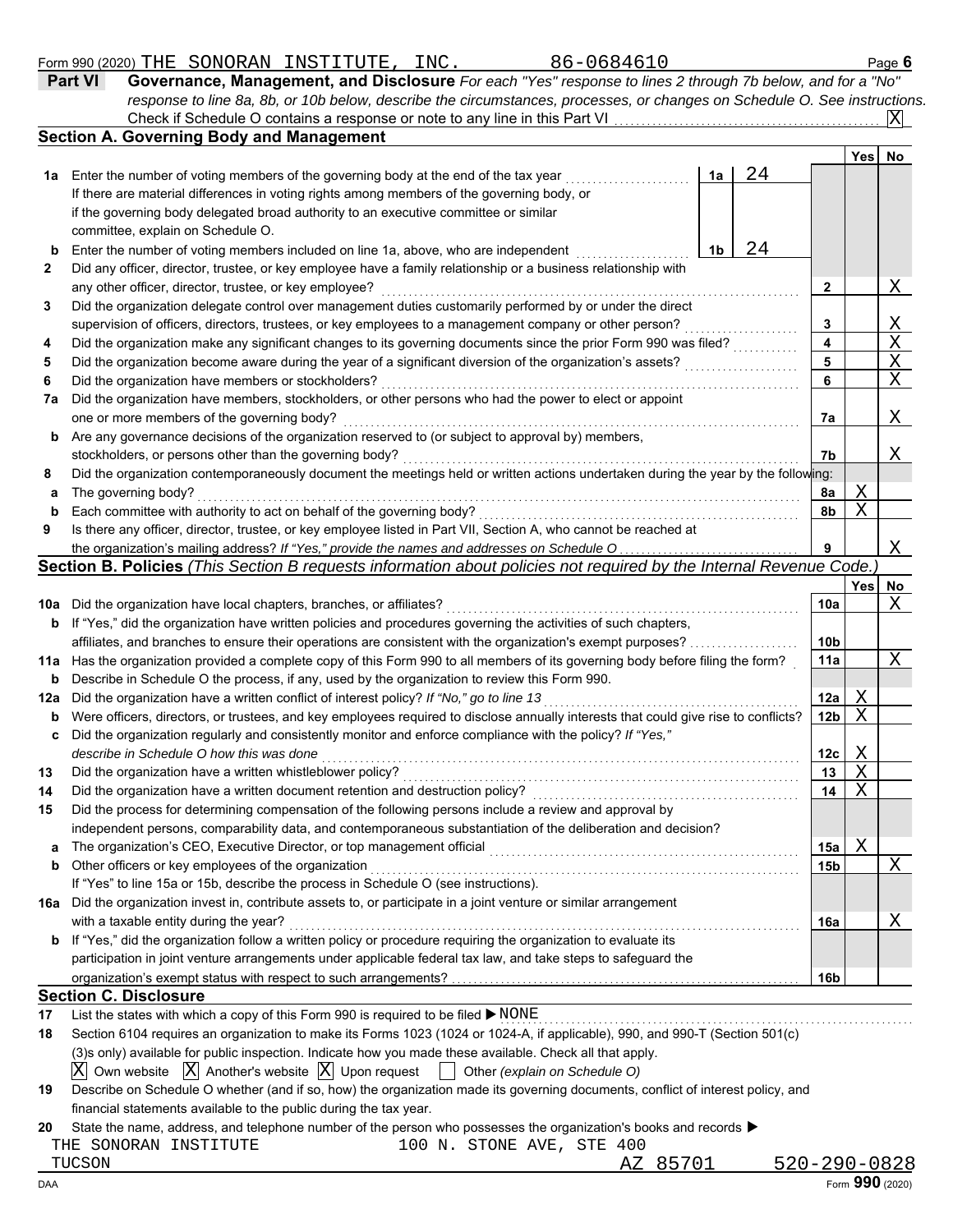86-0684610

| Part VII Compensation of Officers, Directors, Trustees, Key Employees, Highest Compensated Employees, and |
|-----------------------------------------------------------------------------------------------------------|
| <b>Independent Contractors</b>                                                                            |
| Check if Schedule O contains a response or note to any line in this Part VII                              |

### **Section A. Officers, Directors, Trustees, Key Employees, and Highest Compensated Employees**

**1a** Complete this table for all persons required to be listed. Report compensation for the calendar year ending with or within the organization's tax year.

■ List all of the organization's **current** officers, directors, trustees (whether individuals or organizations), regardless of amount of compensation. Enter -0- in columns (D), (E), and (F) if no compensation was paid.

List all of the organization's **current** key employees, if any. See instructions for definition of "key employee."

■ List all of the organization's **current** key employees, if any. See instructions for definition of "key employee."<br>■ List the organization's five **current** highest compensated employees (other than an officer, director,

who received reportable compensation (Box 5 of Form W-2 and/or Box 7 of Form 1099-MISC) of more than \$100,000 from the organization and any related organizations.

• List all of the organization's **former** officers, key employees, and highest compensated employees who received more than<br>00,000 of reportable compensation from the organization and any related erganizations. \$100,000 of reportable compensation from the organization and any related organizations.

• List all of the organization's **former directors or trustees** that received, in the capacity as a former director or trustee of the anization more than \$10,000 of reportable compensation from the organization and any rel organization, more than \$10,000 of reportable compensation from the organization and any related organizations. See instructions for the order in which to list the persons above.

Check this box if neither the organization nor any related organization compensated any current officer, director, or trustee.

| (A)<br>Name and title         | (B)<br>Average<br>hours<br>per week<br>(list any<br>hours for | (C)<br>Position<br>(do not check more than one<br>box, unless person is both an<br>officer and a director/trustee) |                       |                |              |                                           | (D)<br>Reportable<br>compensation<br>from the<br>organization<br>(W-2/1099-MISC) | (E)<br>Reportable<br>compensation<br>from related<br>organizations<br>(W-2/1099-MISC) | (F)<br>Estimated amount<br>of other<br>compensation<br>from the<br>organization and |
|-------------------------------|---------------------------------------------------------------|--------------------------------------------------------------------------------------------------------------------|-----------------------|----------------|--------------|-------------------------------------------|----------------------------------------------------------------------------------|---------------------------------------------------------------------------------------|-------------------------------------------------------------------------------------|
|                               | related<br>organizations<br>below<br>dotted line)             | Individual trustee<br>or director                                                                                  | Institutional trustee | <b>Officer</b> | Key employee | Former<br>Highest compensated<br>employee |                                                                                  |                                                                                       | related organizations                                                               |
| (1) KIM EGITA                 |                                                               |                                                                                                                    |                       |                |              |                                           |                                                                                  |                                                                                       |                                                                                     |
| CFAO                          | 40.00<br>0.00                                                 |                                                                                                                    |                       | $\mathbf X$    |              |                                           | 100,761                                                                          | $\mathbf 0$                                                                           | 9,454                                                                               |
| (2) MICHAEL ZELLNER           |                                                               |                                                                                                                    |                       |                |              |                                           |                                                                                  |                                                                                       |                                                                                     |
| CEO                           | 40.00<br>0.00                                                 |                                                                                                                    |                       | X              |              |                                           | 32,242                                                                           | 0                                                                                     | 2,484                                                                               |
| (3) STEPHANIE SKLAR           |                                                               |                                                                                                                    |                       |                |              |                                           |                                                                                  |                                                                                       |                                                                                     |
| PAST CEO                      | 40.00<br>0.00                                                 |                                                                                                                    |                       | X              |              |                                           | 99,334                                                                           | 0                                                                                     | 8,210                                                                               |
| (4) ROWENE AQUIRRE-           | MEDINA                                                        |                                                                                                                    |                       |                |              |                                           |                                                                                  |                                                                                       |                                                                                     |
| <b>DIRECTOR</b>               | 1.50<br>0.00                                                  | $\mathbf X$                                                                                                        |                       |                |              |                                           | 0                                                                                | 0                                                                                     | $\overline{0}$                                                                      |
| (5) MARY ALEXANDER            | 1.50                                                          |                                                                                                                    |                       |                |              |                                           |                                                                                  |                                                                                       |                                                                                     |
| CHAIR<br>(6) DAVID BAUMGARTEN | 0.00                                                          | $\mathbf X$                                                                                                        |                       | $\mathbf X$    |              |                                           | 0                                                                                | 0                                                                                     | 0                                                                                   |
| DIRECTOR                      | 1.50<br>0.00                                                  | $\mathbf X$                                                                                                        |                       |                |              |                                           | 0                                                                                | 0                                                                                     | $\mathbf 0$                                                                         |
| (7) ALAN DENNIS               |                                                               |                                                                                                                    |                       |                |              |                                           |                                                                                  |                                                                                       |                                                                                     |
| <b>DIRECTOR</b>               | 1.50<br>0.00                                                  | $\mathbf X$                                                                                                        |                       |                |              |                                           | 0                                                                                | 0                                                                                     | $\Omega$                                                                            |
| (8) ANNA HILL PRICE           |                                                               |                                                                                                                    |                       |                |              |                                           |                                                                                  |                                                                                       |                                                                                     |
| DIRECTOR                      | 1.50<br>0.00                                                  | Χ                                                                                                                  |                       |                |              |                                           | 0                                                                                | 0                                                                                     | $\mathbf 0$                                                                         |
| (9) LOUISE GLASSER            |                                                               |                                                                                                                    |                       |                |              |                                           |                                                                                  |                                                                                       |                                                                                     |
| SECRETARY                     | 1.50<br>0.00                                                  | X                                                                                                                  |                       | X              |              |                                           | 0                                                                                | 0                                                                                     | $\mathbf 0$                                                                         |
| (10) ALLISON GREEN            |                                                               |                                                                                                                    |                       |                |              |                                           |                                                                                  |                                                                                       |                                                                                     |
| DIRECTOR                      | 1.50<br>0.00                                                  | $\mathbf X$                                                                                                        |                       |                |              |                                           | 0                                                                                | 0                                                                                     | $\overline{0}$                                                                      |
| (11) BARBARA GREEN            |                                                               |                                                                                                                    |                       |                |              |                                           |                                                                                  |                                                                                       |                                                                                     |
| DIRECTOR                      | 1.50<br>0.00                                                  | $\mathbf X$                                                                                                        |                       |                |              |                                           | 0                                                                                | 0                                                                                     | $\mathbf 0$                                                                         |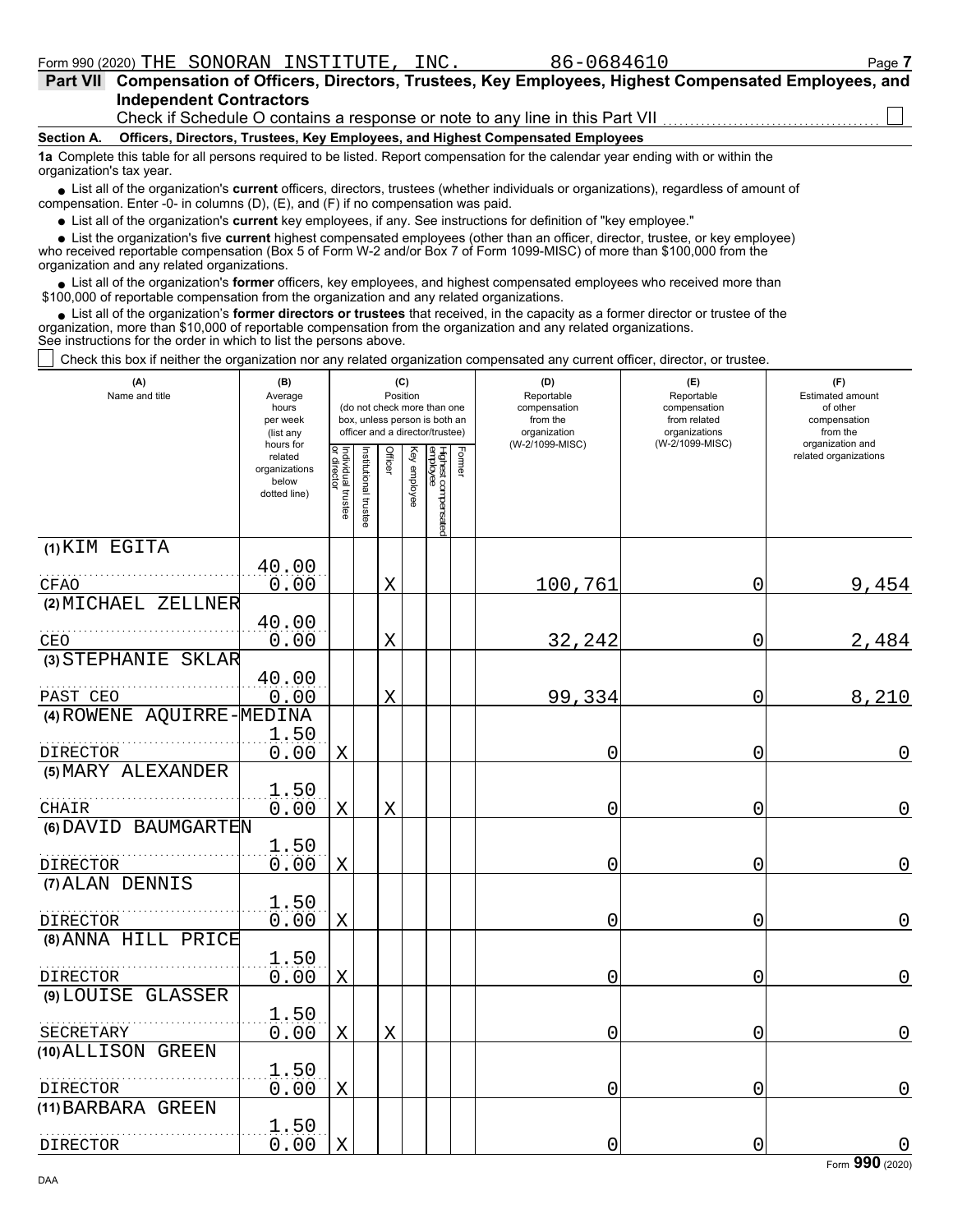| Form 990 (2020) THE SONORAN INSTITUTE, INC.                                                                                                                                                                                                                 |                                                                |                                   |                         |         |              |                                 |        | 86-0684610                                                                                             |                                                                    | Page 8                                                                 |
|-------------------------------------------------------------------------------------------------------------------------------------------------------------------------------------------------------------------------------------------------------------|----------------------------------------------------------------|-----------------------------------|-------------------------|---------|--------------|---------------------------------|--------|--------------------------------------------------------------------------------------------------------|--------------------------------------------------------------------|------------------------------------------------------------------------|
| <b>Part VII</b>                                                                                                                                                                                                                                             |                                                                |                                   |                         |         |              |                                 |        | Section A. Officers, Directors, Trustees, Key Employees, and Highest Compensated Employees (continued) |                                                                    |                                                                        |
| (C)<br>(A)<br>(B)<br>Position<br>Name and title<br>Average<br>(do not check more than one<br>hours<br>box, unless person is both an<br>per week<br>officer and a director/trustee)<br>(list any                                                             |                                                                |                                   |                         |         |              |                                 |        | (D)<br>Reportable<br>compensation<br>from the<br>organization                                          | (E)<br>Reportable<br>compensation<br>from related<br>organizations | (F)<br><b>Estimated amount</b><br>of other<br>compensation<br>from the |
|                                                                                                                                                                                                                                                             | hours for<br>related<br>organizations<br>below<br>dotted line) | Individual trustee<br>or director | nstitutional<br>trustee | Officer | Key employee | Highest compensatec<br>employee | Former | (W-2/1099-MISC)                                                                                        | (W-2/1099-MISC)                                                    | organization and<br>related organizations                              |
| (12)<br>TOM GROGAN                                                                                                                                                                                                                                          |                                                                |                                   |                         |         |              |                                 |        |                                                                                                        |                                                                    |                                                                        |
| DIRECTOR                                                                                                                                                                                                                                                    | 1.50<br>0.00                                                   | X                                 |                         |         |              |                                 |        | 0                                                                                                      | 0                                                                  | 0                                                                      |
| ANN HUNTER<br>(13)                                                                                                                                                                                                                                          | WELBORN                                                        |                                   |                         |         |              |                                 |        |                                                                                                        |                                                                    |                                                                        |
|                                                                                                                                                                                                                                                             | 1.50                                                           |                                   |                         |         |              |                                 |        |                                                                                                        |                                                                    |                                                                        |
| <b>DIRECTOR</b><br>(14)<br>NYDA JONES                                                                                                                                                                                                                       | 0.00<br><b>CHURCH</b>                                          | X                                 |                         |         |              |                                 |        | 0                                                                                                      | 0                                                                  | 0                                                                      |
|                                                                                                                                                                                                                                                             | 1.50                                                           |                                   |                         |         |              |                                 |        |                                                                                                        |                                                                    |                                                                        |
| <b>DIRECTOR</b>                                                                                                                                                                                                                                             | 0.00                                                           | Χ                                 |                         |         |              |                                 |        | 0                                                                                                      | 0                                                                  | 0                                                                      |
| (15)<br><b>JOSEPH KALT</b>                                                                                                                                                                                                                                  | 1.50                                                           |                                   |                         |         |              |                                 |        |                                                                                                        |                                                                    |                                                                        |
| <b>DIRECTOR</b>                                                                                                                                                                                                                                             | 0.00                                                           | Χ                                 |                         |         |              |                                 |        | 0                                                                                                      | 0                                                                  | 0                                                                      |
| (16)<br>TARA KANE PRENDERGAST                                                                                                                                                                                                                               |                                                                |                                   |                         |         |              |                                 |        |                                                                                                        |                                                                    |                                                                        |
| DIRECTOR                                                                                                                                                                                                                                                    | 1.50<br>0.00                                                   | Χ                                 |                         |         |              |                                 |        | 0                                                                                                      | 0                                                                  | 0                                                                      |
| (17)<br>DAN KIMBALL                                                                                                                                                                                                                                         |                                                                |                                   |                         |         |              |                                 |        |                                                                                                        |                                                                    |                                                                        |
| <b>DIRECTOR</b>                                                                                                                                                                                                                                             | 1.50<br>0.00                                                   | Χ                                 |                         |         |              |                                 |        | 0                                                                                                      | 0                                                                  | 0                                                                      |
| (18)<br>LEE LEACHMAN                                                                                                                                                                                                                                        |                                                                |                                   |                         |         |              |                                 |        |                                                                                                        |                                                                    |                                                                        |
|                                                                                                                                                                                                                                                             | 1.50                                                           |                                   |                         |         |              |                                 |        |                                                                                                        |                                                                    |                                                                        |
| <b>DIRECTOR</b><br>LAURINDA OSWALD<br>(19)                                                                                                                                                                                                                  | 0.00                                                           | Χ                                 |                         |         |              |                                 |        | 0                                                                                                      | 0                                                                  | 0                                                                      |
|                                                                                                                                                                                                                                                             | 1.50                                                           |                                   |                         |         |              |                                 |        |                                                                                                        |                                                                    |                                                                        |
| DIRECTOR                                                                                                                                                                                                                                                    | 0.00                                                           | Χ                                 |                         |         |              |                                 |        |                                                                                                        | 0                                                                  |                                                                        |
| 1b Subtotal<br>c Total from continuation sheets to Part VII, Section A.                                                                                                                                                                                     |                                                                |                                   |                         |         |              |                                 |        | 232,337                                                                                                |                                                                    | 20,148                                                                 |
| Total (add lines 1b and 1c)<br>d                                                                                                                                                                                                                            |                                                                |                                   |                         |         |              |                                 |        | 232,337                                                                                                |                                                                    | 20,148                                                                 |
| Total number of individuals (including but not limited to those listed above) who received more than \$100,000 of<br>2<br>reportable compensation from the organization $\blacktriangleright$ 1                                                             |                                                                |                                   |                         |         |              |                                 |        |                                                                                                        |                                                                    |                                                                        |
|                                                                                                                                                                                                                                                             |                                                                |                                   |                         |         |              |                                 |        |                                                                                                        |                                                                    | Yes<br>No                                                              |
| Did the organization list any <b>former</b> officer, director, trustee, key employee, or highest compensated<br>3<br>employee on line 1a? If "Yes," complete Schedule J for such individual                                                                 |                                                                |                                   |                         |         |              |                                 |        |                                                                                                        |                                                                    | Χ<br>3                                                                 |
| For any individual listed on line 1a, is the sum of reportable compensation and other compensation from the<br>4<br>organization and related organizations greater than \$150,000? If "Yes," complete Schedule J for such                                   |                                                                |                                   |                         |         |              |                                 |        |                                                                                                        |                                                                    |                                                                        |
| individual<br>marvidual construction in the familiar or accrue compensation from any unrelated organization or individual                                                                                                                                   |                                                                |                                   |                         |         |              |                                 |        |                                                                                                        |                                                                    | Χ<br>4                                                                 |
| 5                                                                                                                                                                                                                                                           |                                                                |                                   |                         |         |              |                                 |        |                                                                                                        |                                                                    | Χ<br>5                                                                 |
| <b>Section B. Independent Contractors</b>                                                                                                                                                                                                                   |                                                                |                                   |                         |         |              |                                 |        |                                                                                                        |                                                                    |                                                                        |
| Complete this table for your five highest compensated independent contractors that received more than \$100,000 of<br>1<br>compensation from the organization. Report compensation for the calendar year ending with or within the organization's tax year. |                                                                |                                   |                         |         |              |                                 |        |                                                                                                        |                                                                    |                                                                        |
|                                                                                                                                                                                                                                                             | (A)<br>Name and business address                               |                                   |                         |         |              |                                 |        |                                                                                                        | (B)<br>Description of services                                     | (C)<br>Compensation                                                    |
|                                                                                                                                                                                                                                                             |                                                                |                                   |                         |         |              |                                 |        |                                                                                                        |                                                                    |                                                                        |
|                                                                                                                                                                                                                                                             |                                                                |                                   |                         |         |              |                                 |        |                                                                                                        |                                                                    |                                                                        |
|                                                                                                                                                                                                                                                             |                                                                |                                   |                         |         |              |                                 |        |                                                                                                        |                                                                    |                                                                        |
|                                                                                                                                                                                                                                                             |                                                                |                                   |                         |         |              |                                 |        |                                                                                                        |                                                                    |                                                                        |
|                                                                                                                                                                                                                                                             |                                                                |                                   |                         |         |              |                                 |        |                                                                                                        |                                                                    |                                                                        |
|                                                                                                                                                                                                                                                             |                                                                |                                   |                         |         |              |                                 |        |                                                                                                        |                                                                    |                                                                        |
|                                                                                                                                                                                                                                                             |                                                                |                                   |                         |         |              |                                 |        |                                                                                                        |                                                                    |                                                                        |
| Total number of independent contractors (including but not limited to those listed above) who<br>2<br>received more than \$100,000 of compensation from the organization $\blacktriangleright$                                                              |                                                                |                                   |                         |         |              |                                 |        |                                                                                                        |                                                                    |                                                                        |

| received more than \$100,000 of compensation from the organization ▶ |  |
|----------------------------------------------------------------------|--|
|                                                                      |  |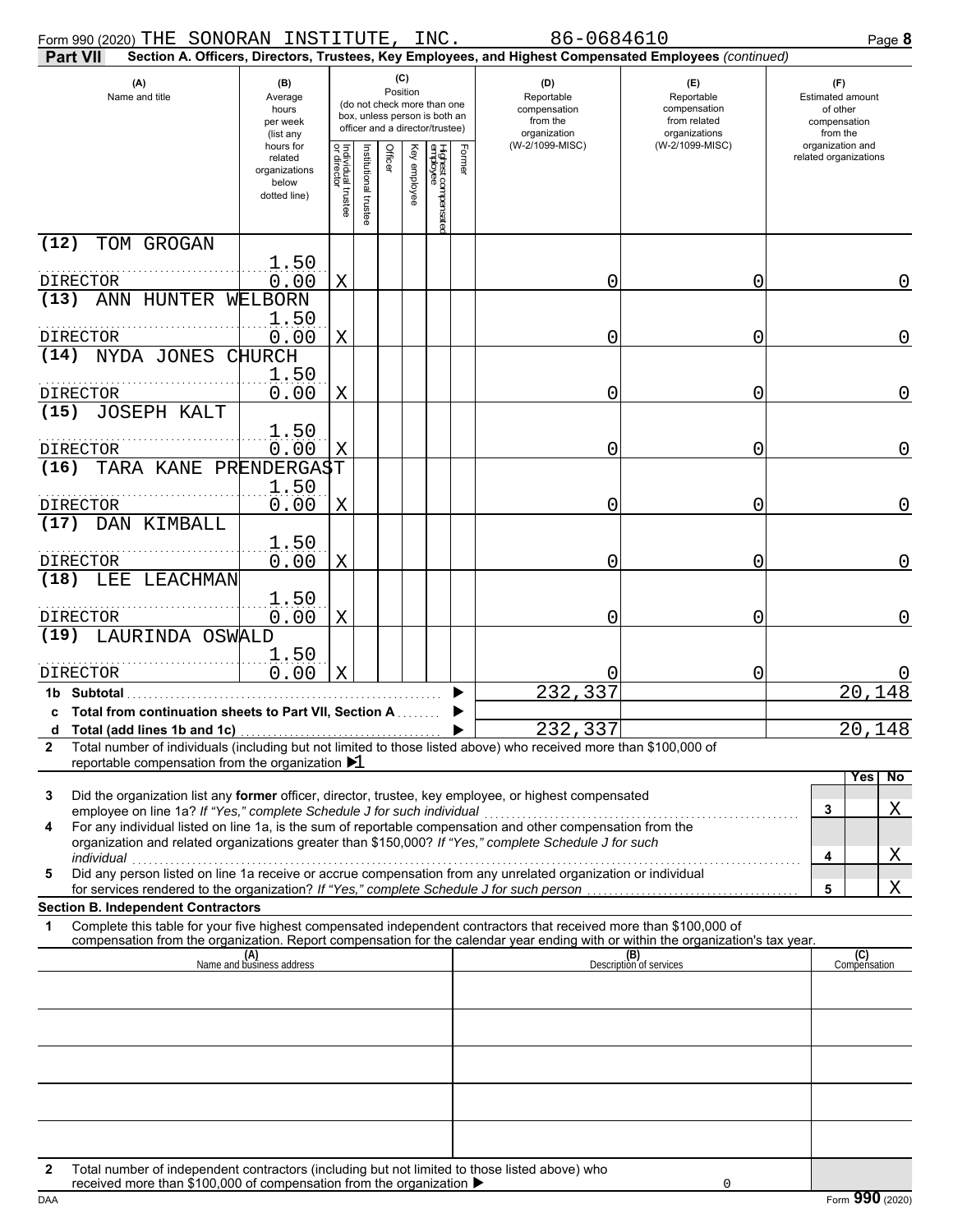| Form 990 (2020) THE SONORAN INSTITUTE, INC.                             |                                                                                                                                                                                          |                                                                        |                                   |                       |         |              |                                 |        | 86-0684610                                                                                                                                                                                                                                             |                                                                    | Page 8                                                                 |
|-------------------------------------------------------------------------|------------------------------------------------------------------------------------------------------------------------------------------------------------------------------------------|------------------------------------------------------------------------|-----------------------------------|-----------------------|---------|--------------|---------------------------------|--------|--------------------------------------------------------------------------------------------------------------------------------------------------------------------------------------------------------------------------------------------------------|--------------------------------------------------------------------|------------------------------------------------------------------------|
| <b>Part VII</b>                                                         |                                                                                                                                                                                          |                                                                        |                                   |                       |         |              |                                 |        | Section A. Officers, Directors, Trustees, Key Employees, and Highest Compensated Employees (continued)                                                                                                                                                 |                                                                    |                                                                        |
| (A)                                                                     | (C)<br>(B)<br>Position<br>Name and title<br>Average<br>(do not check more than one<br>hours<br>box, unless person is both an<br>per week<br>officer and a director/trustee)<br>(list any |                                                                        |                                   |                       |         |              |                                 |        | (D)<br>Reportable<br>compensation<br>from the<br>organization                                                                                                                                                                                          | (E)<br>Reportable<br>compensation<br>from related<br>organizations | (F)<br><b>Estimated amount</b><br>of other<br>compensation<br>from the |
|                                                                         |                                                                                                                                                                                          | hours for<br>related<br>organizations<br>below<br>dotted line)         | Individual trustee<br>or director | Institutional trustee | Officer | Key employee | Highest compensatec<br>employee | Former | (W-2/1099-MISC)                                                                                                                                                                                                                                        | (W-2/1099-MISC)                                                    | organization and<br>related organizations                              |
| (20)                                                                    | CHRIS PEREZ                                                                                                                                                                              |                                                                        |                                   |                       |         |              |                                 |        |                                                                                                                                                                                                                                                        |                                                                    |                                                                        |
| DIRECTOR<br>(21)                                                        | LOLLIE PLANK                                                                                                                                                                             | 1.50<br>0.00                                                           | X                                 |                       |         |              |                                 |        | 0                                                                                                                                                                                                                                                      | 0                                                                  | 0                                                                      |
| DIRECTOR                                                                |                                                                                                                                                                                          | 1.50<br>0.00                                                           | X                                 |                       |         |              |                                 |        | 0                                                                                                                                                                                                                                                      | 0                                                                  | 0                                                                      |
| (22)                                                                    | ROBERTO SALMON                                                                                                                                                                           |                                                                        |                                   |                       |         |              |                                 |        |                                                                                                                                                                                                                                                        |                                                                    |                                                                        |
| DIRECTOR<br>(23)                                                        | RICHARD SCHAEFER                                                                                                                                                                         | 1.50<br>0.00                                                           | X                                 |                       |         |              |                                 |        | 0                                                                                                                                                                                                                                                      | 0                                                                  | 0                                                                      |
|                                                                         |                                                                                                                                                                                          | 1.50                                                                   |                                   |                       |         |              |                                 |        |                                                                                                                                                                                                                                                        |                                                                    |                                                                        |
| VICE CHAIR                                                              |                                                                                                                                                                                          | 0.00                                                                   | Χ                                 |                       | Χ       |              |                                 |        | 0                                                                                                                                                                                                                                                      | 0                                                                  | 0                                                                      |
| (24)<br>MATT<br>TREASURER                                               | TEETERS                                                                                                                                                                                  | 1.50<br>0.00                                                           | X                                 |                       | X       |              |                                 |        | 0                                                                                                                                                                                                                                                      | 0                                                                  | 0                                                                      |
| (25)                                                                    | KARA TEISING                                                                                                                                                                             |                                                                        |                                   |                       |         |              |                                 |        |                                                                                                                                                                                                                                                        |                                                                    |                                                                        |
| DIRECTOR                                                                |                                                                                                                                                                                          | 1.50<br>0.00                                                           | X                                 |                       |         |              |                                 |        | 0                                                                                                                                                                                                                                                      | 0                                                                  | 0                                                                      |
| (26)                                                                    | BARTON THOMPSON                                                                                                                                                                          | 1.50                                                                   |                                   |                       |         |              |                                 |        |                                                                                                                                                                                                                                                        |                                                                    |                                                                        |
| DIRECTOR                                                                |                                                                                                                                                                                          | 0.00                                                                   | Χ                                 |                       |         |              |                                 |        | 0                                                                                                                                                                                                                                                      | 0                                                                  | 0                                                                      |
| (27)<br>DAVID                                                           | WEGNER                                                                                                                                                                                   | 1.50                                                                   |                                   |                       |         |              |                                 |        |                                                                                                                                                                                                                                                        |                                                                    |                                                                        |
| DIRECTOR                                                                |                                                                                                                                                                                          | 0.00                                                                   | Χ                                 |                       |         |              |                                 |        | Ω                                                                                                                                                                                                                                                      | Ω                                                                  | 0                                                                      |
| 1b Subtotal<br>c Total from continuation sheets to Part VII, Section A. |                                                                                                                                                                                          |                                                                        |                                   |                       |         |              |                                 |        |                                                                                                                                                                                                                                                        |                                                                    |                                                                        |
| a<br>2                                                                  | Total (add lines 1b and 1c)                                                                                                                                                              | reportable compensation from the organization ▶                        |                                   |                       |         |              |                                 |        | Total number of individuals (including but not limited to those listed above) who received more than \$100,000 of                                                                                                                                      |                                                                    |                                                                        |
| 3                                                                       |                                                                                                                                                                                          |                                                                        |                                   |                       |         |              |                                 |        | Did the organization list any former officer, director, trustee, key employee, or highest compensated                                                                                                                                                  |                                                                    | Yes<br>No.                                                             |
| 4                                                                       |                                                                                                                                                                                          | employee on line 1a? If "Yes," complete Schedule J for such individual |                                   |                       |         |              |                                 |        | For any individual listed on line 1a, is the sum of reportable compensation and other compensation from the<br>organization and related organizations greater than \$150,000? If "Yes," complete Schedule J for such                                   |                                                                    | 3                                                                      |
| individual<br>5                                                         |                                                                                                                                                                                          |                                                                        |                                   |                       |         |              |                                 |        | marviqual<br>Did any person listed on line 1a receive or accrue compensation from any unrelated organization or individual                                                                                                                             |                                                                    | 4                                                                      |
| <b>Section B. Independent Contractors</b>                               |                                                                                                                                                                                          |                                                                        |                                   |                       |         |              |                                 |        |                                                                                                                                                                                                                                                        |                                                                    | 5                                                                      |
| 1                                                                       |                                                                                                                                                                                          |                                                                        |                                   |                       |         |              |                                 |        | Complete this table for your five highest compensated independent contractors that received more than \$100,000 of<br>compensation from the organization. Report compensation for the calendar year ending with or within the organization's tax year. |                                                                    |                                                                        |
|                                                                         |                                                                                                                                                                                          | (A)<br>Name and business address                                       |                                   |                       |         |              |                                 |        |                                                                                                                                                                                                                                                        | (B)<br>Description of services                                     | (C)<br>Compensation                                                    |
|                                                                         |                                                                                                                                                                                          |                                                                        |                                   |                       |         |              |                                 |        |                                                                                                                                                                                                                                                        |                                                                    |                                                                        |
|                                                                         |                                                                                                                                                                                          |                                                                        |                                   |                       |         |              |                                 |        |                                                                                                                                                                                                                                                        |                                                                    |                                                                        |
|                                                                         |                                                                                                                                                                                          |                                                                        |                                   |                       |         |              |                                 |        |                                                                                                                                                                                                                                                        |                                                                    |                                                                        |
|                                                                         |                                                                                                                                                                                          |                                                                        |                                   |                       |         |              |                                 |        |                                                                                                                                                                                                                                                        |                                                                    |                                                                        |
| 2                                                                       |                                                                                                                                                                                          |                                                                        |                                   |                       |         |              |                                 |        | Total number of independent contractors (including but not limited to those listed above) who                                                                                                                                                          |                                                                    |                                                                        |
|                                                                         |                                                                                                                                                                                          |                                                                        |                                   |                       |         |              |                                 |        |                                                                                                                                                                                                                                                        |                                                                    |                                                                        |

|  |  | received more than \$100,000 of compensation from the organization ▶ |  |
|--|--|----------------------------------------------------------------------|--|
|--|--|----------------------------------------------------------------------|--|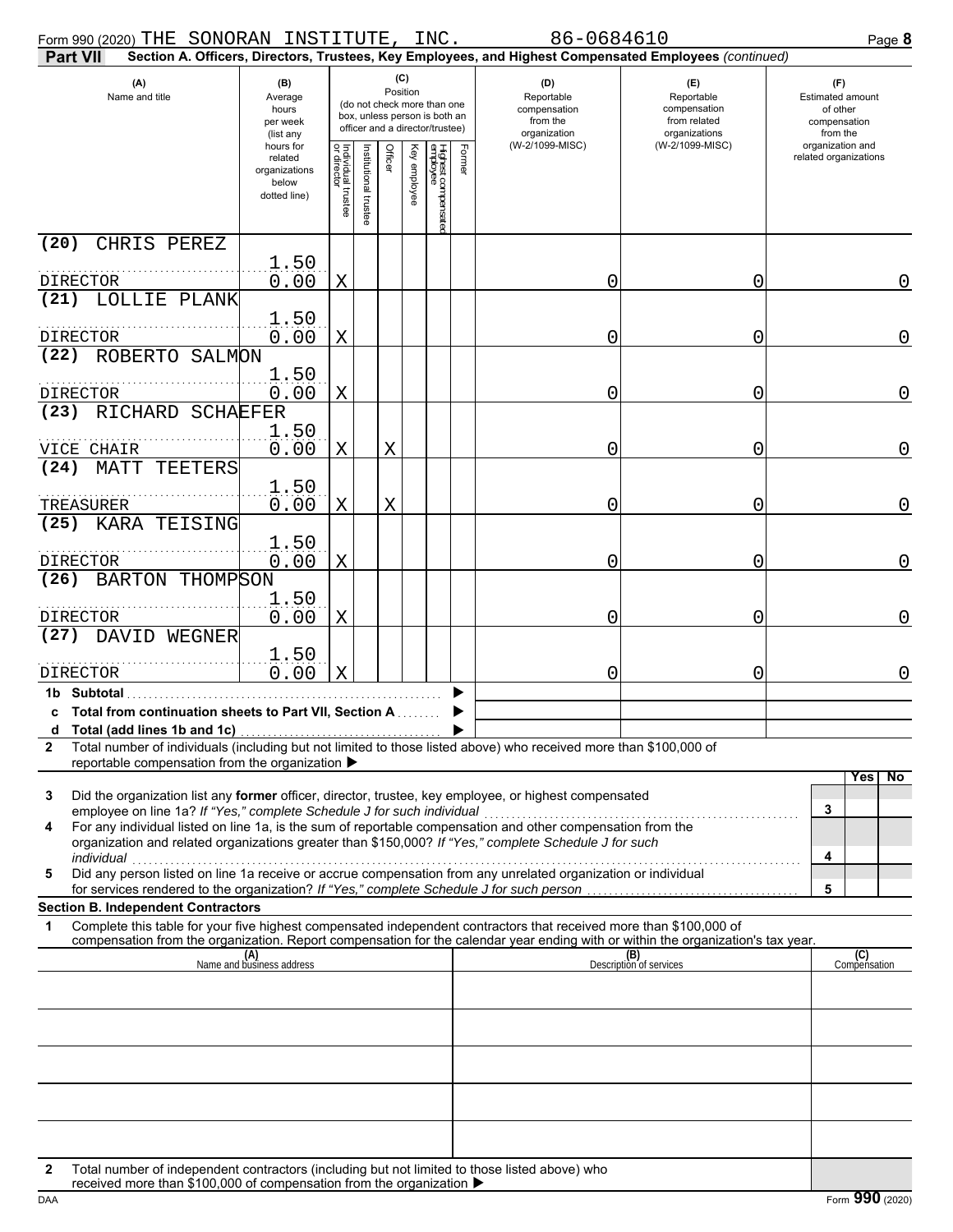**Part VIII Statement of Revenue**

|                                                                  |    |                                                       |    |                |                |                       | Check if Schedule O contains a response or note to any line in this Part VIII |                                                     |                                      |                                                               |  |
|------------------------------------------------------------------|----|-------------------------------------------------------|----|----------------|----------------|-----------------------|-------------------------------------------------------------------------------|-----------------------------------------------------|--------------------------------------|---------------------------------------------------------------|--|
|                                                                  |    |                                                       |    |                |                |                       | (A)<br>Total revenue                                                          | <b>(B)</b><br>Related or exempt<br>function revenue | (C)<br>Unrelated<br>business revenue | (D)<br>Revenue excluded<br>from tax under<br>sections 512-514 |  |
|                                                                  |    |                                                       |    |                | 1a             |                       |                                                                               |                                                     |                                      |                                                               |  |
| <b>Contributions, Gifts, Grants</b><br>and Other Similar Amounts |    | <b>b</b> Membership dues <i></i>                      |    |                | 1 <sub>b</sub> |                       |                                                                               |                                                     |                                      |                                                               |  |
|                                                                  |    | c Fundraising events                                  |    |                | 1 <sub>c</sub> |                       |                                                                               |                                                     |                                      |                                                               |  |
|                                                                  |    | d Related organizations                               |    |                | 1 <sub>d</sub> |                       |                                                                               |                                                     |                                      |                                                               |  |
|                                                                  |    | e Government grants (contributions)                   |    |                | 1e             | 596,062               |                                                                               |                                                     |                                      |                                                               |  |
|                                                                  |    | f All other contributions, gifts, grants,             |    |                |                |                       |                                                                               |                                                     |                                      |                                                               |  |
|                                                                  |    | and similar amounts not included above                |    |                | 1f             | 750,059               |                                                                               |                                                     |                                      |                                                               |  |
|                                                                  |    | g Noncash contributions included in lines 1a-1f.      |    |                | $1g$ \$        |                       |                                                                               |                                                     |                                      |                                                               |  |
|                                                                  |    |                                                       |    |                |                | $\blacktriangleright$ | 1,346,121                                                                     |                                                     |                                      |                                                               |  |
|                                                                  |    |                                                       |    |                |                | <b>Business Code</b>  |                                                                               |                                                     |                                      |                                                               |  |
|                                                                  | 2a | CONTRACT INCOME                                       |    |                |                |                       | 1,286,404                                                                     | 1,286,404                                           |                                      |                                                               |  |
| Program Service<br>Revenue                                       | b  |                                                       |    |                |                |                       |                                                                               |                                                     |                                      |                                                               |  |
|                                                                  | c  |                                                       |    |                |                |                       |                                                                               |                                                     |                                      |                                                               |  |
|                                                                  |    |                                                       |    |                |                |                       |                                                                               |                                                     |                                      |                                                               |  |
|                                                                  |    |                                                       |    |                |                |                       |                                                                               |                                                     |                                      |                                                               |  |
|                                                                  |    | f All other program service revenue                   |    |                |                |                       |                                                                               |                                                     |                                      |                                                               |  |
|                                                                  |    |                                                       |    |                |                | ▶                     | 1,286,404                                                                     |                                                     |                                      |                                                               |  |
|                                                                  | 3  | Investment income (including dividends, interest, and |    |                |                |                       |                                                                               |                                                     |                                      |                                                               |  |
|                                                                  |    | other similar amounts)                                |    |                |                |                       | 25,941                                                                        |                                                     |                                      | 25,941                                                        |  |
|                                                                  | 4  | Income from investment of tax-exempt bond proceeds    |    |                |                |                       |                                                                               |                                                     |                                      |                                                               |  |
|                                                                  | 5  |                                                       |    |                |                |                       |                                                                               |                                                     |                                      |                                                               |  |
|                                                                  |    |                                                       |    | (i) Real       |                | (ii) Personal         |                                                                               |                                                     |                                      |                                                               |  |
|                                                                  |    | 6a Gross rents                                        | 6a |                |                |                       |                                                                               |                                                     |                                      |                                                               |  |
|                                                                  |    | <b>b</b> Less: rental expenses                        | 6b |                |                |                       |                                                                               |                                                     |                                      |                                                               |  |
|                                                                  |    | <b>c</b> Rental inc. or (loss)                        | 6c |                |                |                       |                                                                               |                                                     |                                      |                                                               |  |
|                                                                  |    | <b>d</b> Net rental income or (loss)                  |    |                |                |                       |                                                                               |                                                     |                                      |                                                               |  |
|                                                                  |    | <b>7a</b> Gross amount from                           |    | (i) Securities |                | (ii) Other            |                                                                               |                                                     |                                      |                                                               |  |
|                                                                  |    | sales of assets<br>other than inventory               |    | 7a             | 363,463        |                       |                                                                               |                                                     |                                      |                                                               |  |
|                                                                  |    | <b>b</b> Less: cost or other                          |    |                |                |                       |                                                                               |                                                     |                                      |                                                               |  |
| Other Revenue                                                    |    | basis and sales exps.                                 | 7b | 357,904        |                |                       |                                                                               |                                                     |                                      |                                                               |  |
|                                                                  |    | c Gain or (loss)                                      | 7c |                | 5,559          |                       |                                                                               |                                                     |                                      |                                                               |  |
|                                                                  |    |                                                       |    |                |                |                       | 5,559                                                                         |                                                     |                                      | 5,559                                                         |  |
|                                                                  |    | 8a Gross income from fundraising events               |    |                |                |                       |                                                                               |                                                     |                                      |                                                               |  |
|                                                                  |    | (not including \$                                     |    |                |                |                       |                                                                               |                                                     |                                      |                                                               |  |
|                                                                  |    | of contributions reported on line 1c).                |    |                |                |                       |                                                                               |                                                     |                                      |                                                               |  |
|                                                                  |    | See Part IV, line 18                                  |    |                | 8a             |                       |                                                                               |                                                     |                                      |                                                               |  |
|                                                                  |    | <b>b</b> Less: direct expenses                        |    |                | 8b             |                       |                                                                               |                                                     |                                      |                                                               |  |
|                                                                  |    | c Net income or (loss) from fundraising events        |    |                |                |                       |                                                                               |                                                     |                                      |                                                               |  |
|                                                                  |    | 9a Gross income from gaming activities.               |    |                |                |                       |                                                                               |                                                     |                                      |                                                               |  |
|                                                                  |    | See Part IV, line 19                                  |    |                | 9a             |                       |                                                                               |                                                     |                                      |                                                               |  |
|                                                                  |    | <b>b</b> Less: direct expenses                        |    |                | 9 <sub>b</sub> |                       |                                                                               |                                                     |                                      |                                                               |  |
|                                                                  |    | c Net income or (loss) from gaming activities         |    |                |                |                       |                                                                               |                                                     |                                      |                                                               |  |
|                                                                  |    | 10a Gross sales of inventory, less                    |    |                |                |                       |                                                                               |                                                     |                                      |                                                               |  |
|                                                                  |    | returns and allowances                                |    | .              | 10a            |                       |                                                                               |                                                     |                                      |                                                               |  |
|                                                                  |    | <b>b</b> Less: cost of goods sold                     |    |                | 10b            |                       |                                                                               |                                                     |                                      |                                                               |  |
|                                                                  |    | c Net income or (loss) from sales of inventory        |    |                |                |                       |                                                                               |                                                     |                                      |                                                               |  |
|                                                                  |    |                                                       |    |                |                | <b>Business Code</b>  |                                                                               |                                                     |                                      |                                                               |  |
|                                                                  |    | 11a GAIN ON FOREIGN CURRENCY                          |    |                |                |                       | 106,169                                                                       |                                                     |                                      | 106,169                                                       |  |
|                                                                  | b  | OTHER INCOME                                          |    |                |                |                       | 31,986                                                                        |                                                     |                                      | 31,986                                                        |  |
|                                                                  | c  |                                                       |    |                |                |                       |                                                                               |                                                     |                                      |                                                               |  |
| Miscellaneous<br>Revenue                                         |    |                                                       |    |                |                |                       |                                                                               |                                                     |                                      |                                                               |  |
|                                                                  |    |                                                       |    |                |                | ▶                     | 138,155                                                                       |                                                     |                                      |                                                               |  |
|                                                                  |    |                                                       |    |                |                |                       | 2,802,180                                                                     | 1,286,404                                           | 0                                    | 169,655                                                       |  |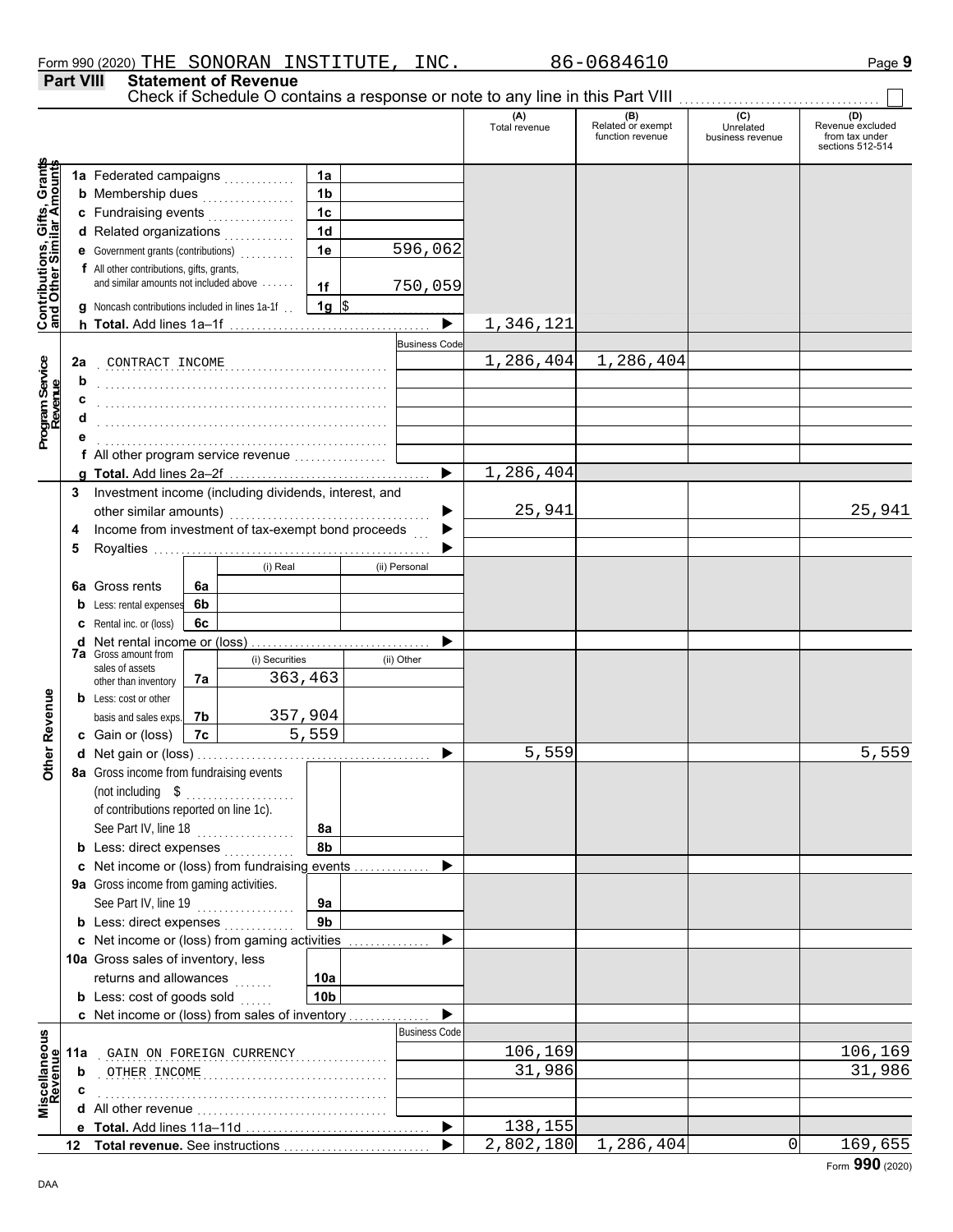82,711 63,132 633 18,946 155,652 120,843 18,604 16,205

540,687 438,821 83,753 18,113

58,572 43,239 8,435 6,898

45,437 33,271 8,158 4,008 <mark>7,511</mark> 4,961 1,589 961

6,050 5,339 258 453

17,781 17,781

18,871 18,871

<u>41,361 38,572 2,789</u><br>11,705 4,228 7,477 4.228

12,049 6,050 5,999

2,630,704 1,866,883 475,931 287,890

X

**Part IX Statement of Functional Expenses** Form 990 (2020) Page **10** THE SONORAN INSTITUTE, INC. 86-0684610 *Section 501(c)(3) and 501(c)(4) organizations must complete all columns. All other organizations must complete column (A). Do not include amounts reported on lines 6b, 7b, 8b, 9b, and 10b of Part VIII.* **1 2 3 4 5 6 7 8** Grants and other assistance to domestic organizations and domestic governments. See Part IV, line 21 . . . . . . . . Grants and other assistance to domestic individuals. See Part IV, line 22 Grants and other assistance to foreign organizations, foreign governments, and foreign individuals. See Part IV, lines 15 and 16 Benefits paid to or for members . . . . . . . . . . Compensation of current officers, directors, trustees, and key employees ......... Compensation not included above to disqualified persons (as defined under section 4958(f)(1)) and persons described in section 4958(c)(3)(B) Other salaries and wages .................. Pension plan accruals and contributions (include section 401(k) and 403(b) employer contributions) **(A) (B) (B)** (C) (C) (D)<br>Total expenses Program service Management and Fundrai expenses and general expenses (D)<br>Fundraising expenses Check if Schedule O contains a response or note to any line in this Part IX 10,000 10,000 238,230 84,613 142,393 11,224 1,123,470 835,665 92,971 194,834 19,995 11,488 3,886 4,621

43,800

**10 11 a** Management .............................. **b** Legal **c** Accounting . . . . . . . . . . . . . . . . . . . . . . . . . . . . . . . . **d** Lobbying . . . . . . . . . . . . . . . . . . . . . . . . . . . . . . . . . . . **e f g** Other. (If line 11g amount exceeds 10% of line 25, column **12** Advertising and promotion **. . . . . . . . . . . .** . . **13 14 15 16 17 18** Payroll taxes . . . . . . . . . . . . . . . . . . . . . . . . . . . . . . Fees for services (nonemployees): Legal . . . . . . . . . . . . . . . . . . . . . . . . . . . . . . . . . . . . . . Professional fundraising services. See Part IV, line 17 Investment management fees ............. Office expenses . . . . . . . . . . . . . . . . . . . . . . . . . . . Information technology . . . . . . . . . . . . . . . . . . . . Royalties . . . . . . . . . . . . . . . . . . . . . . . . . . . . . . . . . . Occupancy . . . . . . . . . . . . . . . . . . . . . . . . . . . . . . . . Travel . . . . . . . . . . . . . . . . . . . . . . . . . . . . . . . . . . . . . . Payments of travel or entertainment expenses (A) amount, list line 11g expenses on Schedule O.) . . . . . . .

Other employee benefits ...................

**9**

**19 20 21 22 23 24** for any federal, state, or local public officials Conferences, conventions, and meetings . Interest . . . . . . . . . . . . . . . . . . . . . . . . . . . . . . . . . . . . Payments to affiliates ....................... Depreciation, depletion, and amortization . Insurance . . . . . . . . . . . . . . . . . . . . . . . . . . . . . . . . . . Other expenses. Itemize expenses not covered above (List miscellaneous expenses on line 24e. If line 24e amount exceeds 10% of line 25, column

**a** . . . . . . . . . . . . . . . . . . . . . . . . . . . . . . . . . . . . . . . . . . . . . WATER ACQUISITION 84,573 84,573 **b** (A) amount, list line 24e expenses on Schedule O.) . . . . . . . . . . . . . . . . . . . . . . . . . . . . . . . . . . . . . . . . . . . . . FIELD SUPPLIES/MATERIALS 55,029 54,947 82

**c** . . . . . . . . . . . . . . . . . . . . . . . . . . . . . . . . . . . . . . . . . . . . . DUES AND PUBLICATIONS 41,475 11,941 17,907 11,627

**d** REPAIRS AND MAINTENANCE 15,745 15,200 545

**e** All other expenses . . . . . . . . . . . . . . . . . . . . . . . . **25 Total functional expenses.** Add lines 1 through 24e . . . **26** fundraising solicitation. Check here  $\blacktriangleright$  | if organization reported in column (B) joint costs from a combined educational campaign and **Joint costs.** Complete this line only if the

following SOP 98-2 (ASC 958-720)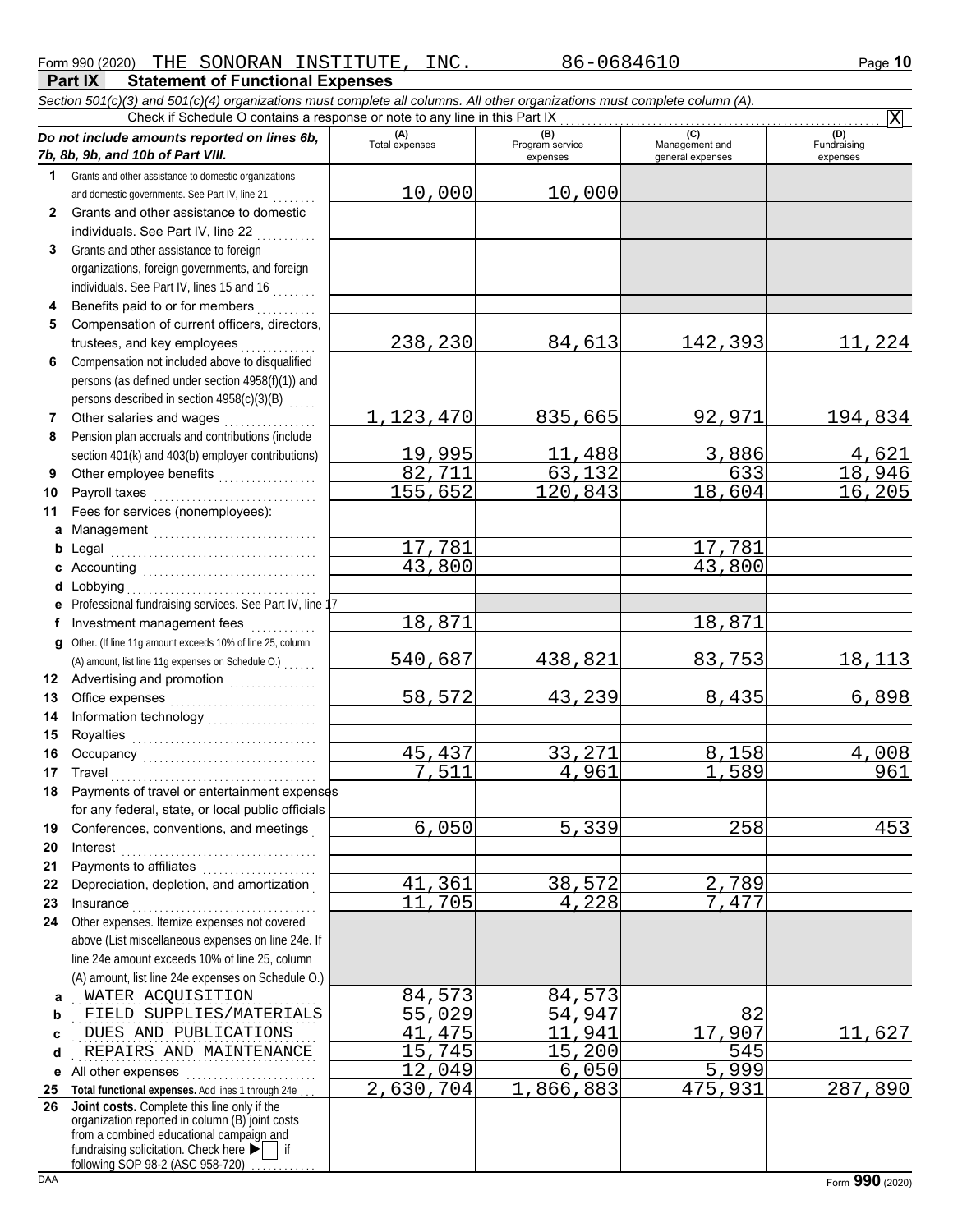| Form 990 (2020) | THE                  | SONORAN | INSTITUTE | INC. | ໌ ∩6846⊥ເ<br>86-0 | - 4<br>$P$ aqe |
|-----------------|----------------------|---------|-----------|------|-------------------|----------------|
| <b>Part X</b>   | <b>Balance Sheet</b> |         |           |      |                   |                |

|                             |    | Check if Schedule O contains a response or note to any line in this Part X   |                                                                                                   |         |                   |                |                           |  |  |  |
|-----------------------------|----|------------------------------------------------------------------------------|---------------------------------------------------------------------------------------------------|---------|-------------------|----------------|---------------------------|--|--|--|
|                             |    |                                                                              |                                                                                                   |         | (A)               |                | (B)                       |  |  |  |
|                             |    |                                                                              |                                                                                                   |         | Beginning of year |                | End of year               |  |  |  |
|                             | 1. | Cash-non-interest-bearing                                                    |                                                                                                   |         | 1,660,278         | 1              | 1,233,611                 |  |  |  |
|                             | 2  |                                                                              |                                                                                                   |         | 361,769           | $\overline{2}$ | 663,283                   |  |  |  |
|                             | 3  |                                                                              |                                                                                                   |         | 181,770           | 3              | 174,522                   |  |  |  |
|                             | 4  | Accounts receivable, net                                                     |                                                                                                   |         | 1,000             | 4              | 120,906                   |  |  |  |
|                             | 5  | Loans and other receivables from any current or former officer, director,    |                                                                                                   |         |                   |                |                           |  |  |  |
|                             |    | trustee, key employee, creator or founder, substantial contributor, or 35%   |                                                                                                   |         |                   |                |                           |  |  |  |
|                             |    |                                                                              |                                                                                                   |         |                   | 5              |                           |  |  |  |
|                             | 6  | Loans and other receivables from other disqualified persons (as defined      |                                                                                                   |         |                   |                |                           |  |  |  |
|                             |    | under section 4958(f)(1)), and persons described in section 4958(c)(3)(B)    |                                                                                                   |         |                   | 6              |                           |  |  |  |
| Assets                      | 7  |                                                                              |                                                                                                   |         |                   | 7              |                           |  |  |  |
|                             | 8  | Inventories for sale or use                                                  |                                                                                                   |         |                   | 8              |                           |  |  |  |
|                             | 9  | Prepaid expenses and deferred charges                                        |                                                                                                   |         | 14,247            | 9              | 13,319                    |  |  |  |
|                             |    | 10a Land, buildings, and equipment: cost or other                            |                                                                                                   |         |                   |                |                           |  |  |  |
|                             |    | basis. Complete Part VI of Schedule D                                        | 10a                                                                                               | 385,864 |                   |                |                           |  |  |  |
|                             |    | <b>b</b> Less: accumulated depreciation                                      | 10 <sub>b</sub>                                                                                   | 332,152 | 95,073            | 10c            | 53,712                    |  |  |  |
|                             | 11 | Investments-publicly traded securities                                       |                                                                                                   |         |                   | 11             |                           |  |  |  |
|                             | 12 |                                                                              |                                                                                                   |         | 1,524,360         | 12             | 1,889,003                 |  |  |  |
|                             | 13 |                                                                              |                                                                                                   |         |                   | 13             |                           |  |  |  |
|                             | 14 | Intangible assets                                                            |                                                                                                   |         |                   | 14             |                           |  |  |  |
|                             | 15 |                                                                              |                                                                                                   |         | 8,147             | 15             | 8,147                     |  |  |  |
|                             | 16 |                                                                              |                                                                                                   |         | 3,846,644         | 16             | 4,156,503                 |  |  |  |
|                             | 17 |                                                                              |                                                                                                   |         | 151,980           | 17             | 160,595                   |  |  |  |
|                             | 18 | Grants payable                                                               |                                                                                                   |         |                   | 18             |                           |  |  |  |
|                             | 19 | Deferred revenue                                                             |                                                                                                   |         | 1,659,138         | 19             | 1,365,827                 |  |  |  |
|                             | 20 | Tax-exempt bond liabilities                                                  |                                                                                                   |         |                   | 20             |                           |  |  |  |
|                             | 21 | Escrow or custodial account liability. Complete Part IV of Schedule D        |                                                                                                   |         |                   | 21             |                           |  |  |  |
|                             | 22 | Loans and other payables to any current or former officer, director,         |                                                                                                   |         |                   |                |                           |  |  |  |
| Liabilities                 |    | trustee, key employee, creator or founder, substantial contributor, or 35%   |                                                                                                   |         |                   |                |                           |  |  |  |
|                             |    | controlled entity or family member of any of these persons                   |                                                                                                   |         |                   | 22             |                           |  |  |  |
|                             | 23 |                                                                              |                                                                                                   |         |                   | 23             |                           |  |  |  |
|                             | 24 | Unsecured notes and loans payable to unrelated third parties                 |                                                                                                   |         |                   | 24             |                           |  |  |  |
|                             | 25 | Other liabilities (including federal income tax, payables to related third   |                                                                                                   |         |                   |                |                           |  |  |  |
|                             |    | parties, and other liabilities not included on lines 17-24). Complete Part X |                                                                                                   |         |                   |                |                           |  |  |  |
|                             |    |                                                                              |                                                                                                   |         | 27,490            | 25             | 68,244                    |  |  |  |
|                             | 26 | Total liabilities. Add lines 17 through 25                                   |                                                                                                   |         | 1,838,608 26      |                | <u>,594,666</u>           |  |  |  |
|                             |    | Organizations that follow FASB ASC 958, check here $\boxed{\text{X}}$        |                                                                                                   |         |                   |                |                           |  |  |  |
|                             |    | and complete lines 27, 28, 32, and 33.                                       |                                                                                                   |         |                   |                |                           |  |  |  |
|                             | 27 | Net assets without donor restrictions                                        |                                                                                                   |         | $-15, 704$        | 27             | 171,406                   |  |  |  |
|                             | 28 | Net assets with donor restrictions                                           |                                                                                                   |         | 2,023,740         | 28             | $\overline{2}$ , 390, 431 |  |  |  |
|                             |    |                                                                              | Net assets with donor restrictions<br>Organizations that do not follow FASB ASC 958, check here ▶ |         |                   |                |                           |  |  |  |
|                             |    | and complete lines 29 through 33.                                            |                                                                                                   |         |                   |                |                           |  |  |  |
|                             | 29 | Capital stock or trust principal, or current funds                           |                                                                                                   |         | 29                |                |                           |  |  |  |
|                             | 30 | Paid-in or capital surplus, or land, building, or equipment fund             |                                                                                                   |         | 30                |                |                           |  |  |  |
|                             | 31 | Retained earnings, endowment, accumulated income, or other funds             |                                                                                                   |         |                   | 31             |                           |  |  |  |
| Net Assets or Fund Balances | 32 | Total net assets or fund balances                                            |                                                                                                   |         | 2,008,036         | 32             | 2,561,837                 |  |  |  |
|                             | 33 |                                                                              |                                                                                                   |         | 3,846,644         | 33             | 4,156,503                 |  |  |  |

Form **990** (2020)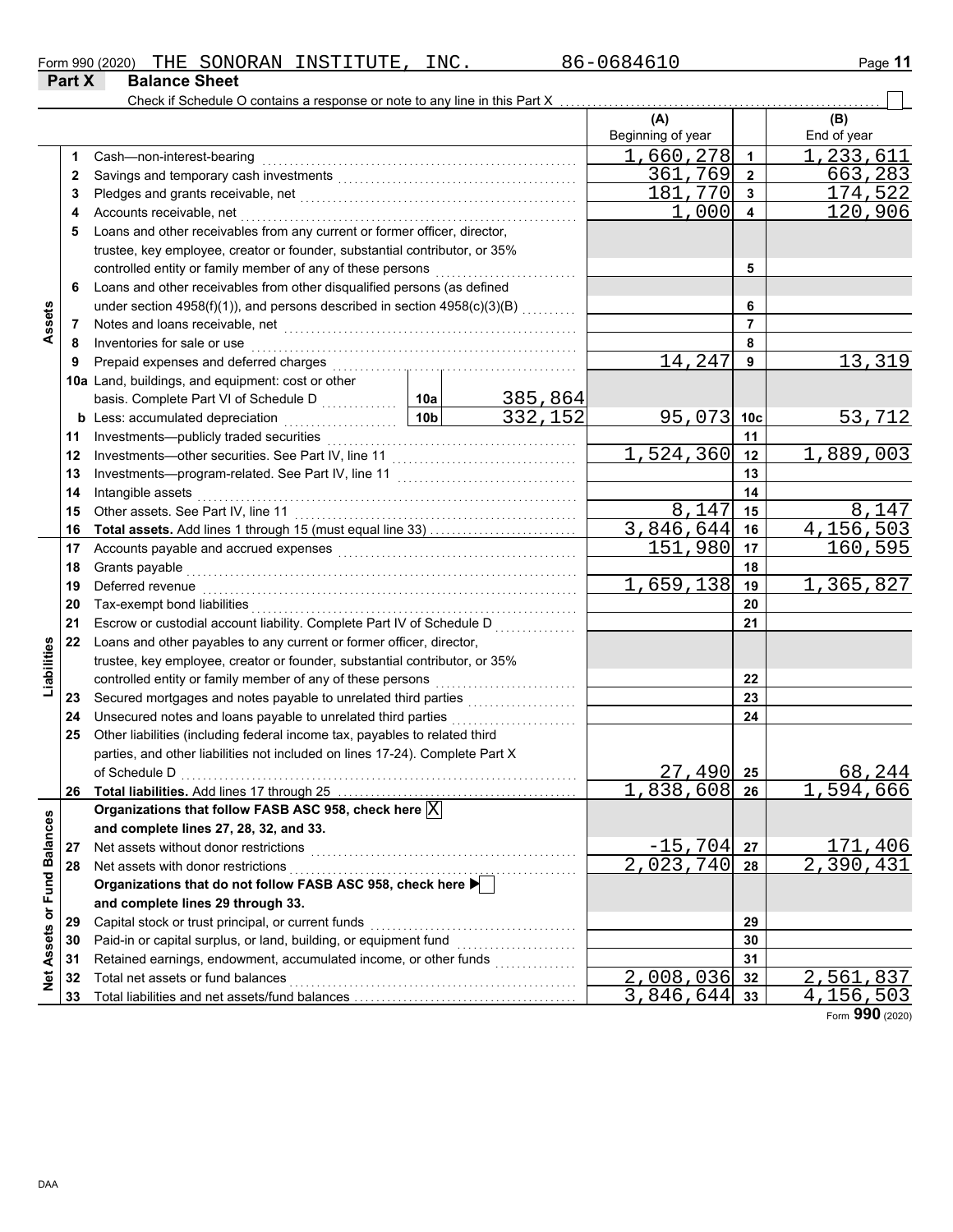|    | 86-0684610<br>Form 990 (2020) THE SONORAN INSTITUTE, INC.                                                                                                                                                                      |                         |           |            | Page 12        |
|----|--------------------------------------------------------------------------------------------------------------------------------------------------------------------------------------------------------------------------------|-------------------------|-----------|------------|----------------|
|    | Part XI<br><b>Reconciliation of Net Assets</b>                                                                                                                                                                                 |                         |           |            |                |
|    |                                                                                                                                                                                                                                |                         |           |            | $ \mathrm{X} $ |
| 1  |                                                                                                                                                                                                                                | $\mathbf{1}$            | 2,802,180 |            |                |
| 2  |                                                                                                                                                                                                                                | $\overline{2}$          | 2,630,704 |            |                |
| 3  | Revenue less expenses. Subtract line 2 from line 1                                                                                                                                                                             | $\overline{3}$          |           |            | 171,476        |
| 4  | Net assets or fund balances at beginning of year (must equal Part X, line 32, column (A)) [[[[[[[[[[[[[[[[[[[                                                                                                                  | $\overline{\mathbf{4}}$ | 2,008,036 |            |                |
| 5  | Net unrealized gains (losses) on investments [11] with an intervention of the state of the state of the state of the state of the state of the state of the state of the state of the state of the state of the state of the s | 5                       |           |            | 382,325        |
| 6  |                                                                                                                                                                                                                                | 6                       |           |            |                |
| 7  | Investment expenses                                                                                                                                                                                                            | $\overline{7}$          |           |            |                |
| 8  | Prior period adjustments                                                                                                                                                                                                       | 8                       |           |            |                |
| 9  | Other changes in net assets or fund balances (explain on Schedule O)                                                                                                                                                           | 9                       |           |            |                |
| 10 | Net assets or fund balances at end of year. Combine lines 3 through 9 (must equal Part X, line                                                                                                                                 |                         |           |            |                |
|    | $32$ , column $(B)$ )                                                                                                                                                                                                          | 10                      | 2,561,837 |            |                |
|    | <b>Financial Statements and Reporting</b><br><b>Part XII</b>                                                                                                                                                                   |                         |           |            |                |
|    |                                                                                                                                                                                                                                |                         |           |            |                |
|    |                                                                                                                                                                                                                                |                         |           | <b>Yes</b> | No             |
| 1  | X <br>Accounting method used to prepare the Form 990:     Cash<br>Accrual<br>Other                                                                                                                                             |                         |           |            |                |
|    | If the organization changed its method of accounting from a prior year or checked "Other," explain in                                                                                                                          |                         |           |            |                |
|    | Schedule O.                                                                                                                                                                                                                    |                         |           |            |                |
|    | 2a Were the organization's financial statements compiled or reviewed by an independent accountant?                                                                                                                             |                         | 2a        |            | Χ              |
|    | If "Yes," check a box below to indicate whether the financial statements for the year were compiled or                                                                                                                         |                         |           |            |                |
|    | reviewed on a separate basis, consolidated basis, or both:                                                                                                                                                                     |                         |           |            |                |
|    | Separate basis     Consolidated basis<br>  Both consolidated and separate basis                                                                                                                                                |                         |           |            |                |
|    | <b>b</b> Were the organization's financial statements audited by an independent accountant?                                                                                                                                    |                         | 2b        | Χ          |                |
|    | If "Yes," check a box below to indicate whether the financial statements for the year were audited on a                                                                                                                        |                         |           |            |                |
|    | separate basis, consolidated basis, or both:                                                                                                                                                                                   |                         |           |            |                |
|    | Separate basis     Consolidated basis<br>  Both consolidated and separate basis                                                                                                                                                |                         |           |            |                |
|    | c If "Yes" to line 2a or 2b, does the organization have a committee that assumes responsibility for oversight of                                                                                                               |                         |           |            |                |
|    | the audit, review, or compilation of its financial statements and selection of an independent accountant?                                                                                                                      |                         | 2c        | Χ          |                |
|    | If the organization changed either its oversight process or selection process during the tax year, explain on                                                                                                                  |                         |           |            |                |
|    | Schedule O.                                                                                                                                                                                                                    |                         |           |            |                |
|    | 3a As a result of a federal award, was the organization required to undergo an audit or audits as set forth in the                                                                                                             |                         |           |            |                |
|    | Single Audit Act and OMB Circular A-133?                                                                                                                                                                                       |                         | 3a        |            | X              |
|    | <b>b</b> If "Yes," did the organization undergo the required audit or audits? If the organization did not undergo the                                                                                                          |                         |           |            |                |
|    | required audit or audits, explain why on Schedule O and describe any steps taken to undergo such audits                                                                                                                        |                         | 3b        |            |                |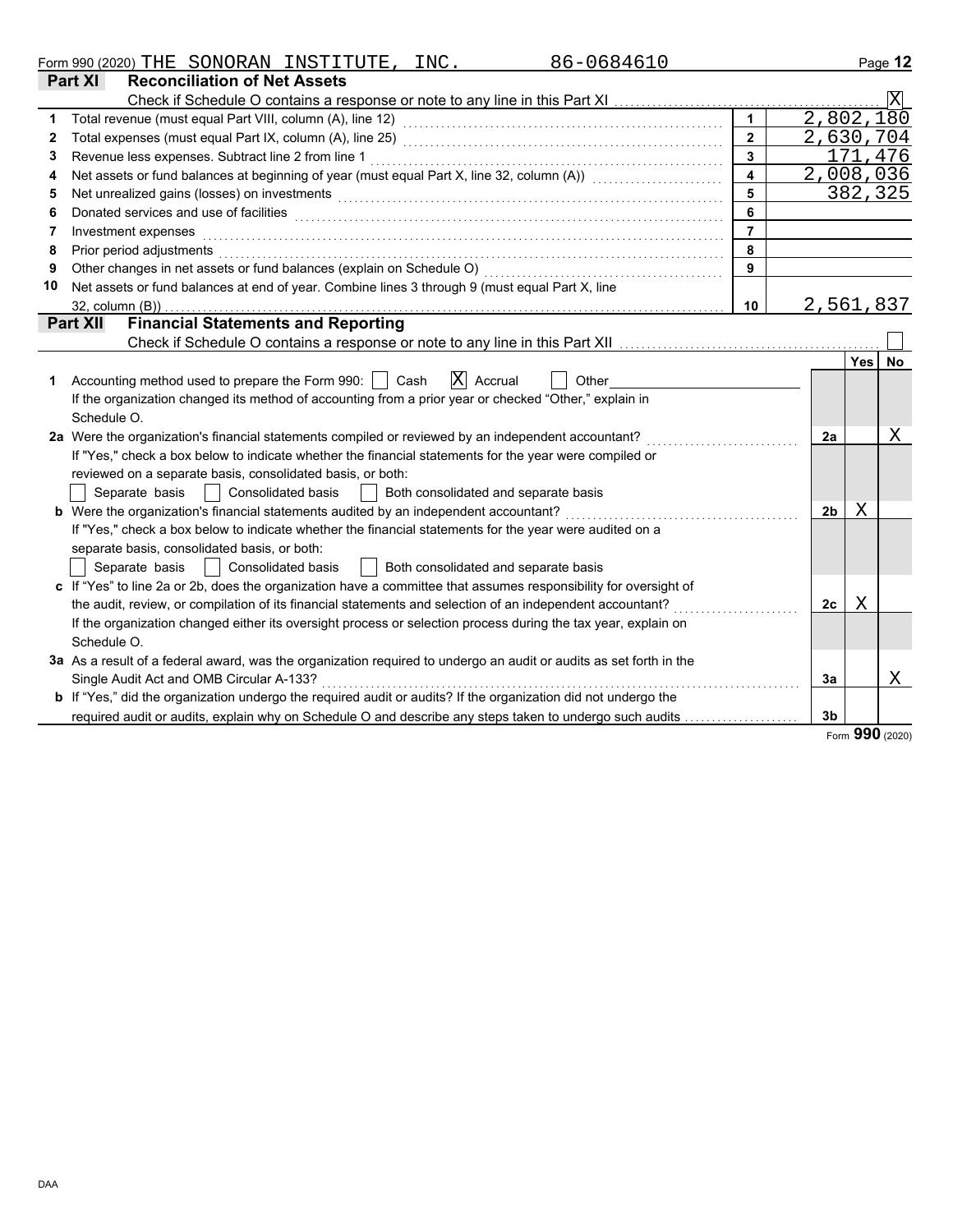|                                                                                                    | <b>SCHEDULE A</b>                                                                                                                          |  |                                                                                                                          | <b>Public Charity Status and Public Support</b>                                                                                                                                                                                                                 |                                                             |                                                      |                                        | OMB No. 1545-0047                     |  |  |  |  |  |
|----------------------------------------------------------------------------------------------------|--------------------------------------------------------------------------------------------------------------------------------------------|--|--------------------------------------------------------------------------------------------------------------------------|-----------------------------------------------------------------------------------------------------------------------------------------------------------------------------------------------------------------------------------------------------------------|-------------------------------------------------------------|------------------------------------------------------|----------------------------------------|---------------------------------------|--|--|--|--|--|
|                                                                                                    | (Form 990 or 990-EZ)                                                                                                                       |  | Complete if the organization is a section $501(c)(3)$ organization or a section $4947(a)(1)$ nonexempt charitable trust. |                                                                                                                                                                                                                                                                 |                                                             |                                                      |                                        |                                       |  |  |  |  |  |
|                                                                                                    | Department of the Treasury                                                                                                                 |  |                                                                                                                          |                                                                                                                                                                                                                                                                 | Attach to Form 990 or Form 990-EZ.<br><b>Open to Public</b> |                                                      |                                        |                                       |  |  |  |  |  |
| Internal Revenue Service<br>Go to www.irs.gov/Form990 for instructions and the latest information. |                                                                                                                                            |  |                                                                                                                          |                                                                                                                                                                                                                                                                 |                                                             |                                                      |                                        |                                       |  |  |  |  |  |
|                                                                                                    | Name of the organization                                                                                                                   |  |                                                                                                                          |                                                                                                                                                                                                                                                                 |                                                             |                                                      |                                        | <b>Employer identification number</b> |  |  |  |  |  |
|                                                                                                    |                                                                                                                                            |  | THE SONORAN INSTITUTE,                                                                                                   | INC.                                                                                                                                                                                                                                                            |                                                             |                                                      | 86-0684610                             |                                       |  |  |  |  |  |
|                                                                                                    | Part I                                                                                                                                     |  |                                                                                                                          | Reason for Public Charity Status. (All organizations must complete this part.) See instructions.                                                                                                                                                                |                                                             |                                                      |                                        |                                       |  |  |  |  |  |
| 1                                                                                                  |                                                                                                                                            |  |                                                                                                                          | The organization is not a private foundation because it is: (For lines 1 through 12, check only one box.)<br>A church, convention of churches, or association of churches described in section 170(b)(1)(A)(i).                                                 |                                                             |                                                      |                                        |                                       |  |  |  |  |  |
| 2                                                                                                  | A school described in section 170(b)(1)(A)(ii). (Attach Schedule E (Form 990 or 990-EZ).)                                                  |  |                                                                                                                          |                                                                                                                                                                                                                                                                 |                                                             |                                                      |                                        |                                       |  |  |  |  |  |
| 3                                                                                                  | A hospital or a cooperative hospital service organization described in section 170(b)(1)(A)(iii).                                          |  |                                                                                                                          |                                                                                                                                                                                                                                                                 |                                                             |                                                      |                                        |                                       |  |  |  |  |  |
| 4                                                                                                  | A medical research organization operated in conjunction with a hospital described in section 170(b)(1)(A)(iii). Enter the hospital's name, |  |                                                                                                                          |                                                                                                                                                                                                                                                                 |                                                             |                                                      |                                        |                                       |  |  |  |  |  |
|                                                                                                    | city, and state:                                                                                                                           |  |                                                                                                                          |                                                                                                                                                                                                                                                                 |                                                             |                                                      |                                        |                                       |  |  |  |  |  |
| 5                                                                                                  |                                                                                                                                            |  |                                                                                                                          | An organization operated for the benefit of a college or university owned or operated by a governmental unit described in                                                                                                                                       |                                                             |                                                      |                                        |                                       |  |  |  |  |  |
| 6                                                                                                  |                                                                                                                                            |  | section 170(b)(1)(A)(iv). (Complete Part II.)                                                                            | A federal, state, or local government or governmental unit described in section 170(b)(1)(A)(v).                                                                                                                                                                |                                                             |                                                      |                                        |                                       |  |  |  |  |  |
| 7                                                                                                  | ΙX                                                                                                                                         |  |                                                                                                                          | An organization that normally receives a substantial part of its support from a governmental unit or from the general public                                                                                                                                    |                                                             |                                                      |                                        |                                       |  |  |  |  |  |
|                                                                                                    |                                                                                                                                            |  | described in section 170(b)(1)(A)(vi). (Complete Part II.)                                                               |                                                                                                                                                                                                                                                                 |                                                             |                                                      |                                        |                                       |  |  |  |  |  |
| 8<br>9                                                                                             |                                                                                                                                            |  |                                                                                                                          | A community trust described in section 170(b)(1)(A)(vi). (Complete Part II.)                                                                                                                                                                                    |                                                             |                                                      |                                        |                                       |  |  |  |  |  |
|                                                                                                    | university:                                                                                                                                |  |                                                                                                                          | An agricultural research organization described in section 170(b)(1)(A)(ix) operated in conjunction with a land-grant college<br>or university or a non-land-grant college of agriculture (see instructions). Enter the name, city, and state of the college or |                                                             |                                                      |                                        |                                       |  |  |  |  |  |
| 10                                                                                                 |                                                                                                                                            |  |                                                                                                                          | An organization that normally receives: (1) more than 33 1/3% of its support from contributions, membership fees, and gross                                                                                                                                     |                                                             |                                                      |                                        |                                       |  |  |  |  |  |
|                                                                                                    |                                                                                                                                            |  |                                                                                                                          | receipts from activities related to its exempt functions, subject to certain exceptions; and (2) no more than 331/3% of its<br>support from gross investment income and unrelated business taxable income (less section 511 tax) from businesses                |                                                             |                                                      |                                        |                                       |  |  |  |  |  |
|                                                                                                    |                                                                                                                                            |  |                                                                                                                          | acquired by the organization after June 30, 1975. See section 509(a)(2). (Complete Part III.)                                                                                                                                                                   |                                                             |                                                      |                                        |                                       |  |  |  |  |  |
| 11                                                                                                 |                                                                                                                                            |  |                                                                                                                          | An organization organized and operated exclusively to test for public safety. See section 509(a)(4).                                                                                                                                                            |                                                             |                                                      |                                        |                                       |  |  |  |  |  |
| 12                                                                                                 |                                                                                                                                            |  |                                                                                                                          | An organization organized and operated exclusively for the benefit of, to perform the functions of, or to carry out the purposes                                                                                                                                |                                                             |                                                      |                                        |                                       |  |  |  |  |  |
|                                                                                                    |                                                                                                                                            |  |                                                                                                                          | of one or more publicly supported organizations described in section 509(a)(1) or section 509(a)(2). See section 509(a)(3).<br>Check the box in lines 12a through 12d that describes the type of supporting organization and complete lines 12e, 12f, and 12g.  |                                                             |                                                      |                                        |                                       |  |  |  |  |  |
|                                                                                                    | а                                                                                                                                          |  |                                                                                                                          | Type I. A supporting organization operated, supervised, or controlled by its supported organization(s), typically by giving                                                                                                                                     |                                                             |                                                      |                                        |                                       |  |  |  |  |  |
|                                                                                                    |                                                                                                                                            |  |                                                                                                                          | the supported organization(s) the power to regularly appoint or elect a majority of the directors or trustees of the                                                                                                                                            |                                                             |                                                      |                                        |                                       |  |  |  |  |  |
|                                                                                                    | b                                                                                                                                          |  |                                                                                                                          | supporting organization. You must complete Part IV, Sections A and B.<br>Type II. A supporting organization supervised or controlled in connection with its supported organization(s), by having                                                                |                                                             |                                                      |                                        |                                       |  |  |  |  |  |
|                                                                                                    |                                                                                                                                            |  |                                                                                                                          | control or management of the supporting organization vested in the same persons that control or manage the supported                                                                                                                                            |                                                             |                                                      |                                        |                                       |  |  |  |  |  |
|                                                                                                    |                                                                                                                                            |  |                                                                                                                          | organization(s). You must complete Part IV, Sections A and C.                                                                                                                                                                                                   |                                                             |                                                      |                                        |                                       |  |  |  |  |  |
|                                                                                                    | c                                                                                                                                          |  |                                                                                                                          | Type III functionally integrated. A supporting organization operated in connection with, and functionally integrated with,<br>its supported organization(s) (see instructions). You must complete Part IV, Sections A, D, and E.                                |                                                             |                                                      |                                        |                                       |  |  |  |  |  |
|                                                                                                    | d                                                                                                                                          |  |                                                                                                                          | Type III non-functionally integrated. A supporting organization operated in connection with its supported organization(s)                                                                                                                                       |                                                             |                                                      |                                        |                                       |  |  |  |  |  |
|                                                                                                    |                                                                                                                                            |  |                                                                                                                          | that is not functionally integrated. The organization generally must satisfy a distribution requirement and an attentiveness                                                                                                                                    |                                                             |                                                      |                                        |                                       |  |  |  |  |  |
|                                                                                                    | е                                                                                                                                          |  |                                                                                                                          | requirement (see instructions). You must complete Part IV, Sections A and D, and Part V.<br>Check this box if the organization received a written determination from the IRS that it is a Type I, Type II, Type III                                             |                                                             |                                                      |                                        |                                       |  |  |  |  |  |
|                                                                                                    |                                                                                                                                            |  |                                                                                                                          | functionally integrated, or Type III non-functionally integrated supporting organization.                                                                                                                                                                       |                                                             |                                                      |                                        |                                       |  |  |  |  |  |
|                                                                                                    | f                                                                                                                                          |  | Enter the number of supported organizations                                                                              |                                                                                                                                                                                                                                                                 |                                                             |                                                      |                                        |                                       |  |  |  |  |  |
|                                                                                                    | g                                                                                                                                          |  |                                                                                                                          | Provide the following information about the supported organization(s).                                                                                                                                                                                          |                                                             |                                                      |                                        |                                       |  |  |  |  |  |
|                                                                                                    | (i) Name of supported<br>organization                                                                                                      |  | (ii) EIN                                                                                                                 | (iii) Type of organization<br>(described on lines 1-10                                                                                                                                                                                                          |                                                             | (iv) Is the organization<br>listed in your governing | (v) Amount of monetary<br>support (see | (vi) Amount of<br>other support (see  |  |  |  |  |  |
|                                                                                                    |                                                                                                                                            |  |                                                                                                                          | above (see instructions))                                                                                                                                                                                                                                       |                                                             | document?                                            | instructions)                          | instructions)                         |  |  |  |  |  |
|                                                                                                    |                                                                                                                                            |  |                                                                                                                          |                                                                                                                                                                                                                                                                 | Yes                                                         | No                                                   |                                        |                                       |  |  |  |  |  |
| (A)                                                                                                |                                                                                                                                            |  |                                                                                                                          |                                                                                                                                                                                                                                                                 |                                                             |                                                      |                                        |                                       |  |  |  |  |  |
| (B)                                                                                                |                                                                                                                                            |  |                                                                                                                          |                                                                                                                                                                                                                                                                 |                                                             |                                                      |                                        |                                       |  |  |  |  |  |
| (C)                                                                                                |                                                                                                                                            |  |                                                                                                                          |                                                                                                                                                                                                                                                                 |                                                             |                                                      |                                        |                                       |  |  |  |  |  |
| (D)                                                                                                |                                                                                                                                            |  |                                                                                                                          |                                                                                                                                                                                                                                                                 |                                                             |                                                      |                                        |                                       |  |  |  |  |  |
| (E)                                                                                                |                                                                                                                                            |  |                                                                                                                          |                                                                                                                                                                                                                                                                 |                                                             |                                                      |                                        |                                       |  |  |  |  |  |
| <b>Total</b>                                                                                       |                                                                                                                                            |  |                                                                                                                          |                                                                                                                                                                                                                                                                 |                                                             |                                                      |                                        |                                       |  |  |  |  |  |

**For Paperwork Reduction Act Notice, see the Instructions for Form 990 or 990-EZ.**

**Schedule A (Form 990 or 990-EZ) 2020**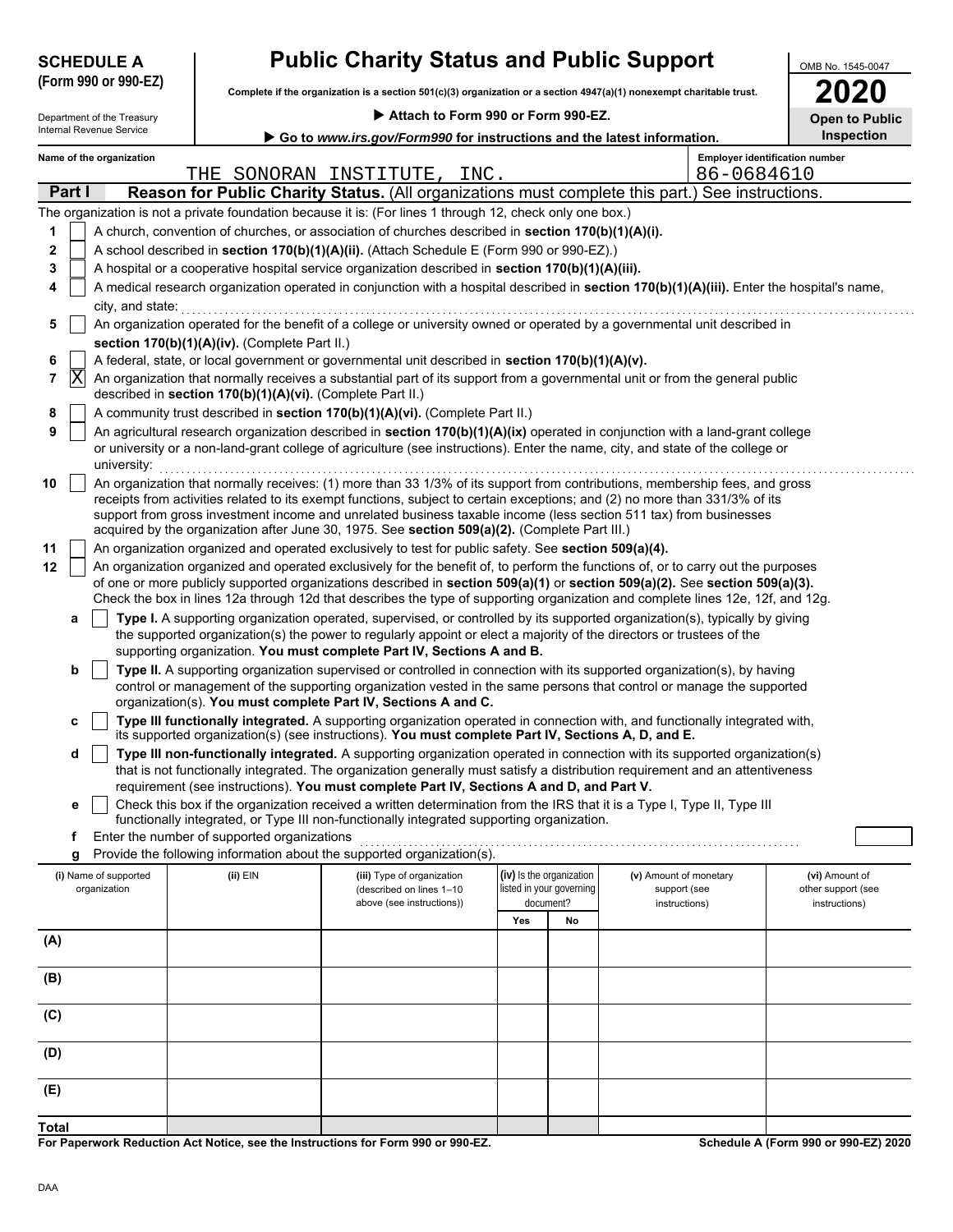|              | Schedule A (Form 990 or 990-EZ) 2020                                                                                                                                                                                                                       | THE SONORAN INSTITUTE, INC. 86-0684610 |           |            |            |           | Page 2       |
|--------------|------------------------------------------------------------------------------------------------------------------------------------------------------------------------------------------------------------------------------------------------------------|----------------------------------------|-----------|------------|------------|-----------|--------------|
|              | Support Schedule for Organizations Described in Sections 170(b)(1)(A)(iv) and 170(b)(1)(A)(vi)<br>Part II                                                                                                                                                  |                                        |           |            |            |           |              |
|              | (Complete only if you checked the box on line 5, 7, or 8 of Part I or if the organization failed to qualify under                                                                                                                                          |                                        |           |            |            |           |              |
|              | Part III. If the organization fails to qualify under the tests listed below, please complete Part III.)                                                                                                                                                    |                                        |           |            |            |           |              |
|              | <b>Section A. Public Support</b>                                                                                                                                                                                                                           |                                        |           |            |            |           |              |
|              | Calendar year (or fiscal year beginning in) $\blacktriangleright$                                                                                                                                                                                          | (a) 2016                               | (b) 2017  | $(c)$ 2018 | $(d)$ 2019 | (e) 2020  | (f) Total    |
| 1            | Gifts, grants, contributions, and<br>membership fees received. (Do not<br>include any "unusual grants.")                                                                                                                                                   | 1,077,077                              | 1,340,139 | 1,281,772  | 1,962,970  | 1,346,121 | 7,008,079    |
| $\mathbf{2}$ | Tax revenues levied for the<br>organization's benefit and either paid<br>to or expended on its behalf                                                                                                                                                      |                                        |           |            |            |           |              |
| 3            | The value of services or facilities<br>furnished by a governmental unit to the<br>organization without charge                                                                                                                                              |                                        |           |            |            |           |              |
| 4            | Total. Add lines 1 through 3<br>.                                                                                                                                                                                                                          | 1,077,077                              | 1,340,139 | 1,281,772  | 1,962,970  | 1,346,121 | 7,008,079    |
| 5            | The portion of total contributions by<br>each person (other than a<br>governmental unit or publicly<br>supported organization) included on<br>line 1 that exceeds 2% of the amount<br>shown on line 11, column (f)                                         |                                        |           |            |            |           | 895,908      |
| 6            | Public support. Subtract line 5 from line 4                                                                                                                                                                                                                |                                        |           |            |            |           | 6, 112, 171  |
|              | <b>Section B. Total Support</b>                                                                                                                                                                                                                            |                                        |           |            |            |           |              |
|              | Calendar year (or fiscal year beginning in) ▶                                                                                                                                                                                                              | (a) 2016                               | (b) 2017  | $(c)$ 2018 | $(d)$ 2019 | (e) 2020  | (f) Total    |
| 7            | Amounts from line 4                                                                                                                                                                                                                                        | 1,077,077                              | 1,340,139 | 1,281,772  | 1,962,970  | 1,346,121 | 7,008,079    |
| 8            | Gross income from interest, dividends,<br>payments received on securities loans,<br>rents, royalties, and income from<br>similar sources                                                                                                                   | 35,326                                 | 41,610    | 30,438     | 72,704     | 25,941    | 206,019      |
| 9            | Net income from unrelated business<br>activities, whether or not the business<br>is regularly carried on                                                                                                                                                   |                                        |           |            |            |           |              |
| 10           | Other income. Do not include gain or<br>loss from the sale of capital assets<br>(Explain in Part VI.)                                                                                                                                                      | 87,573                                 | 24,936    | 3,210      | 37,140     | 138,155   | 291,014      |
| 11           | Total support. Add lines 7 through 10                                                                                                                                                                                                                      |                                        |           |            |            |           | 7,505,112    |
| 12           | Gross receipts from related activities, etc. (see instructions)                                                                                                                                                                                            |                                        |           |            |            | 12        | 8,058,518    |
| 13           | First 5 years. If the Form 990 is for the organization's first, second, third, fourth, or fifth tax year as a section 501(c)(3)                                                                                                                            |                                        |           |            |            |           |              |
|              | organization, check this box and stop here                                                                                                                                                                                                                 |                                        |           |            |            |           |              |
|              | <b>Section C. Computation of Public Support Percentage</b>                                                                                                                                                                                                 |                                        |           |            |            |           |              |
| 14           | Public support percentage for 2020 (line 6, column (f) divided by line 11, column (f)) [[[[[[[[[[[[[[[[[[[[[[                                                                                                                                              |                                        |           |            |            | 14        | 81.44%       |
| 15           | Public support percentage from 2019 Schedule A, Part II, line 14                                                                                                                                                                                           |                                        |           |            |            | 15        | 80.62%       |
| 16a          | 33 1/3% support test-2020. If the organization did not check the box on line 13, and line 14 is 33 1/3% or more, check this                                                                                                                                |                                        |           |            |            |           |              |
|              | box and stop here. The organization qualifies as a publicly supported organization                                                                                                                                                                         |                                        |           |            |            |           | $\mathbf{X}$ |
| b            | 33 1/3% support test-2019. If the organization did not check a box on line 13 or 16a, and line 15 is 33 1/3% or more, check                                                                                                                                |                                        |           |            |            |           |              |
|              | this box and stop here. The organization qualifies as a publicly supported organization                                                                                                                                                                    |                                        |           |            |            |           |              |
|              | 17a 10%-facts-and-circumstances test-2020. If the organization did not check a box on line 13, 16a, or 16b, and line 14 is                                                                                                                                 |                                        |           |            |            |           |              |
|              | 10% or more, and if the organization meets the "facts-and-circumstances" test, check this box and stop here. Explain in                                                                                                                                    |                                        |           |            |            |           |              |
|              | Part VI how the organization meets the "facts-and-circumstances" test. The organization qualifies as a publicly supported<br>organization                                                                                                                  |                                        |           |            |            |           |              |
| b            | 10%-facts-and-circumstances test-2019. If the organization did not check a box on line 13, 16a, 16b, or 17a, and line                                                                                                                                      |                                        |           |            |            |           |              |
|              | 15 is 10% or more, and if the organization meets the "facts-and-circumstances" test, check this box and stop here. Explain<br>in Part VI how the organization meets the "facts-and-circumstances" test. The organization qualifies as a publicly supported |                                        |           |            |            |           |              |
|              | organization with the contract of the contract of the contract of the contract of the contract of the contract of the contract of the contract of the contract of the contract of the contract of the contract of the contract                             |                                        |           |            |            |           |              |

**18 Private foundation.** If the organization did not check a box on line 13, 16a, 16b, 17a, or 17b, check this box and see instructions . . . . . . . . . . . . . . . . . . . . . . . . . . . . . . . . . . . . . . . . . . . . . . . . . . . . . . . . . . . . . . . . . . . . . . . . . . . . . . . . . . . . . . . . . . . . . . . . . . . . . . . . . . . . . . . . . . . . . . . . . . . . . . . . . . . . . . .

**Schedule A (Form 990 or 990-EZ) 2020**

 $\overline{\phantom{a}}$  $\blacktriangleright$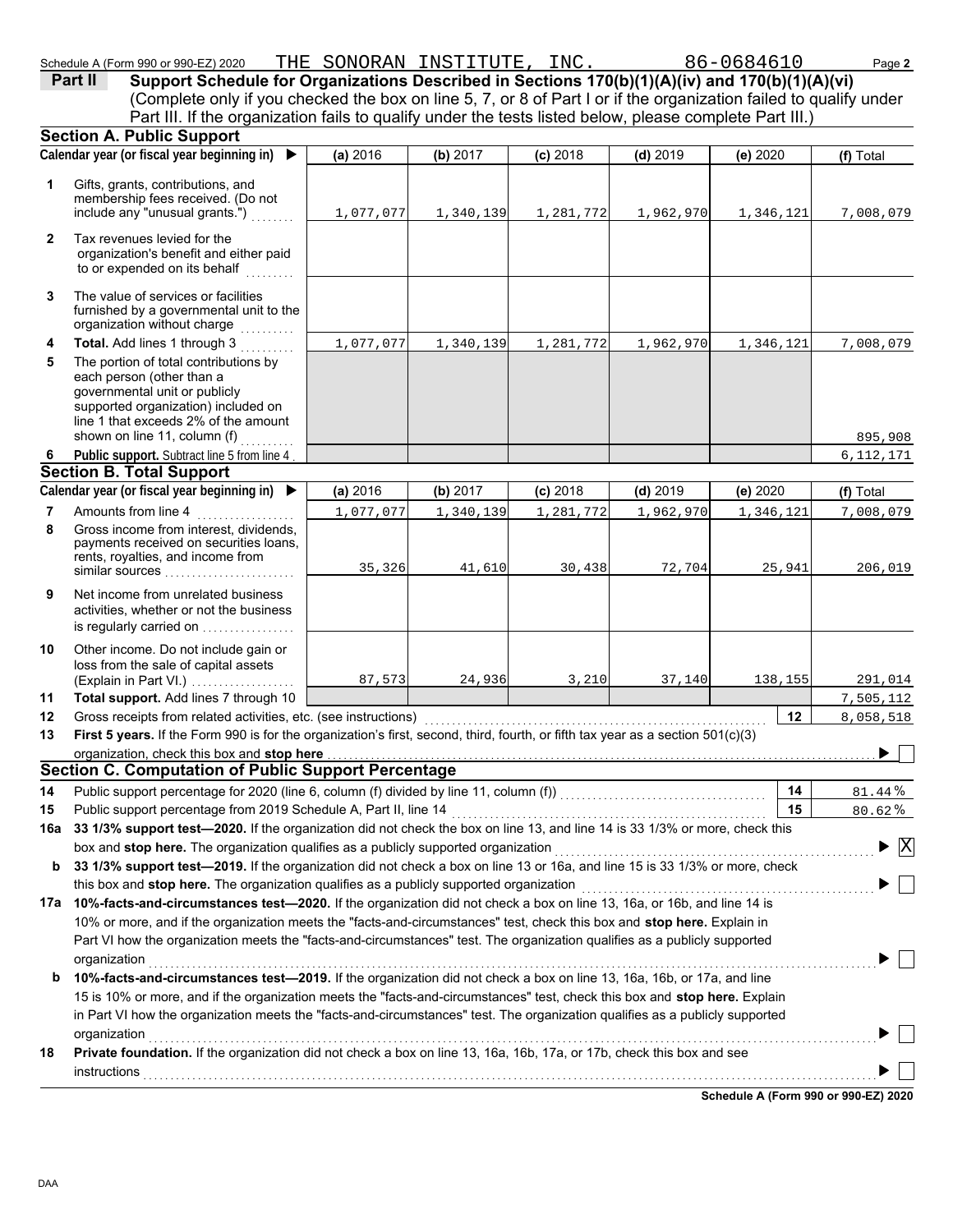| Schedule A (Form 990 or 990-EZ) 2020 | THE | SONORAN | TMOTTTTTTT<br>INSTITUIL | INC. | ـ د<br>``^846⊥J | Page 3 |
|--------------------------------------|-----|---------|-------------------------|------|-----------------|--------|
|                                      |     |         |                         |      |                 |        |

**Part III Support Schedule for Organizations Described in Section 509(a)(2)**

|              | (Complete only if you checked the box on line 10 of Part I or if the organization failed to qualify under Part II.<br>If the organization fails to qualify under the tests listed below, please complete Part II.)                                              |          |          |            |            |          |           |
|--------------|-----------------------------------------------------------------------------------------------------------------------------------------------------------------------------------------------------------------------------------------------------------------|----------|----------|------------|------------|----------|-----------|
|              | <b>Section A. Public Support</b>                                                                                                                                                                                                                                |          |          |            |            |          |           |
|              | Calendar year (or fiscal year beginning in) $\blacktriangleright$                                                                                                                                                                                               | (a) 2016 | (b) 2017 | $(c)$ 2018 | $(d)$ 2019 | (e) 2020 | (f) Total |
| 1            | Gifts, grants, contributions, and membership fees<br>received. (Do not include any "unusual grants.")                                                                                                                                                           |          |          |            |            |          |           |
| $\mathbf{2}$ | Gross receipts from admissions, merchandise<br>sold or services performed, or facilities<br>furnished in any activity that is related to the<br>organization's tax-exempt purpose                                                                               |          |          |            |            |          |           |
| 3            | Gross receipts from activities that are not an<br>unrelated trade or business under section 513                                                                                                                                                                 |          |          |            |            |          |           |
| 4            | Tax revenues levied for the<br>organization's benefit and either paid<br>to or expended on its behalf                                                                                                                                                           |          |          |            |            |          |           |
| 5            | The value of services or facilities<br>furnished by a governmental unit to the<br>organization without charge                                                                                                                                                   |          |          |            |            |          |           |
| 6            | Total. Add lines 1 through 5<br>a a a a a a a a .                                                                                                                                                                                                               |          |          |            |            |          |           |
|              | 7a Amounts included on lines 1, 2, and 3<br>received from disqualified persons                                                                                                                                                                                  |          |          |            |            |          |           |
| b            | Amounts included on lines 2 and 3<br>received from other than disqualified<br>persons that exceed the greater of \$5,000<br>or 1% of the amount on line 13 for the year                                                                                         |          |          |            |            |          |           |
|              | c Add lines 7a and 7b                                                                                                                                                                                                                                           |          |          |            |            |          |           |
| 8            | Public support. (Subtract line 7c from<br>line $6.$ )                                                                                                                                                                                                           |          |          |            |            |          |           |
|              | <b>Section B. Total Support</b>                                                                                                                                                                                                                                 |          |          |            |            |          |           |
|              | Calendar year (or fiscal year beginning in) $\blacktriangleright$                                                                                                                                                                                               | (a) 2016 | (b) 2017 | $(c)$ 2018 | $(d)$ 2019 | (e) 2020 | (f) Total |
| 9            | Amounts from line 6                                                                                                                                                                                                                                             |          |          |            |            |          |           |
| 10a          | Gross income from interest, dividends,<br>payments received on securities loans, rents,<br>royalties, and income from similar sources.                                                                                                                          |          |          |            |            |          |           |
| b            | Unrelated business taxable income (less<br>section 511 taxes) from businesses<br>acquired after June 30, 1975                                                                                                                                                   |          |          |            |            |          |           |
|              | c Add lines 10a and 10b $\ldots$                                                                                                                                                                                                                                |          |          |            |            |          |           |
| 11           | Net income from unrelated business<br>activities not included in line 10b, whether<br>or not the business is regularly carried on.                                                                                                                              |          |          |            |            |          |           |
| 12           | Other income. Do not include gain or<br>loss from the sale of capital assets<br>(Explain in Part VI.)                                                                                                                                                           |          |          |            |            |          |           |
| 13           | Total support. (Add lines 9, 10c, 11,                                                                                                                                                                                                                           |          |          |            |            |          |           |
|              | and $12.$ )                                                                                                                                                                                                                                                     |          |          |            |            |          |           |
| 14           | First 5 years. If the Form 990 is for the organization's first, second, third, fourth, or fifth tax year as a section 501(c)(3)<br>organization, check this box and stop here                                                                                   |          |          |            |            |          |           |
|              | <b>Section C. Computation of Public Support Percentage</b>                                                                                                                                                                                                      |          |          |            |            |          |           |
| 15           |                                                                                                                                                                                                                                                                 |          |          |            |            | 15       | %         |
| 16           |                                                                                                                                                                                                                                                                 |          |          |            |            | 16       | %         |
|              | Section D. Computation of Investment Income Percentage                                                                                                                                                                                                          |          |          |            |            |          |           |
| 17           | Investment income percentage for 2020 (line 10c, column (f), divided by line 13, column (f)) [[[[[[[[[[[[[[[[                                                                                                                                                   |          |          |            |            | 17       | $\%$      |
|              | 18 Investment income percentage from 2019 Schedule A, Part III, line 17                                                                                                                                                                                         |          |          |            |            | 18       | $\%$      |
|              | 19a 33 1/3% support tests—2020. If the organization did not check the box on line 14, and line 15 is more than 33 1/3%, and line                                                                                                                                |          |          |            |            |          |           |
|              | 17 is not more than 33 1/3%, check this box and stop here. The organization qualifies as a publicly supported organization<br>33 1/3% support tests-2019. If the organization did not check a box on line 14 or line 19a, and line 16 is more than 33 1/3%, and |          |          |            |            |          |           |
| b            | line 18 is not more than 33 1/3%, check this box and stop here. The organization qualifies as a publicly supported organization                                                                                                                                 |          |          |            |            |          |           |
| 20           |                                                                                                                                                                                                                                                                 |          |          |            |            |          |           |

**Schedule A (Form 990 or 990-EZ) 2020**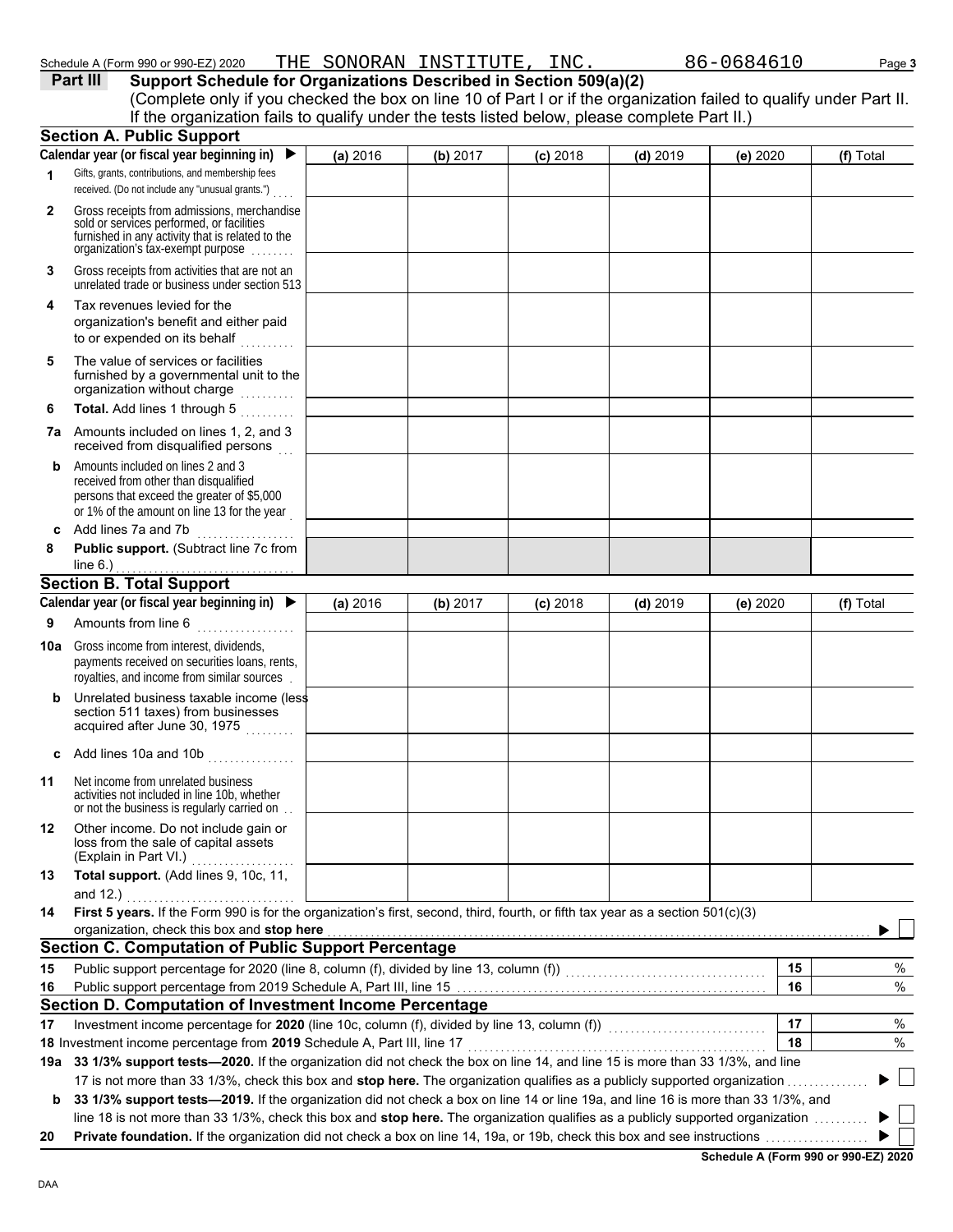|              | Part IV<br><b>Supporting Organizations</b>                                                                                                                                                           |                 |            |    |
|--------------|------------------------------------------------------------------------------------------------------------------------------------------------------------------------------------------------------|-----------------|------------|----|
|              | (Complete only if you checked a box in line 12 on Part I. If you checked box 12a, Part I, complete Sections A                                                                                        |                 |            |    |
|              | and B. If you checked box 12b, Part I, complete Sections A and C. If you checked box 12c, Part I, complete                                                                                           |                 |            |    |
|              | Sections A, D, and E. If you checked box 12d, Part I, complete Sections A and D, and complete Part V.)                                                                                               |                 |            |    |
|              | <b>Section A. All Supporting Organizations</b>                                                                                                                                                       |                 |            |    |
|              |                                                                                                                                                                                                      |                 | <b>Yes</b> | No |
| 1            | Are all of the organization's supported organizations listed by name in the organization's governing                                                                                                 |                 |            |    |
|              | documents? If "No," describe in Part VI how the supported organizations are designated. If designated by                                                                                             |                 |            |    |
|              | class or purpose, describe the designation. If historic and continuing relationship, explain.                                                                                                        | 1               |            |    |
| $\mathbf{2}$ | Did the organization have any supported organization that does not have an IRS determination of status                                                                                               |                 |            |    |
|              | under section 509(a)(1) or (2)? If "Yes," explain in Part VI how the organization determined that the supported                                                                                      |                 |            |    |
|              | organization was described in section 509(a)(1) or (2).                                                                                                                                              | $\mathbf{2}$    |            |    |
| За           | Did the organization have a supported organization described in section $501(c)(4)$ , (5), or (6)? If "Yes," answer                                                                                  |                 |            |    |
|              | lines 3b and 3c below.                                                                                                                                                                               | 3a              |            |    |
| b            | Did the organization confirm that each supported organization qualified under section 501(c)(4), (5), or (6) and                                                                                     |                 |            |    |
|              | satisfied the public support tests under section $509(a)(2)?$ If "Yes," describe in Part VI when and how the                                                                                         |                 |            |    |
|              | organization made the determination.                                                                                                                                                                 | 3b              |            |    |
| c            | Did the organization ensure that all support to such organizations was used exclusively for section $170(c)(2)(B)$                                                                                   |                 |            |    |
|              | purposes? If "Yes," explain in Part VI what controls the organization put in place to ensure such use.                                                                                               | 3c              |            |    |
| 4a           | Was any supported organization not organized in the United States ("foreign supported organization")? If                                                                                             |                 |            |    |
|              | "Yes," and if you checked 12a or 12b in Part I, answer (b) and (c) below.                                                                                                                            | 4a              |            |    |
| b            | Did the organization have ultimate control and discretion in deciding whether to make grants to the foreign                                                                                          |                 |            |    |
|              | supported organization? If "Yes," describe in Part VI how the organization had such control and discretion                                                                                           |                 |            |    |
|              | despite being controlled or supervised by or in connection with its supported organizations.                                                                                                         | 4b              |            |    |
| c            | Did the organization support any foreign supported organization that does not have an IRS determination                                                                                              |                 |            |    |
|              | under sections 501(c)(3) and 509(a)(1) or (2)? If "Yes," explain in Part VI what controls the organization used                                                                                      |                 |            |    |
|              | to ensure that all support to the foreign supported organization was used exclusively for section $170(c)(2)(B)$                                                                                     |                 |            |    |
|              | purposes.                                                                                                                                                                                            | 4с              |            |    |
| 5a           | Did the organization add, substitute, or remove any supported organizations during the tax year? If "Yes,"                                                                                           |                 |            |    |
|              | answer lines 5b and 5c below (if applicable). Also, provide detail in Part VI, including (i) the names and EIN                                                                                       |                 |            |    |
|              | numbers of the supported organizations added, substituted, or removed; (ii) the reasons for each such action;                                                                                        |                 |            |    |
|              | (iii) the authority under the organization's organizing document authorizing such action; and (iv) how the action                                                                                    |                 |            |    |
|              | was accomplished (such as by amendment to the organizing document).                                                                                                                                  | 5a              |            |    |
| b            | Type I or Type II only. Was any added or substituted supported organization part of a class already                                                                                                  |                 |            |    |
|              | designated in the organization's organizing document?                                                                                                                                                | 5b              |            |    |
| c            | Substitutions only. Was the substitution the result of an event beyond the organization's control?                                                                                                   | 5 <sub>c</sub>  |            |    |
| 6            | Did the organization provide support (whether in the form of grants or the provision of services or facilities) to                                                                                   |                 |            |    |
|              | anyone other than (i) its supported organizations, (ii) individuals that are part of the charitable class benefited                                                                                  |                 |            |    |
|              | by one or more of its supported organizations, or (iii) other supporting organizations that also support or                                                                                          |                 |            |    |
|              | benefit one or more of the filing organization's supported organizations? If "Yes," provide detail in Part VI.                                                                                       | 6               |            |    |
| 7            | Did the organization provide a grant, loan, compensation, or other similar payment to a substantial contributor                                                                                      |                 |            |    |
|              | (as defined in section $4958(c)(3)(C)$ ), a family member of a substantial contributor, or a 35% controlled entity                                                                                   |                 |            |    |
|              | with regard to a substantial contributor? If "Yes," complete Part I of Schedule L (Form 990 or 990-EZ).                                                                                              | 7               |            |    |
| 8            | Did the organization make a loan to a disqualified person (as defined in section 4958) not described in line 7?                                                                                      |                 |            |    |
|              | If "Yes," complete Part I of Schedule L (Form 990 or 990-EZ).                                                                                                                                        | 8               |            |    |
| 9a           | Was the organization controlled directly or indirectly at any time during the tax year by one or more                                                                                                |                 |            |    |
|              | disqualified persons, as defined in section 4946 (other than foundation managers and organizations<br>described in section 509(a)(1) or (2))? If "Yes," provide detail in Part VI.                   |                 |            |    |
| b            |                                                                                                                                                                                                      | 9а              |            |    |
|              | Did one or more disqualified persons (as defined in line 9a) hold a controlling interest in any entity in which<br>the supporting organization had an interest? If "Yes," provide detail in Part VI. | 9b              |            |    |
| c            | Did a disqualified person (as defined in line 9a) have an ownership interest in, or derive any personal benefit                                                                                      |                 |            |    |
|              | from, assets in which the supporting organization also had an interest? If "Yes," provide detail in Part VI.                                                                                         | 9c              |            |    |
| 10a          | Was the organization subject to the excess business holdings rules of section 4943 because of section                                                                                                |                 |            |    |
|              | 4943(f) (regarding certain Type II supporting organizations, and all Type III non-functionally integrated                                                                                            |                 |            |    |
|              | supporting organizations)? If "Yes," answer line 10b below.                                                                                                                                          | 10a             |            |    |
| b            | Did the organization have any excess business holdings in the tax year? (Use Schedule C, Form 4720, to                                                                                               |                 |            |    |
|              | determine whether the organization had excess business holdings.)                                                                                                                                    | 10 <sub>b</sub> |            |    |

**Schedule A (Form 990 or 990-EZ) 2020**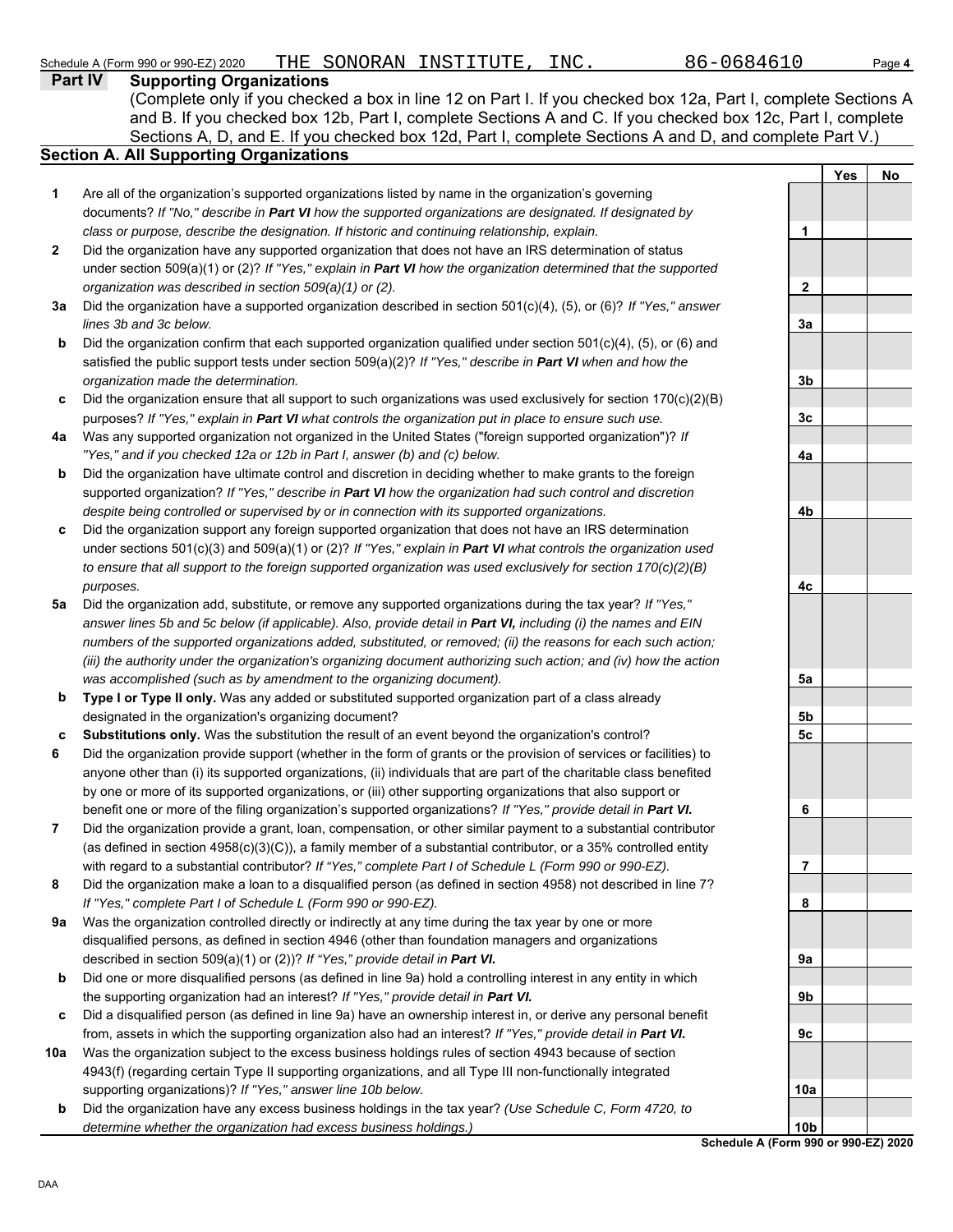#### Schedule A (Form 990 or 990-EZ) 2020 Page **5** THE SONORAN INSTITUTE, INC. 86-0684610

| 86-068461 |  |  |  |  |  |  |  |
|-----------|--|--|--|--|--|--|--|
|-----------|--|--|--|--|--|--|--|

**2**

|                | SCILEDULE A (FOITH 990 OF 990-EZ) ZUZU<br>THE OUNURAN INDITIOIE, INC.<br>ou−uuo −uu                                            |                 |     | raye ə |
|----------------|--------------------------------------------------------------------------------------------------------------------------------|-----------------|-----|--------|
| <b>Part IV</b> | <b>Supporting Organizations (continued)</b>                                                                                    |                 |     |        |
|                |                                                                                                                                |                 | Yes | No.    |
| 11             | Has the organization accepted a gift or contribution from any of the following persons?                                        |                 |     |        |
| a              | A person who directly or indirectly controls, either alone or together with persons described in lines 11b and                 |                 |     |        |
|                | 11c below, the governing body of a supported organization?                                                                     | 11a             |     |        |
| b              | A family member of a person described in line 11a above?                                                                       | 11 <sub>b</sub> |     |        |
| c              | A 35% controlled entity of a person described in line 11a or 11b above? If "Yes" to line 11a, 11b, or 11c, provide             |                 |     |        |
|                | detail in Part VI.                                                                                                             | 11c             |     |        |
|                | <b>Section B. Type I Supporting Organizations</b>                                                                              |                 |     |        |
|                |                                                                                                                                |                 | Yes | No.    |
| 1              | Did the governing body, members of the governing body, officers acting in their official capacity, or membership of one or     |                 |     |        |
|                | more supported organizations have the power to regularly appoint or elect at least a majority of the organization's officers,  |                 |     |        |
|                | directors, or trustees at all times during the tax year? If "No," describe in <b>Part VI</b> how the supported organization(s) |                 |     |        |
|                | effectively operated, supervised, or controlled the organization's activities. If the organization had more than one supported |                 |     |        |
|                | organization, describe how the powers to appoint and/or remove officers, directors, or trustees were allocated among the       |                 |     |        |
|                | supported organizations and what conditions or restrictions, if any, applied to such powers during the tax year.               |                 |     |        |
| $\mathbf{2}$   | Did the organization operate for the benefit of any supported organization other than the supported                            |                 |     |        |
|                | organization(s) that operated, supervised, or controlled the supporting organization? If "Yes," explain in Part                |                 |     |        |
|                | VI how providing such benefit carried out the purposes of the supported organization(s) that operated,                         |                 |     |        |

| Section C. Type if Supporting Organizations                                                                      |  |  |           |  |  |  |  |
|------------------------------------------------------------------------------------------------------------------|--|--|-----------|--|--|--|--|
|                                                                                                                  |  |  | <b>No</b> |  |  |  |  |
| Were a majority of the organization's directors or trustees during the tax year also a majority of the directors |  |  |           |  |  |  |  |
| or trustees of each of the organization's supported organization(s)? If "No," describe in Part VI how control    |  |  |           |  |  |  |  |
| or management of the supporting organization was vested in the same persons that controlled or managed           |  |  |           |  |  |  |  |
| the supported organization(s).                                                                                   |  |  |           |  |  |  |  |

## **Section D. All Type III Supporting Organizations**

*supervised, or controlled the supporting organization.* **Section C. Type II Supporting Organizations**

|                |                                                                                                                        |   | Yes | No |
|----------------|------------------------------------------------------------------------------------------------------------------------|---|-----|----|
| 1              | Did the organization provide to each of its supported organizations, by the last day of the fifth month of the         |   |     |    |
|                | organization's tax year, (i) a written notice describing the type and amount of support provided during the prior tax  |   |     |    |
|                | year, (ii) a copy of the Form 990 that was most recently filed as of the date of notification, and (iii) copies of the |   |     |    |
|                | organization's governing documents in effect on the date of notification, to the extent not previously provided?       |   |     |    |
| $\overline{2}$ | Were any of the organization's officers, directors, or trustees either (i) appointed or elected by the supported       |   |     |    |
|                | organization(s) or (ii) serving on the governing body of a supported organization? If "No," explain in Part VI how     |   |     |    |
|                | the organization maintained a close and continuous working relationship with the supported organization(s).            | າ |     |    |
| 3              | By reason of the relationship described in line 2, above, did the organization's supported organizations have          |   |     |    |
|                | a significant voice in the organization's investment policies and in directing the use of the organization's           |   |     |    |
|                | income or assets at all times during the tax year? If "Yes," describe in Part VI the role the organization's           |   |     |    |
|                | supported organizations played in this regard.                                                                         | 3 |     |    |

## **Section E. Type III Functionally-Integrated Supporting Organizations**

| Check the box next to the method that the organization used to satisfy the Integral Part Test during the year (see instructions). |  |
|-----------------------------------------------------------------------------------------------------------------------------------|--|
|                                                                                                                                   |  |

- The organization satisfied the Activities Test. *Complete line 2 below.* **a**
- The organization is the parent of each of its supported organizations. *Complete line 3 below.* **b**

|  | c $\vert$ The organization supported a governmental entity. Describe in Part VI how you supported a governmental entity (see instructions). |  |
|--|---------------------------------------------------------------------------------------------------------------------------------------------|--|
|  |                                                                                                                                             |  |

**2** Activities Test. *Answer lines 2a and 2b below.*

- **a** Did substantially all of the organization's activities during the tax year directly further the exempt purposes of the supported organization(s) to which the organization was responsive? *If "Yes," then in Part VI identify those supported organizations and explain how these activities directly furthered their exempt purposes, how the organization was responsive to those supported organizations, and how the organization determined that these activities constituted substantially all of its activities.*
- **b** Did the activities described in line 2a, above, constitute activities that, but for the organization's involvement, one or more of the organization's supported organization(s) would have been engaged in? If "Yes," explain in *Part VI the reasons for the organization's position that its supported organization(s) would have engaged in these activities but for the organization's involvement.*
- **3** Parent of Supported Organizations. *Answer lines 3a and 3b below.*
	- **a** Did the organization have the power to regularly appoint or elect a majority of the officers, directors, or trustees of each of the supported organizations? *If "Yes" or "No," provide details in Part VI.*
	- **b** Did the organization exercise a substantial degree of direction over the policies, programs, and activities of each of its supported organizations? *If "Yes," describe in Part VI the role played by the organization in this regard.*

DAA **Schedule A (Form 990 or 990-EZ) 2020 3b**

**2a**

**2b**

**3a**

**Yes No**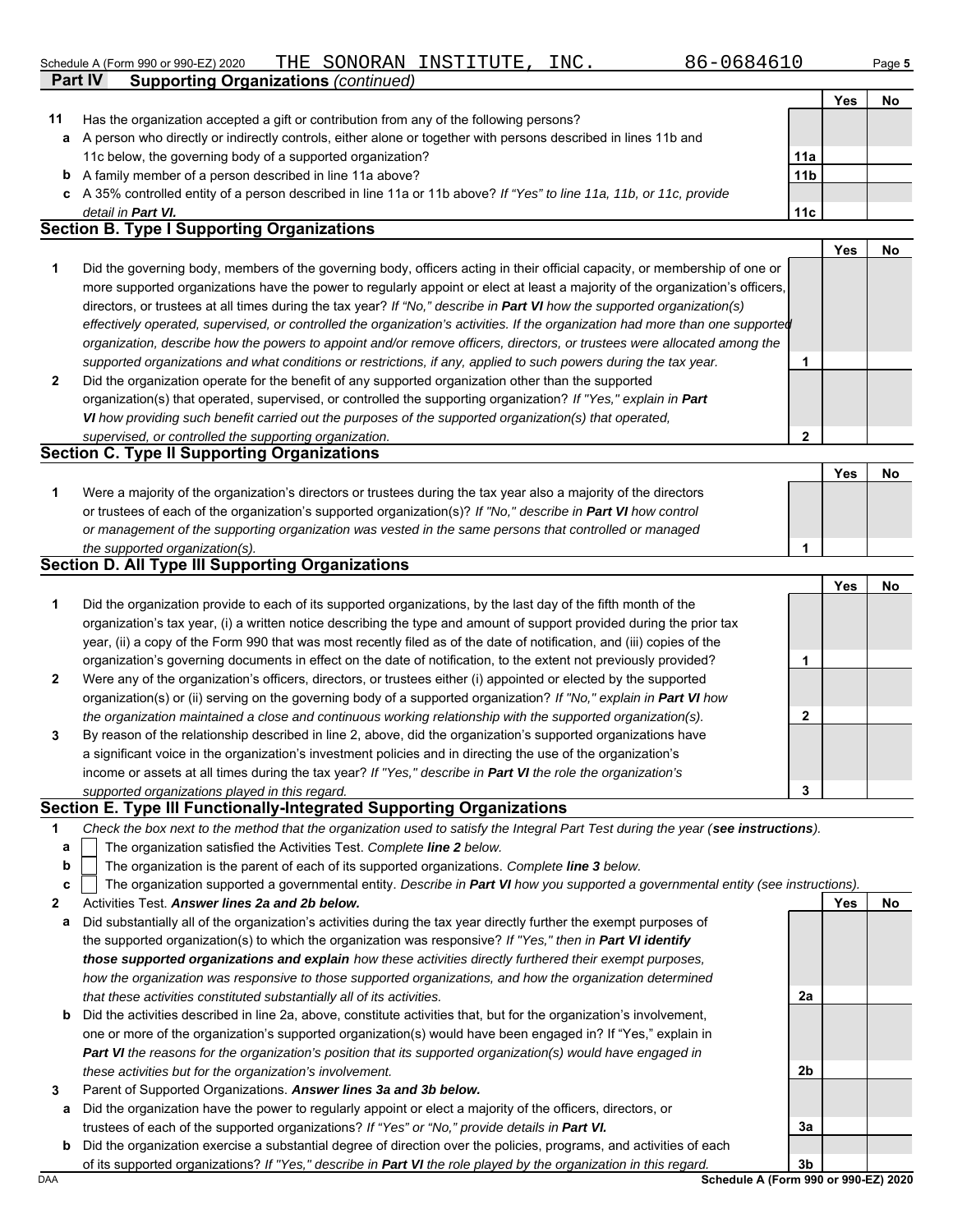| Check here if the organization satisfied the Integral Part Test as a qualifying trust on Nov. 20, 1970 (explain in Part VI). See<br>1 |                |                |                                |  |  |  |
|---------------------------------------------------------------------------------------------------------------------------------------|----------------|----------------|--------------------------------|--|--|--|
| <b>instructions.</b> All other Type III non-functionally integrated supporting organizations must complete Sections A through E.      |                |                | (B) Current Year               |  |  |  |
| Section A - Adjusted Net Income                                                                                                       |                |                |                                |  |  |  |
| Net short-term capital gain<br>1                                                                                                      | $\mathbf{1}$   |                |                                |  |  |  |
| $\mathbf{2}$<br>Recoveries of prior-year distributions                                                                                | $\overline{2}$ |                |                                |  |  |  |
| 3<br>Other gross income (see instructions)                                                                                            | 3              |                |                                |  |  |  |
| Add lines 1 through 3.<br>4                                                                                                           | 4              |                |                                |  |  |  |
| Depreciation and depletion<br>5                                                                                                       | 5              |                |                                |  |  |  |
| Portion of operating expenses paid or incurred for production or collection of<br>6                                                   |                |                |                                |  |  |  |
| gross income or for management, conservation, or maintenance of property                                                              |                |                |                                |  |  |  |
| held for production of income (see instructions)                                                                                      | 6              |                |                                |  |  |  |
| Other expenses (see instructions)<br>7                                                                                                | $\overline{7}$ |                |                                |  |  |  |
| Adjusted Net Income (subtract lines 5, 6, and 7 from line 4)<br>8                                                                     | 8              |                |                                |  |  |  |
| Section B - Minimum Asset Amount                                                                                                      |                | (A) Prior Year | (B) Current Year<br>(optional) |  |  |  |
| Aggregate fair market value of all non-exempt-use assets (see<br>1.                                                                   |                |                |                                |  |  |  |
| instructions for short tax year or assets held for part of year):                                                                     |                |                |                                |  |  |  |
| a Average monthly value of securities                                                                                                 | 1a             |                |                                |  |  |  |
| <b>b</b> Average monthly cash balances                                                                                                | 1 <sub>b</sub> |                |                                |  |  |  |
| c Fair market value of other non-exempt-use assets                                                                                    | 1 <sub>c</sub> |                |                                |  |  |  |
| d Total (add lines 1a, 1b, and 1c)                                                                                                    | 1 <sub>d</sub> |                |                                |  |  |  |
| <b>e</b> Discount claimed for blockage or other factors                                                                               |                |                |                                |  |  |  |
| (explain in detail in Part VI):                                                                                                       |                |                |                                |  |  |  |
| $\mathbf{2}$<br>Acquisition indebtedness applicable to non-exempt-use assets                                                          | $\mathbf{2}$   |                |                                |  |  |  |
| 3<br>Subtract line 2 from line 1d.                                                                                                    | 3              |                |                                |  |  |  |
| Cash deemed held for exempt use. Enter 0.015 of line 3 (for greater amount,<br>4                                                      |                |                |                                |  |  |  |
| see instructions)                                                                                                                     | 4              |                |                                |  |  |  |
| 5<br>Net value of non-exempt-use assets (subtract line 4 from line 3)                                                                 | 5              |                |                                |  |  |  |
| 6<br>Multiply line 5 by 0.035.                                                                                                        | 6              |                |                                |  |  |  |
| 7<br>Recoveries of prior-year distributions                                                                                           | $\overline{7}$ |                |                                |  |  |  |
| 8<br>Minimum Asset Amount (add line 7 to line 6)                                                                                      | 8              |                |                                |  |  |  |
| Section C - Distributable Amount                                                                                                      |                |                | <b>Current Year</b>            |  |  |  |
| Adjusted net income for prior year (from Section A, line 8, column A)<br>1.                                                           | $\mathbf{1}$   |                |                                |  |  |  |
| Enter 0.85 of line 1.<br>$\mathbf{2}$                                                                                                 | $\mathbf 2$    |                |                                |  |  |  |
| Minimum asset amount for prior year (from Section B, line 8, column A)<br>3                                                           | $\mathbf{3}$   |                |                                |  |  |  |
| 4<br>Enter greater of line 2 or line 3.                                                                                               | 4              |                |                                |  |  |  |
| Income tax imposed in prior year<br>5                                                                                                 | 5              |                |                                |  |  |  |
| <b>Distributable Amount.</b> Subtract line 5 from line 4, unless subject to<br>6                                                      |                |                |                                |  |  |  |
| emergency temporary reduction (see instructions).                                                                                     | 6              |                |                                |  |  |  |
| 7<br>Check here if the current year is the organization's first as a non-functionally integrated Type III supporting organization     |                |                |                                |  |  |  |

Schedule A (Form 990 or 990-EZ) 2020 THE SONORAN INSTITUTE , INC .  $86-0684610$  Page **6** 

**Part V** Type III Non-Functionally Integrated 509(a)(3) Supporting Organizations

(see instructions).

**Schedule A (Form 990 or 990-EZ) 2020**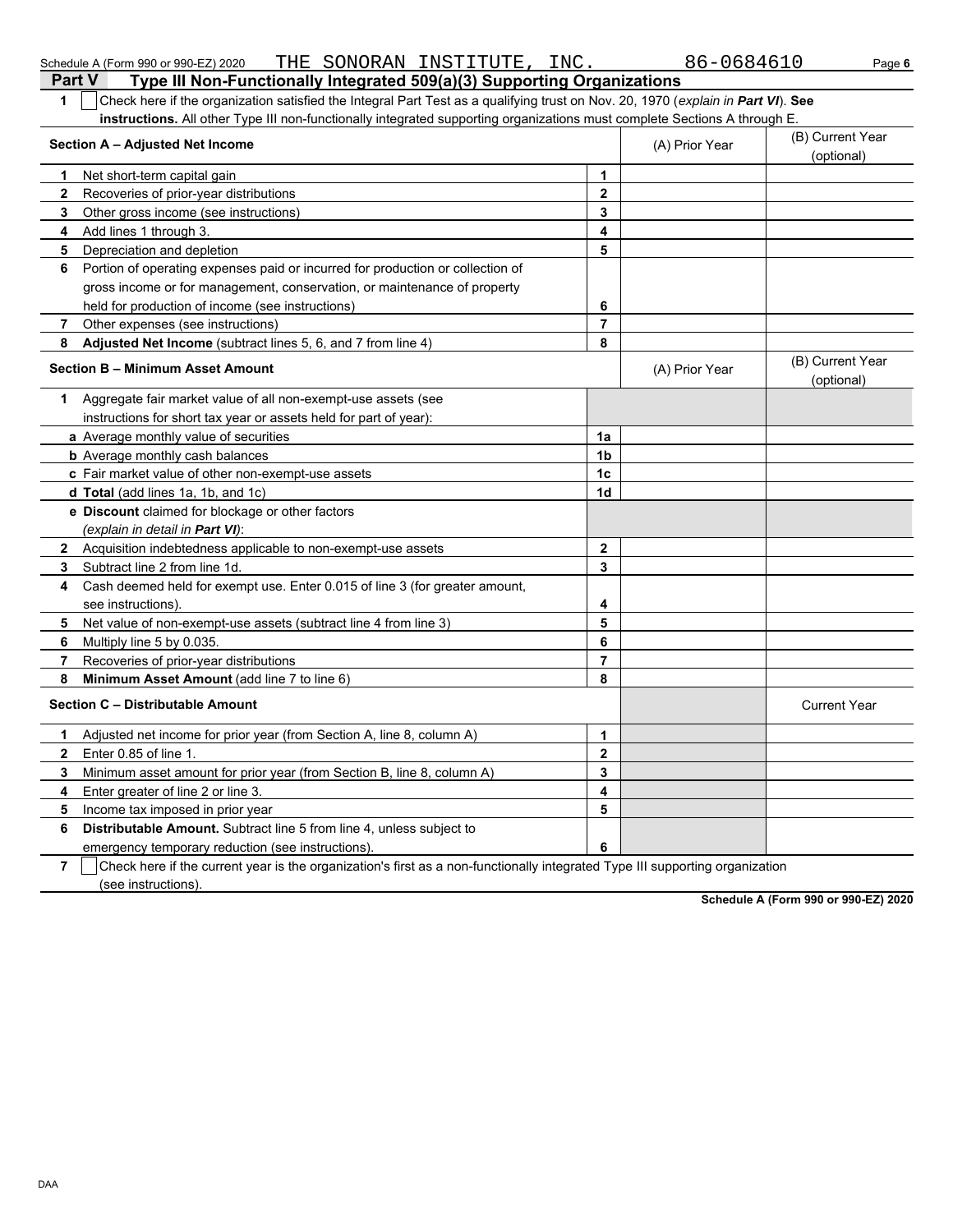DAA

|   | 86-0684610<br>THE SONORAN INSTITUTE, INC.<br>Schedule A (Form 990 or 990-EZ) 2020                    | Page 7              |
|---|------------------------------------------------------------------------------------------------------|---------------------|
|   | Type III Non-Functionally Integrated 509(a)(3) Supporting Organizations (continued)<br><b>Part V</b> |                     |
|   | <b>Section D - Distributions</b>                                                                     | <b>Current Year</b> |
|   | Amounts paid to supported organizations to accomplish exempt purposes                                |                     |
| 2 | Amounts paid to perform activity that directly furthers exempt purposes of supported                 |                     |
|   | organizations, in excess of income from activity                                                     |                     |
|   | Administrative expenses paid to accomplish exempt purposes of supported organizations                |                     |
|   | Amounts paid to acquire exempt-use assets                                                            |                     |
|   | Qualified set-aside amounts (prior IRS approval required— <i>provide details in <b>Part VI</b></i> ) |                     |
| 6 | Other distributions ( <i>describe in Part VI</i> ). See instructions.                                |                     |

|                | Qualified oot dolde arribanto (prior into approvan required                                                                 | $P1$ or not about the means $P1$   |                                               |                                                         |  |  |
|----------------|-----------------------------------------------------------------------------------------------------------------------------|------------------------------------|-----------------------------------------------|---------------------------------------------------------|--|--|
| 6              | Other distributions (describe in Part VI). See instructions.                                                                |                                    |                                               |                                                         |  |  |
| 7              | Total annual distributions. Add lines 1 through 6.                                                                          |                                    |                                               |                                                         |  |  |
| 8              | Distributions to attentive supported organizations to which the organization is responsive                                  |                                    |                                               |                                                         |  |  |
|                | (provide details in Part VI). See instructions.                                                                             |                                    |                                               |                                                         |  |  |
| 9              | Distributable amount for 2020 from Section C, line 6                                                                        |                                    |                                               |                                                         |  |  |
| 10             | Line 8 amount divided by line 9 amount                                                                                      |                                    |                                               |                                                         |  |  |
|                | <b>Section E - Distribution Allocations</b> (see instructions)                                                              | (i)<br><b>Excess Distributions</b> | (ii)<br><b>Underdistributions</b><br>Pre-2020 | (iii)<br><b>Distributable</b><br><b>Amount for 2020</b> |  |  |
| 1              | Distributable amount for 2020 from Section C, line 6                                                                        |                                    |                                               |                                                         |  |  |
| $\mathbf{2}$   | Underdistributions, if any, for years prior to 2020<br>(reasonable cause required–explain in Part VI). See<br>instructions. |                                    |                                               |                                                         |  |  |
| 3              | Excess distributions carryover, if any, to 2020                                                                             |                                    |                                               |                                                         |  |  |
|                | <b>a</b> From 2015                                                                                                          |                                    |                                               |                                                         |  |  |
|                | <b>b</b> From 2016                                                                                                          |                                    |                                               |                                                         |  |  |
|                |                                                                                                                             |                                    |                                               |                                                         |  |  |
|                | <b>d</b> From 2018                                                                                                          |                                    |                                               |                                                         |  |  |
|                | e From 2019                                                                                                                 |                                    |                                               |                                                         |  |  |
|                | f Total of lines 3a through 3e                                                                                              |                                    |                                               |                                                         |  |  |
|                | g Applied to underdistributions of prior years                                                                              |                                    |                                               |                                                         |  |  |
|                | <b>h</b> Applied to 2020 distributable amount                                                                               |                                    |                                               |                                                         |  |  |
|                | i Carryover from 2015 not applied (see instructions)                                                                        |                                    |                                               |                                                         |  |  |
|                | Remainder. Subtract lines 3g, 3h, and 3i from line 3f.                                                                      |                                    |                                               |                                                         |  |  |
| 4              | Distributions for 2020 from                                                                                                 |                                    |                                               |                                                         |  |  |
|                | \$<br>Section D, line 7:                                                                                                    |                                    |                                               |                                                         |  |  |
|                | <b>a</b> Applied to underdistributions of prior years                                                                       |                                    |                                               |                                                         |  |  |
|                | <b>b</b> Applied to 2020 distributable amount                                                                               |                                    |                                               |                                                         |  |  |
|                | c Remainder. Subtract lines 4a and 4b from line 4.                                                                          |                                    |                                               |                                                         |  |  |
| 5              | Remaining underdistributions for years prior to 2020, if                                                                    |                                    |                                               |                                                         |  |  |
|                | any. Subtract lines 3g and 4a from line 2. For result                                                                       |                                    |                                               |                                                         |  |  |
|                | greater than zero, explain in Part VI. See instructions.                                                                    |                                    |                                               |                                                         |  |  |
| 6              | Remaining underdistributions for 2020 Subtract lines 3h                                                                     |                                    |                                               |                                                         |  |  |
|                | and 4b from line 1. For result greater than zero, explain in                                                                |                                    |                                               |                                                         |  |  |
|                | <b>Part VI</b> See instructions.                                                                                            |                                    |                                               |                                                         |  |  |
| $\overline{7}$ | Excess distributions carryover to 2021. Add lines 3j                                                                        |                                    |                                               |                                                         |  |  |
|                | and 4c.                                                                                                                     |                                    |                                               |                                                         |  |  |
| 8              | Breakdown of line 7:                                                                                                        |                                    |                                               |                                                         |  |  |
|                | a Excess from 2016                                                                                                          |                                    |                                               |                                                         |  |  |
|                | <b>b</b> Excess from 2017                                                                                                   |                                    |                                               |                                                         |  |  |
|                | c Excess from 2018                                                                                                          |                                    |                                               |                                                         |  |  |
|                | d Excess from 2019                                                                                                          |                                    |                                               |                                                         |  |  |
|                | e Excess from 2020                                                                                                          |                                    |                                               |                                                         |  |  |

**Schedule A (Form 990 or 990-EZ) 2020**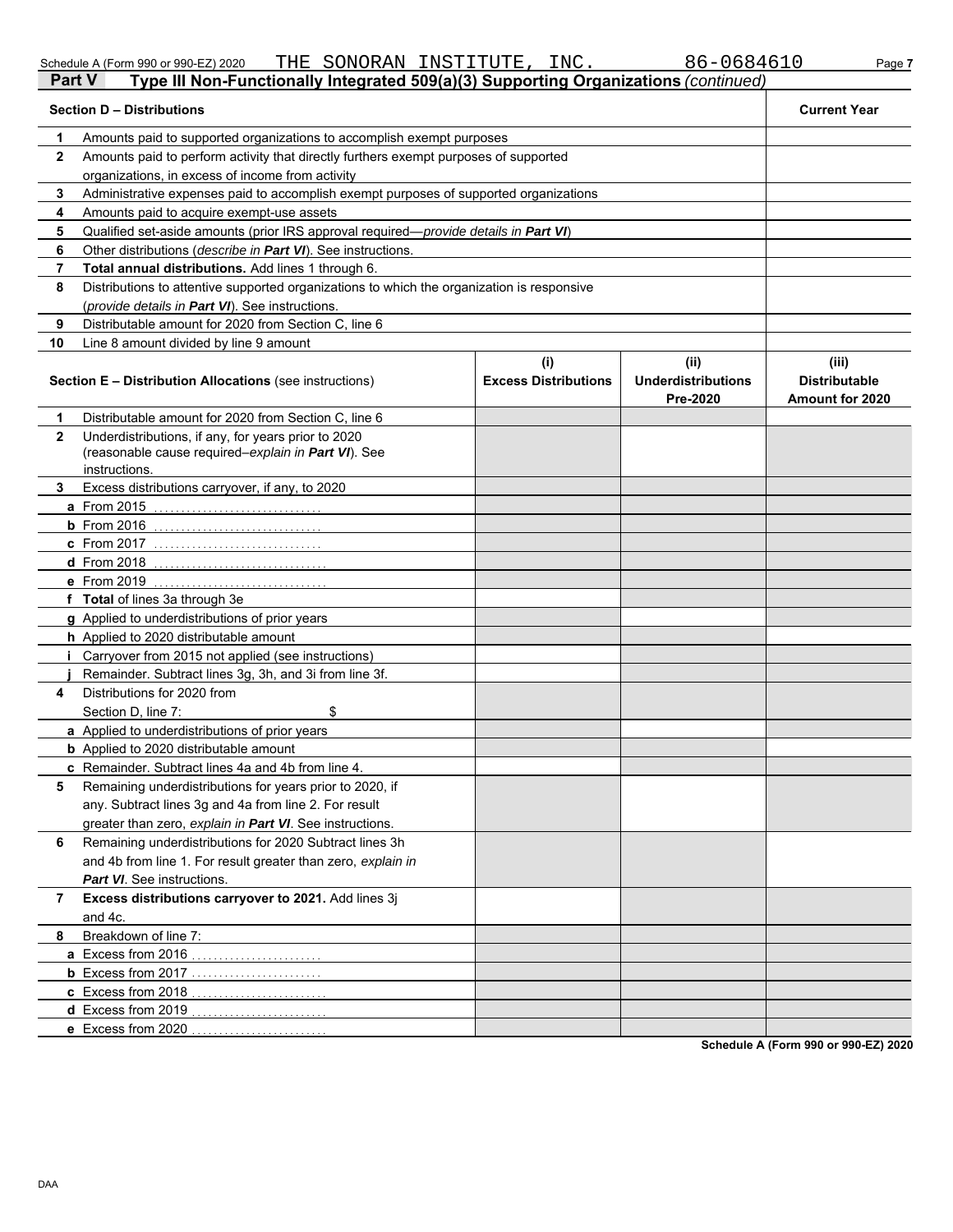| Part VI | Schedule A (Form 990 or 990-EZ) 2020<br>Supplemental Information. Provide the explanations required by Part II, line 10; Part II, line 17a or 17b; Part<br>III, line 12; Part IV, Section A, lines 1, 2, 3b, 3c, 4b, 4c, 5a, 6, 9a, 9b, 9c, 11a, 11b, and 11c; Part IV, Section<br>B, lines 1 and 2; Part IV, Section C, line 1; Part IV, Section D, lines 2 and 3; Part IV, Section E, lines 1c, 2a, 2b,<br>3a, and 3b; Part V, line 1; Part V, Section B, line 1e; Part V, Section D, lines 5, 6, and 8; and Part V, Section E,<br>lines 2, 5, and 6. Also complete this part for any additional information. (See instructions.) |  |    |         | THE SONORAN INSTITUTE, INC. 86-0684610 | Page 8 |
|---------|-------------------------------------------------------------------------------------------------------------------------------------------------------------------------------------------------------------------------------------------------------------------------------------------------------------------------------------------------------------------------------------------------------------------------------------------------------------------------------------------------------------------------------------------------------------------------------------------------------------------------------------|--|----|---------|----------------------------------------|--------|
|         | PART II, LINE 10 - OTHER INCOME DETAIL                                                                                                                                                                                                                                                                                                                                                                                                                                                                                                                                                                                              |  |    |         |                                        |        |
|         | SPECIAL EVENT                                                                                                                                                                                                                                                                                                                                                                                                                                                                                                                                                                                                                       |  | \$ | 14,805  |                                        |        |
|         | OTHER INCOME                                                                                                                                                                                                                                                                                                                                                                                                                                                                                                                                                                                                                        |  | \$ | 276,209 |                                        |        |
|         |                                                                                                                                                                                                                                                                                                                                                                                                                                                                                                                                                                                                                                     |  |    |         |                                        |        |
|         |                                                                                                                                                                                                                                                                                                                                                                                                                                                                                                                                                                                                                                     |  |    |         |                                        |        |
|         |                                                                                                                                                                                                                                                                                                                                                                                                                                                                                                                                                                                                                                     |  |    |         |                                        |        |
|         |                                                                                                                                                                                                                                                                                                                                                                                                                                                                                                                                                                                                                                     |  |    |         |                                        |        |
|         |                                                                                                                                                                                                                                                                                                                                                                                                                                                                                                                                                                                                                                     |  |    |         |                                        |        |
|         |                                                                                                                                                                                                                                                                                                                                                                                                                                                                                                                                                                                                                                     |  |    |         |                                        |        |
|         |                                                                                                                                                                                                                                                                                                                                                                                                                                                                                                                                                                                                                                     |  |    |         |                                        |        |
|         |                                                                                                                                                                                                                                                                                                                                                                                                                                                                                                                                                                                                                                     |  |    |         |                                        |        |
|         |                                                                                                                                                                                                                                                                                                                                                                                                                                                                                                                                                                                                                                     |  |    |         |                                        |        |
|         |                                                                                                                                                                                                                                                                                                                                                                                                                                                                                                                                                                                                                                     |  |    |         |                                        |        |
|         |                                                                                                                                                                                                                                                                                                                                                                                                                                                                                                                                                                                                                                     |  |    |         |                                        |        |
|         |                                                                                                                                                                                                                                                                                                                                                                                                                                                                                                                                                                                                                                     |  |    |         |                                        |        |
|         |                                                                                                                                                                                                                                                                                                                                                                                                                                                                                                                                                                                                                                     |  |    |         |                                        |        |
|         |                                                                                                                                                                                                                                                                                                                                                                                                                                                                                                                                                                                                                                     |  |    |         |                                        |        |
|         |                                                                                                                                                                                                                                                                                                                                                                                                                                                                                                                                                                                                                                     |  |    |         |                                        |        |
|         |                                                                                                                                                                                                                                                                                                                                                                                                                                                                                                                                                                                                                                     |  |    |         |                                        |        |
|         |                                                                                                                                                                                                                                                                                                                                                                                                                                                                                                                                                                                                                                     |  |    |         |                                        |        |
|         |                                                                                                                                                                                                                                                                                                                                                                                                                                                                                                                                                                                                                                     |  |    |         |                                        |        |
|         |                                                                                                                                                                                                                                                                                                                                                                                                                                                                                                                                                                                                                                     |  |    |         |                                        |        |
|         |                                                                                                                                                                                                                                                                                                                                                                                                                                                                                                                                                                                                                                     |  |    |         |                                        |        |
|         |                                                                                                                                                                                                                                                                                                                                                                                                                                                                                                                                                                                                                                     |  |    |         |                                        |        |
|         |                                                                                                                                                                                                                                                                                                                                                                                                                                                                                                                                                                                                                                     |  |    |         |                                        |        |
|         |                                                                                                                                                                                                                                                                                                                                                                                                                                                                                                                                                                                                                                     |  |    |         |                                        |        |
|         |                                                                                                                                                                                                                                                                                                                                                                                                                                                                                                                                                                                                                                     |  |    |         |                                        |        |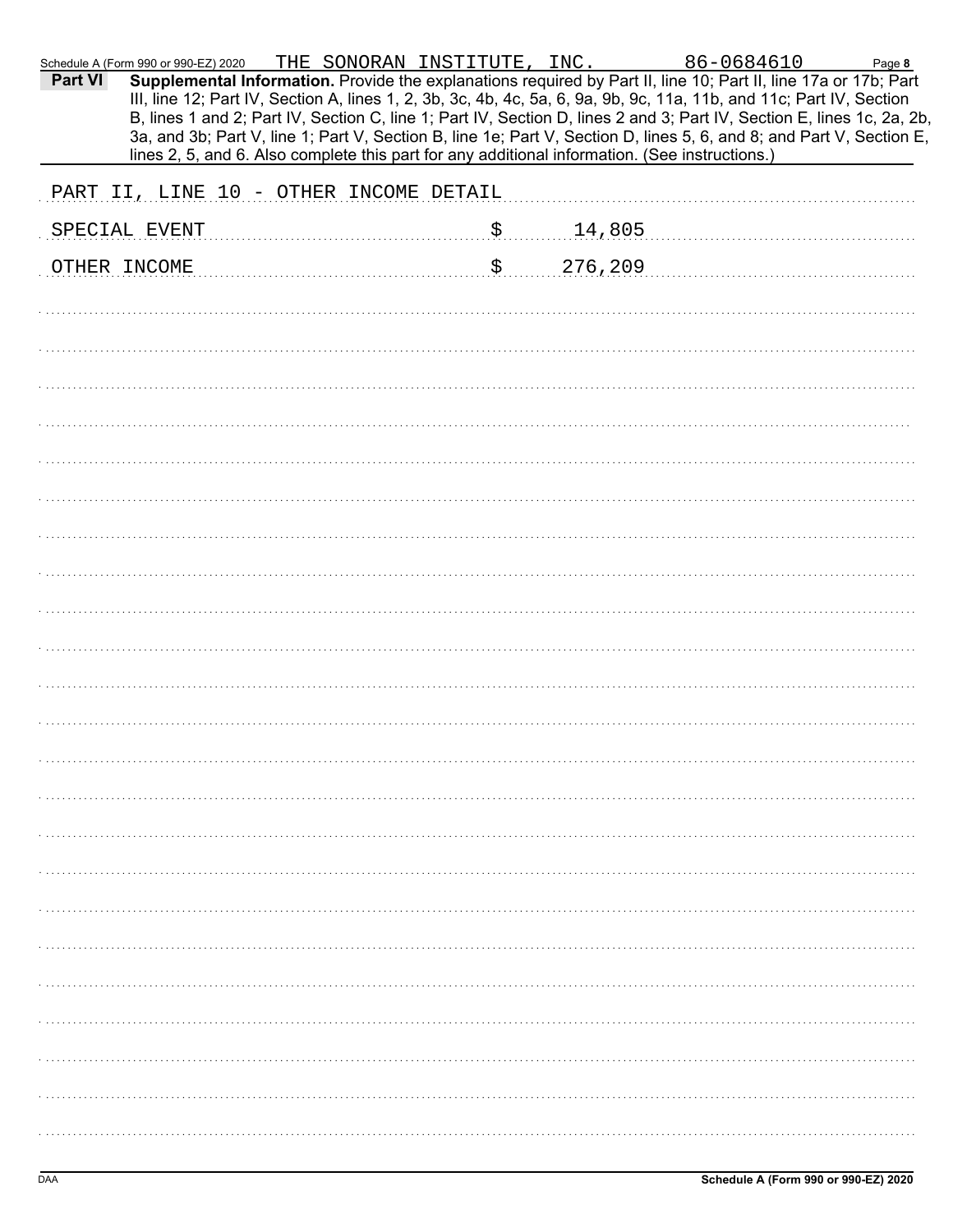Department of the Treasury Internal Revenue Service **Name of the organization**

# **SCHEDULE D Supplemental Financial Statements**

 **Attach to Form 990. (Form 990) Part IV, line 6, 7, 8, 9, 10, 11a, 11b, 11c, 11d, 11e, 11f, 12a, or 12b. Complete if the organization answered "Yes" on Form 990,**

 **Go to** *www.irs.gov/Form990* **for instructions and the latest information.**

| OMB No. 1545-0047     |
|-----------------------|
| 2020                  |
|                       |
| <b>Open to Public</b> |
| <b>Inspection</b>     |

**Employer identification number**

|   | SONORAN INSTITUTE, INC.<br>THE                                                                                                                                                                                   |                                                | 86-0684610                                         |
|---|------------------------------------------------------------------------------------------------------------------------------------------------------------------------------------------------------------------|------------------------------------------------|----------------------------------------------------|
|   | Organizations Maintaining Donor Advised Funds or Other Similar Funds or Accounts.<br>Part I                                                                                                                      |                                                |                                                    |
|   | Complete if the organization answered "Yes" on Form 990, Part IV, line 6.                                                                                                                                        |                                                |                                                    |
|   |                                                                                                                                                                                                                  | (a) Donor advised funds                        | (b) Funds and other accounts                       |
| 1 | Total number at end of year                                                                                                                                                                                      |                                                |                                                    |
| 2 |                                                                                                                                                                                                                  |                                                |                                                    |
| 3 |                                                                                                                                                                                                                  |                                                |                                                    |
| 4 | Aggregate value at end of year                                                                                                                                                                                   |                                                |                                                    |
| 5 | Did the organization inform all donors and donor advisors in writing that the assets held in donor advised                                                                                                       |                                                |                                                    |
|   | funds are the organization's property, subject to the organization's exclusive legal control?                                                                                                                    |                                                | Yes<br>No                                          |
| 6 | Did the organization inform all grantees, donors, and donor advisors in writing that grant funds can be used                                                                                                     |                                                |                                                    |
|   | only for charitable purposes and not for the benefit of the donor or donor advisor, or for any other purpose                                                                                                     |                                                |                                                    |
|   | conferring impermissible private benefit?                                                                                                                                                                        |                                                | <b>Yes</b><br>No                                   |
|   | <b>Conservation Easements.</b><br>Part II                                                                                                                                                                        |                                                |                                                    |
|   | Complete if the organization answered "Yes" on Form 990, Part IV, line 7.                                                                                                                                        |                                                |                                                    |
| 1 | Purpose(s) of conservation easements held by the organization (check all that apply).                                                                                                                            |                                                |                                                    |
|   | Preservation of land for public use (for example, recreation or education                                                                                                                                        |                                                | Preservation of a historically important land area |
|   | Protection of natural habitat                                                                                                                                                                                    | Preservation of a certified historic structure |                                                    |
|   | Preservation of open space                                                                                                                                                                                       |                                                |                                                    |
| 2 | Complete lines 2a through 2d if the organization held a qualified conservation contribution in the form of a conservation                                                                                        |                                                |                                                    |
|   | easement on the last day of the tax year.                                                                                                                                                                        |                                                | Held at the End of the Tax Year                    |
| а | Total number of conservation easements                                                                                                                                                                           |                                                | 2a                                                 |
|   |                                                                                                                                                                                                                  |                                                | 1,920.00<br>2 <sub>b</sub>                         |
|   | Number of conservation easements on a certified historic structure included in (a) [11] Number of conservation                                                                                                   |                                                | 2c                                                 |
|   | Number of conservation easements included in (c) acquired after 7/25/06, and not on a                                                                                                                            |                                                |                                                    |
|   | historic structure listed in the National Register                                                                                                                                                               |                                                | 2d                                                 |
| 3 | Number of conservation easements modified, transferred, released, extinguished, or terminated by the organization during the                                                                                     |                                                |                                                    |
|   | tax year $\blacktriangleright$                                                                                                                                                                                   |                                                |                                                    |
|   | Number of states where property subject to conservation easement is located $\blacktriangleright 1$                                                                                                              |                                                |                                                    |
| 5 | Does the organization have a written policy regarding the periodic monitoring, inspection, handling of                                                                                                           |                                                | $ {\rm X} $<br>No<br>Yes                           |
| 6 | violations, and enforcement of the conservation easements it holds?<br>Staff and volunteer hours devoted to monitoring, inspecting, handling of violations, and enforcing conservation easements during the year |                                                |                                                    |
|   |                                                                                                                                                                                                                  |                                                |                                                    |
| 7 | Amount of expenses incurred in monitoring, inspecting, handling of violations, and enforcing conservation easements during the year                                                                              |                                                |                                                    |
|   |                                                                                                                                                                                                                  |                                                |                                                    |
|   | Does each conservation easement reported on line $2(d)$ above satisfy the requirements of section $170(h)(4)(B)(i)$                                                                                              |                                                |                                                    |
|   |                                                                                                                                                                                                                  |                                                | $\Box$ Yes $\Box$ No                               |
| 9 | In Part XIII, describe how the organization reports conservation easements in its revenue and expense statement and                                                                                              |                                                |                                                    |
|   | balance sheet, and include, if applicable, the text of the footnote to the organization's financial statements that describes the                                                                                |                                                |                                                    |
|   | organization's accounting for conservation easements.                                                                                                                                                            |                                                |                                                    |
|   | Organizations Maintaining Collections of Art, Historical Treasures, or Other Similar Assets.<br>Part III                                                                                                         |                                                |                                                    |
|   | Complete if the organization answered "Yes" on Form 990, Part IV, line 8.                                                                                                                                        |                                                |                                                    |
|   | 1a If the organization elected, as permitted under FASB ASC 958, not to report in its revenue statement and balance sheet works                                                                                  |                                                |                                                    |
|   | of art, historical treasures, or other similar assets held for public exhibition, education, or research in furtherance of public                                                                                |                                                |                                                    |
|   | service, provide in Part XIII the text of the footnote to its financial statements that describes these items.                                                                                                   |                                                |                                                    |
|   | b If the organization elected, as permitted under FASB ASC 958, to report in its revenue statement and balance sheet works of                                                                                    |                                                |                                                    |
|   | art, historical treasures, or other similar assets held for public exhibition, education, or research in furtherance of public service,                                                                          |                                                |                                                    |
|   | provide the following amounts relating to these items:                                                                                                                                                           |                                                |                                                    |
|   |                                                                                                                                                                                                                  |                                                |                                                    |
|   | (ii) Assets included in Form 990, Part X                                                                                                                                                                         |                                                | $\blacktriangleright$ \$                           |
| 2 | If the organization received or held works of art, historical treasures, or other similar assets for financial gain, provide the                                                                                 |                                                |                                                    |
|   | following amounts required to be reported under FASB ASC 958 relating to these items:                                                                                                                            |                                                |                                                    |
|   |                                                                                                                                                                                                                  |                                                |                                                    |
|   |                                                                                                                                                                                                                  |                                                | $\blacktriangleright$ s                            |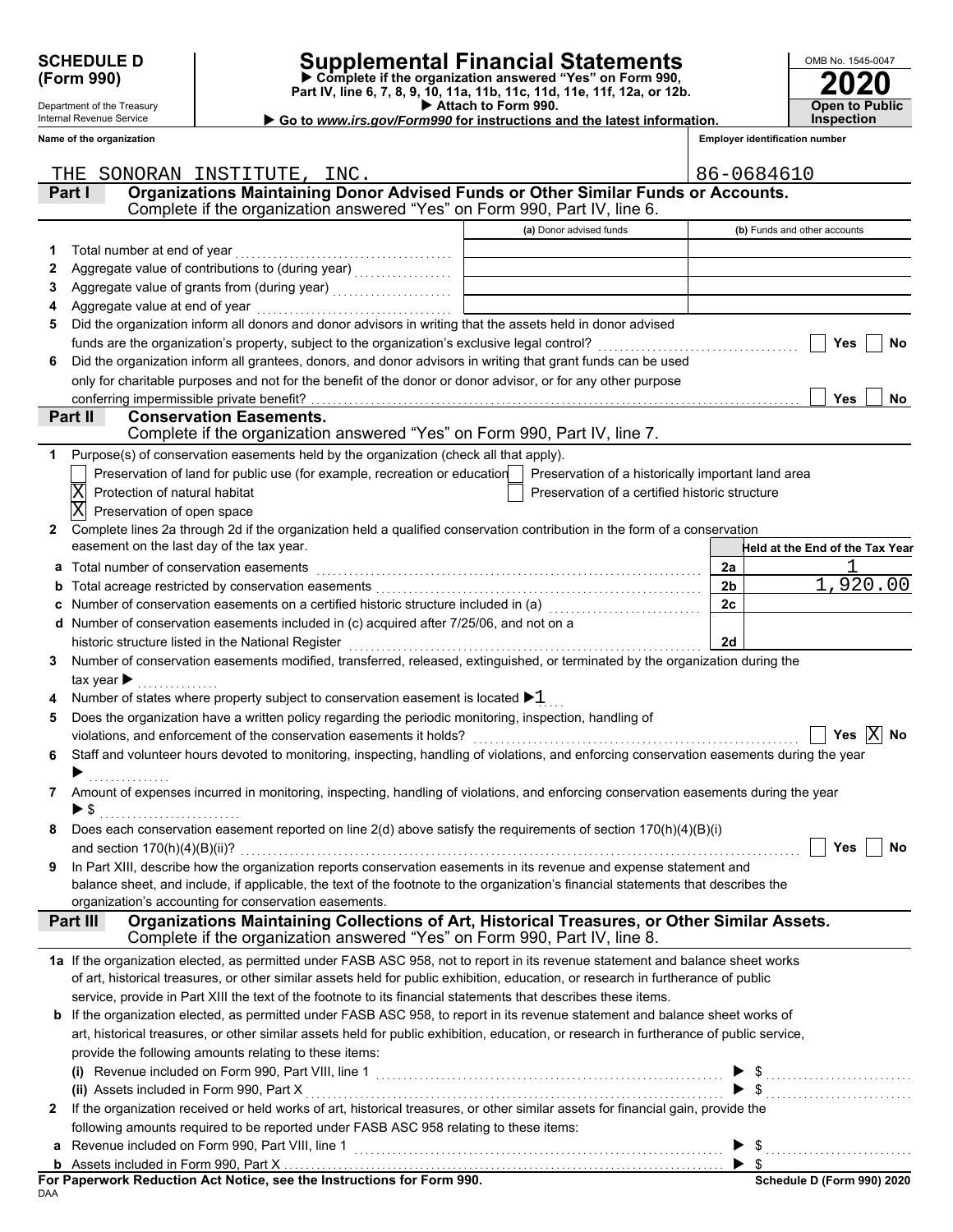|   |                  | Schedule D (Form 990) 2020 THE SONORAN INSTITUTE, INC.                                                                                                                                                                              |                         |                          |                    | 86-0684610           |           |                     |            | Page 2 |
|---|------------------|-------------------------------------------------------------------------------------------------------------------------------------------------------------------------------------------------------------------------------------|-------------------------|--------------------------|--------------------|----------------------|-----------|---------------------|------------|--------|
|   | Part II          | Organizations Maintaining Collections of Art, Historical Treasures, or Other Similar Assets (continued)                                                                                                                             |                         |                          |                    |                      |           |                     |            |        |
| 3 |                  | Using the organization's acquisition, accession, and other records, check any of the following that make significant use of its<br>collection items (check all that apply):                                                         |                         |                          |                    |                      |           |                     |            |        |
| a |                  | Public exhibition                                                                                                                                                                                                                   | d                       | Loan or exchange program |                    |                      |           |                     |            |        |
| b |                  | Scholarly research                                                                                                                                                                                                                  | е                       |                          |                    |                      |           |                     |            |        |
| c |                  | Preservation for future generations                                                                                                                                                                                                 |                         |                          |                    |                      |           |                     |            |        |
|   |                  | Provide a description of the organization's collections and explain how they further the organization's exempt purpose in Part                                                                                                      |                         |                          |                    |                      |           |                     |            |        |
|   | XIII.            |                                                                                                                                                                                                                                     |                         |                          |                    |                      |           |                     |            |        |
| 5 |                  | During the year, did the organization solicit or receive donations of art, historical treasures, or other similar                                                                                                                   |                         |                          |                    |                      |           |                     |            |        |
|   |                  | assets to be sold to raise funds rather than to be maintained as part of the organization's collection?                                                                                                                             |                         |                          |                    |                      |           | <b>Yes</b>          |            | No     |
|   | <b>Part IV</b>   | <b>Escrow and Custodial Arrangements.</b>                                                                                                                                                                                           |                         |                          |                    |                      |           |                     |            |        |
|   |                  | Complete if the organization answered "Yes" on Form 990, Part IV, line 9, or reported an amount on Form                                                                                                                             |                         |                          |                    |                      |           |                     |            |        |
|   |                  | 990, Part X, line 21.                                                                                                                                                                                                               |                         |                          |                    |                      |           |                     |            |        |
|   |                  | 1a Is the organization an agent, trustee, custodian or other intermediary for contributions or other assets not                                                                                                                     |                         |                          |                    |                      |           |                     |            |        |
|   |                  | included on Form 990, Part X?                                                                                                                                                                                                       |                         |                          |                    |                      |           | Yes                 |            | No     |
|   |                  | b If "Yes," explain the arrangement in Part XIII and complete the following table:                                                                                                                                                  |                         |                          |                    |                      |           |                     |            |        |
|   |                  |                                                                                                                                                                                                                                     |                         |                          |                    |                      |           | Amount              |            |        |
|   |                  | c Beginning balance                                                                                                                                                                                                                 |                         |                          |                    | 1c                   |           |                     |            |        |
|   |                  |                                                                                                                                                                                                                                     |                         |                          |                    | 1 <sub>d</sub>       |           |                     |            |        |
|   |                  | e Distributions during the year [1, 1, 2010] with the control of the state of the state of the state of the state of the state of the state of the state of the state of the state of the state of the state of the state of t      |                         |                          |                    | 1e                   |           |                     |            |        |
|   | f Ending balance |                                                                                                                                                                                                                                     |                         |                          |                    | 1f                   |           |                     |            |        |
|   |                  | 2a Did the organization include an amount on Form 990, Part X, line 21, for escrow or custodial account liability?                                                                                                                  |                         |                          |                    |                      |           | <b>Yes</b>          |            | No     |
|   |                  | <b>b</b> If "Yes," explain the arrangement in Part XIII. Check here if the explanation has been provided on Part XIII                                                                                                               |                         |                          |                    |                      |           |                     |            |        |
|   | Part V           | <b>Endowment Funds.</b>                                                                                                                                                                                                             |                         |                          |                    |                      |           |                     |            |        |
|   |                  | Complete if the organization answered "Yes" on Form 990, Part IV, line 10.                                                                                                                                                          |                         |                          |                    |                      |           |                     |            |        |
|   |                  |                                                                                                                                                                                                                                     | (a) Current year        | (b) Prior year           | (c) Two years back | (d) Three years back |           | (e) Four years back |            |        |
|   |                  | 1a Beginning of year balance                                                                                                                                                                                                        | 1,744,657               | 1,696,496                | 1,667,177          |                      | 1,581,224 | 1,363,515           |            |        |
|   |                  | <b>b</b> Contributions <b>contributions</b>                                                                                                                                                                                         | 7,061                   | 70,958                   | 33,848             |                      | 27,000    |                     | 96,745     |        |
|   |                  | c Net investment earnings, gains, and                                                                                                                                                                                               |                         |                          |                    |                      |           |                     |            |        |
|   | losses           |                                                                                                                                                                                                                                     | 394,805                 | 36,721                   | 26,789             |                      | 83,053    |                     | 144,492    |        |
|   |                  | d Grants or scholarships                                                                                                                                                                                                            |                         |                          |                    |                      |           |                     |            |        |
|   |                  | e Other expenditures for facilities and                                                                                                                                                                                             |                         |                          |                    |                      |           |                     |            |        |
|   |                  |                                                                                                                                                                                                                                     | 62,268                  | 59,518                   | 31,318             |                      | 24,100    |                     | 23,528     |        |
|   |                  | f Administrative expenses                                                                                                                                                                                                           |                         |                          |                    |                      |           |                     |            |        |
|   |                  | <b>g</b> End of year balance $\ldots$                                                                                                                                                                                               | 2,084,255               | 1,744,657                | 1,696,496          |                      | 1,667,177 | 1,581,224           |            |        |
|   |                  | 2 Provide the estimated percentage of the current year end balance (line 1g, column (a)) held as:                                                                                                                                   |                         |                          |                    |                      |           |                     |            |        |
|   |                  | <b>a</b> Board designated or quasi-endowment $\blacktriangleright$                                                                                                                                                                  |                         |                          |                    |                      |           |                     |            |        |
|   |                  | <b>b</b> Permanent endowment $\triangleright$ 87.19 %                                                                                                                                                                               |                         |                          |                    |                      |           |                     |            |        |
|   |                  | c Term endowment $\blacktriangleright$ 12.81 %                                                                                                                                                                                      |                         |                          |                    |                      |           |                     |            |        |
|   |                  | The percentages on lines 2a, 2b, and 2c should equal 100%.                                                                                                                                                                          |                         |                          |                    |                      |           |                     |            |        |
|   |                  | 3a Are there endowment funds not in the possession of the organization that are held and administered for the                                                                                                                       |                         |                          |                    |                      |           |                     |            |        |
|   | organization by: |                                                                                                                                                                                                                                     |                         |                          |                    |                      |           |                     | <b>Yes</b> | No.    |
|   |                  | (i) Unrelated organizations <b>contracts</b> and contracts are contracted as a contract of the contract of the contract of the contract of the contract of the contract of the contract of the contract of the contract of the cont |                         |                          |                    |                      |           | 3a(i)               | X          |        |
|   |                  | (ii) Related organizations                                                                                                                                                                                                          |                         |                          |                    |                      |           | 3a(ii)              |            | Χ      |
|   |                  | b If "Yes" on line 3a(ii), are the related organizations listed as required on Schedule R? [[[[[[[[[[[[[[[[[[[                                                                                                                      |                         |                          |                    |                      |           | 3b                  |            |        |
|   |                  | Describe in Part XIII the intended uses of the organization's endowment funds.                                                                                                                                                      |                         |                          |                    |                      |           |                     |            |        |
|   | <b>Part VI</b>   | Land, Buildings, and Equipment.                                                                                                                                                                                                     |                         |                          |                    |                      |           |                     |            |        |
|   |                  | Complete if the organization answered "Yes" on Form 990, Part IV, line 11a. See Form 990, Part X, line 10.                                                                                                                          |                         |                          |                    |                      |           |                     |            |        |
|   |                  | Description of property                                                                                                                                                                                                             | (a) Cost or other basis | (b) Cost or other basis  |                    | (c) Accumulated      |           | (d) Book value      |            |        |
|   |                  |                                                                                                                                                                                                                                     | (investment)            | (other)                  |                    | depreciation         |           |                     |            |        |
|   |                  |                                                                                                                                                                                                                                     |                         |                          |                    |                      |           |                     |            |        |
|   |                  |                                                                                                                                                                                                                                     |                         |                          |                    |                      |           |                     |            |        |
|   |                  | c Leasehold improvements                                                                                                                                                                                                            |                         |                          |                    |                      |           |                     |            |        |
|   |                  |                                                                                                                                                                                                                                     |                         |                          | 293,124            | 239,412              |           |                     | 53,712     |        |
|   | e Other          |                                                                                                                                                                                                                                     |                         |                          | 92,740             | 92,740               |           |                     |            |        |
|   |                  | Total. Add lines 1a through 1e. (Column (d) must equal Form 990, Part X, column (B), line 10c.)                                                                                                                                     |                         |                          |                    |                      | ▶         |                     | 53,712     |        |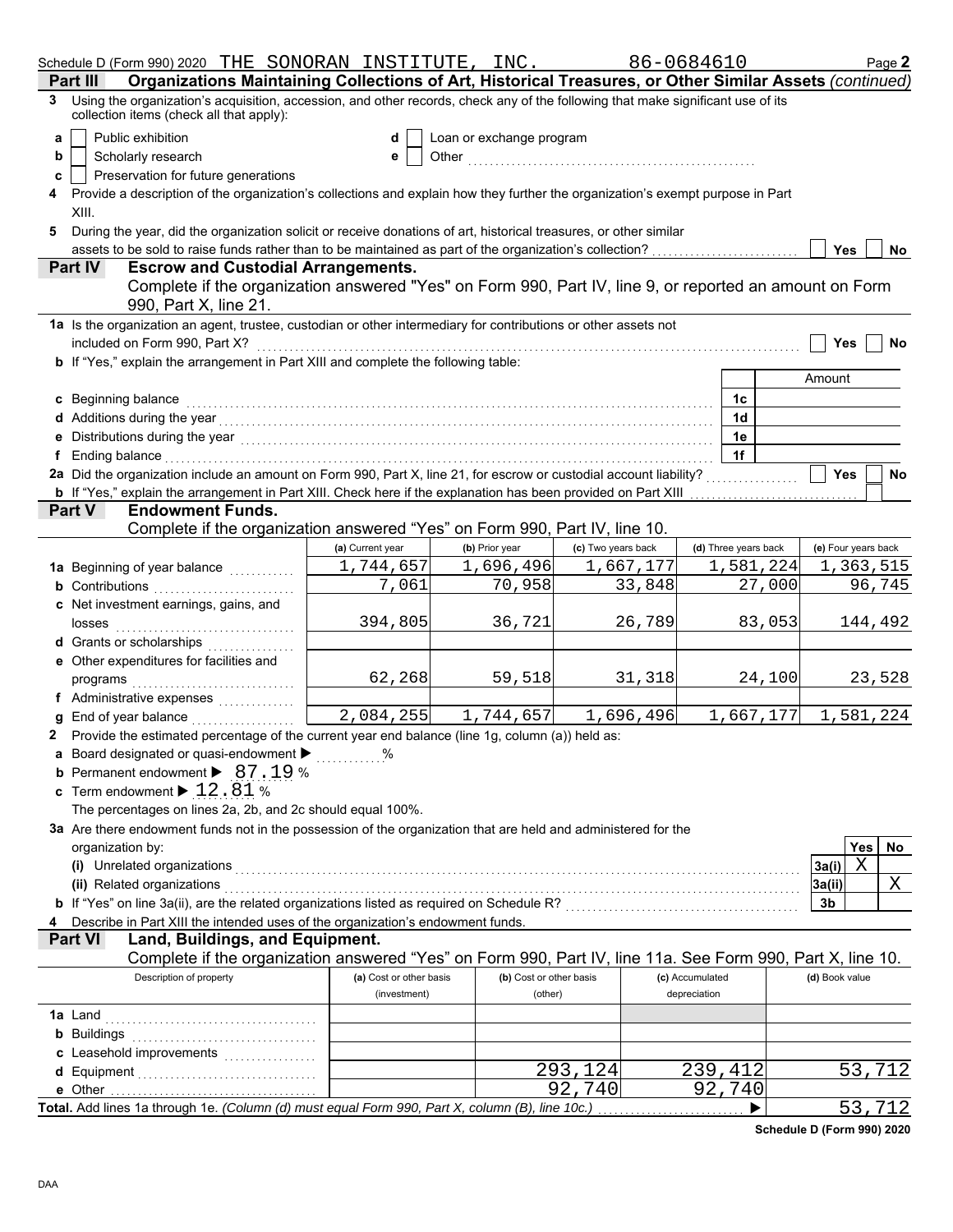| Schedule D (Form 990) 2020 THE SONORAN INSTITUTE,                                                                                                                                                                                                                                                                                  |                 | INC.           | 86-0684610                       | Page 3         |
|------------------------------------------------------------------------------------------------------------------------------------------------------------------------------------------------------------------------------------------------------------------------------------------------------------------------------------|-----------------|----------------|----------------------------------|----------------|
| <b>Investments - Other Securities.</b><br><b>Part VII</b>                                                                                                                                                                                                                                                                          |                 |                |                                  |                |
| Complete if the organization answered "Yes" on Form 990, Part IV, line 11b. See Form 990, Part X, line 12.                                                                                                                                                                                                                         |                 |                |                                  |                |
| (a) Description of security or category                                                                                                                                                                                                                                                                                            |                 | (b) Book value | (c) Method of valuation:         |                |
| (including name of security)                                                                                                                                                                                                                                                                                                       |                 |                | Cost or end-of-year market value |                |
| (1) Financial derivatives                                                                                                                                                                                                                                                                                                          |                 |                |                                  |                |
| (2) Closely held equity interests                                                                                                                                                                                                                                                                                                  |                 |                |                                  |                |
| (3) Other MUTUAL AND EXCHANGE FUNDS                                                                                                                                                                                                                                                                                                |                 | 1,889,003      |                                  |                |
| (A)                                                                                                                                                                                                                                                                                                                                |                 |                |                                  |                |
| (B)                                                                                                                                                                                                                                                                                                                                |                 |                |                                  |                |
| $\overline{a}$ (C) $\overline{a}$ (C) $\overline{a}$ (C) $\overline{a}$ (C) $\overline{a}$ (C) $\overline{a}$ (C) $\overline{a}$ (C) $\overline{a}$ (C) $\overline{a}$ (C) $\overline{a}$ (C) $\overline{a}$ (C) $\overline{a}$ (C) $\overline{a}$ (C) $\overline{a}$ (C) $\overline{a}$ (C) $\overline{a}$ (C) $\overline{a}$ (C) |                 |                |                                  |                |
| $\mathcal{L}(\mathsf{D})$                                                                                                                                                                                                                                                                                                          |                 |                |                                  |                |
| $\mathcal{L}(\mathsf{E})$                                                                                                                                                                                                                                                                                                          |                 |                |                                  |                |
| (F)                                                                                                                                                                                                                                                                                                                                |                 |                |                                  |                |
| (G)                                                                                                                                                                                                                                                                                                                                |                 |                |                                  |                |
| (H)                                                                                                                                                                                                                                                                                                                                |                 |                |                                  |                |
| Total. (Column (b) must equal Form 990, Part X, col. (B) line 12.)                                                                                                                                                                                                                                                                 |                 | 1,889,003      |                                  |                |
| <b>Investments - Program Related.</b><br><b>Part VIII</b>                                                                                                                                                                                                                                                                          |                 |                |                                  |                |
| Complete if the organization answered "Yes" on Form 990, Part IV, line 11c. See Form 990, Part X, line 13.                                                                                                                                                                                                                         |                 |                |                                  |                |
| (a) Description of investment                                                                                                                                                                                                                                                                                                      |                 | (b) Book value | (c) Method of valuation:         |                |
|                                                                                                                                                                                                                                                                                                                                    |                 |                | Cost or end-of-year market value |                |
|                                                                                                                                                                                                                                                                                                                                    |                 |                |                                  |                |
| (1)                                                                                                                                                                                                                                                                                                                                |                 |                |                                  |                |
| (2)                                                                                                                                                                                                                                                                                                                                |                 |                |                                  |                |
| (3)                                                                                                                                                                                                                                                                                                                                |                 |                |                                  |                |
| (4)                                                                                                                                                                                                                                                                                                                                |                 |                |                                  |                |
| (5)                                                                                                                                                                                                                                                                                                                                |                 |                |                                  |                |
| (6)                                                                                                                                                                                                                                                                                                                                |                 |                |                                  |                |
| (7)                                                                                                                                                                                                                                                                                                                                |                 |                |                                  |                |
| (8)                                                                                                                                                                                                                                                                                                                                |                 |                |                                  |                |
| (9)                                                                                                                                                                                                                                                                                                                                |                 |                |                                  |                |
| Total. (Column (b) must equal Form 990, Part X, col. (B) line 13.)                                                                                                                                                                                                                                                                 | ▶               |                |                                  |                |
| Part IX<br><b>Other Assets.</b>                                                                                                                                                                                                                                                                                                    |                 |                |                                  |                |
| Complete if the organization answered "Yes" on Form 990, Part IV, line 11d. See Form 990, Part X, line 15.                                                                                                                                                                                                                         |                 |                |                                  |                |
|                                                                                                                                                                                                                                                                                                                                    | (a) Description |                |                                  | (b) Book value |
| (1)                                                                                                                                                                                                                                                                                                                                |                 |                |                                  |                |
| (2)                                                                                                                                                                                                                                                                                                                                |                 |                |                                  |                |
| (3)                                                                                                                                                                                                                                                                                                                                |                 |                |                                  |                |
| (4)                                                                                                                                                                                                                                                                                                                                |                 |                |                                  |                |
| (5)                                                                                                                                                                                                                                                                                                                                |                 |                |                                  |                |
| (6)                                                                                                                                                                                                                                                                                                                                |                 |                |                                  |                |
| (7)                                                                                                                                                                                                                                                                                                                                |                 |                |                                  |                |
| (8)                                                                                                                                                                                                                                                                                                                                |                 |                |                                  |                |
| (9)                                                                                                                                                                                                                                                                                                                                |                 |                |                                  |                |
| Total. (Column (b) must equal Form 990, Part X, col. (B) line 15.)                                                                                                                                                                                                                                                                 |                 |                |                                  |                |
| Other Liabilities.<br>Part X                                                                                                                                                                                                                                                                                                       |                 |                |                                  |                |
| Complete if the organization answered "Yes" on Form 990, Part IV, line 11e or 11f. See Form 990, Part X,                                                                                                                                                                                                                           |                 |                |                                  |                |
| line 25.                                                                                                                                                                                                                                                                                                                           |                 |                |                                  |                |
| (a) Description of liability<br>1.                                                                                                                                                                                                                                                                                                 |                 |                |                                  | (b) Book value |
| Federal income taxes<br>(1)                                                                                                                                                                                                                                                                                                        |                 |                |                                  |                |
| CONDITIONAL GRANT<br>(2)<br>PPP<br>$\overline{\phantom{0}}$                                                                                                                                                                                                                                                                        |                 |                |                                  | 68,244         |
| (3)                                                                                                                                                                                                                                                                                                                                |                 |                |                                  |                |
| (4)                                                                                                                                                                                                                                                                                                                                |                 |                |                                  |                |
| (5)                                                                                                                                                                                                                                                                                                                                |                 |                |                                  |                |
| (6)                                                                                                                                                                                                                                                                                                                                |                 |                |                                  |                |
| (7)                                                                                                                                                                                                                                                                                                                                |                 |                |                                  |                |
| (8)                                                                                                                                                                                                                                                                                                                                |                 |                |                                  |                |
| (9)                                                                                                                                                                                                                                                                                                                                |                 |                |                                  |                |
| Total. (Column (b) must equal Form 990, Part X, col. (B) line 25.)                                                                                                                                                                                                                                                                 |                 |                |                                  | 68,244         |
| 2. Liability for uncertain tax positions. In Part XIII, provide the text of the footnote to the organization's financial statements that reports the                                                                                                                                                                               |                 |                |                                  |                |
| organization's liability for uncertain tax positions under FASB ASC 740. Check here if the text of the footnote has been provided in Part XIII.                                                                                                                                                                                    |                 |                |                                  | $ {\rm X} $    |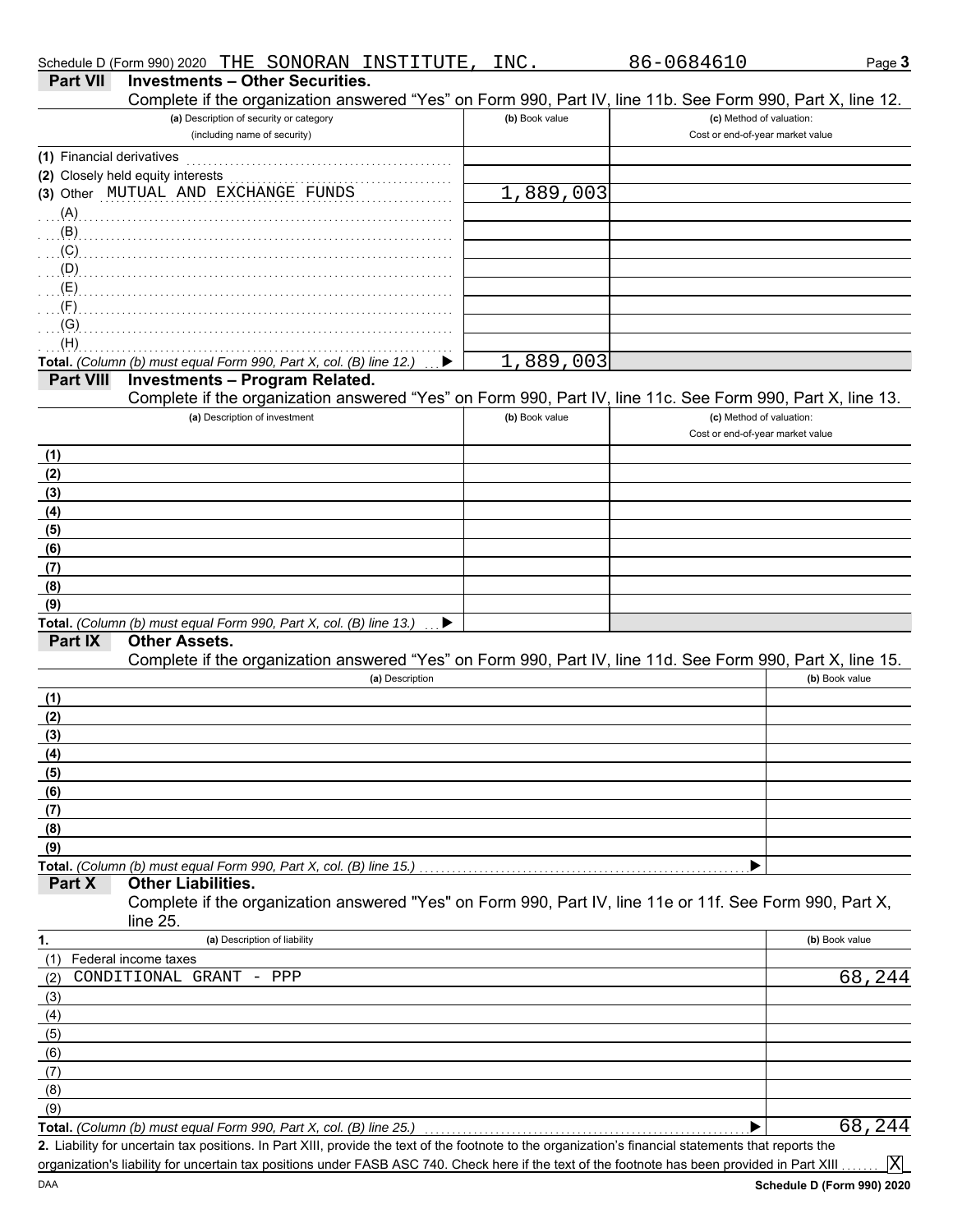| Schedule D (Form 990) 2020 THE SONORAN INSTITUTE , INC .                                                                                                                                                                            |                | 86-0684610                 |    | Page 4                        |
|-------------------------------------------------------------------------------------------------------------------------------------------------------------------------------------------------------------------------------------|----------------|----------------------------|----|-------------------------------|
| Reconciliation of Revenue per Audited Financial Statements With Revenue per Return.<br>Part XI                                                                                                                                      |                |                            |    |                               |
| Complete if the organization answered "Yes" on Form 990, Part IV, line 12a.                                                                                                                                                         |                |                            |    |                               |
| 1                                                                                                                                                                                                                                   |                |                            |    | 3,084,064                     |
| Amounts included on line 1 but not on Form 990, Part VIII, line 12:<br>2                                                                                                                                                            |                |                            |    |                               |
|                                                                                                                                                                                                                                     | 2a             | <u>382, 325</u><br>24, 599 |    |                               |
|                                                                                                                                                                                                                                     | 2 <sub>b</sub> |                            |    |                               |
| c Recoveries of prior year grants <b>contained a container and property</b> Recoveries of prior year grants                                                                                                                         | 2c             |                            |    |                               |
|                                                                                                                                                                                                                                     | 2d             |                            |    |                               |
| e Add lines 2a through 2d [11] [12] [12] And The Add lines 2a through the Add lines 2a through 2d [11] [12] $\sim$                                                                                                                  |                |                            | 2e | $\frac{406,924}{2,677,140}$   |
| 3                                                                                                                                                                                                                                   |                |                            | 3  |                               |
| Amounts included on Form 990, Part VIII, line 12, but not on line 1:                                                                                                                                                                |                |                            |    |                               |
|                                                                                                                                                                                                                                     | 4a             | $\frac{18,871}{106,169}$   |    |                               |
|                                                                                                                                                                                                                                     | 4 <sub>b</sub> |                            |    |                               |
| c Add lines 4a and 4b <b>contract and 4</b> b and 20 and 20 and 20 and 20 and 20 and 20 and 20 and 20 and 20 and 20 and 20 and 20 and 20 and 20 and 20 and 20 and 20 and 20 and 20 and 20 and 20 and 20 and 20 and 20 and 20 and 20 |                |                            | 4с | <u>125,040</u>                |
|                                                                                                                                                                                                                                     |                |                            | 5  | 2,802,180                     |
| Reconciliation of Expenses per Audited Financial Statements With Expenses per Return.<br><b>Part XII</b>                                                                                                                            |                |                            |    |                               |
| Complete if the organization answered "Yes" on Form 990, Part IV, line 12a.                                                                                                                                                         |                |                            |    |                               |
| Total expenses and losses per audited financial statements<br>1<br>Amounts included on line 1 but not on Form 990, Part IX, line 25:                                                                                                |                |                            |    | 2,530,263                     |
| 2                                                                                                                                                                                                                                   | 2a             |                            |    |                               |
| Donated services and use of facilities [[11] with an intervention of the service of facilities [[11] with an intervention of the service of the service of the service of the service of the service of the service of the ser<br>a | 2 <sub>b</sub> | <u>24,599</u>              |    |                               |
|                                                                                                                                                                                                                                     | 2c             |                            |    |                               |
|                                                                                                                                                                                                                                     | 2d             | $-106, 169$                |    |                               |
|                                                                                                                                                                                                                                     |                |                            | 2e |                               |
| 3                                                                                                                                                                                                                                   |                |                            | 3  | <u>81,570 - </u><br>2,611,833 |
| Amounts included on Form 990, Part IX, line 25, but not on line 1:                                                                                                                                                                  |                |                            |    |                               |
| a Investment expenses not included on Form 990, Part VIII, line 7b [[[[[[[[[[[[[[[[[[[[[[[[[[[[[[[[[                                                                                                                                | 4a             | <u> 18,871</u>             |    |                               |
| <b>b</b> Other (Describe in Part XIII.) <b>CONSERVING (2018)</b>                                                                                                                                                                    | 4 <sub>b</sub> |                            |    |                               |
| c Add lines 4a and 4b <b>contract and 4</b> hours and 4 hours and 4 hours and 4 hours and 4 hours and 4 hours and 4 hours and 4 hours and 4 hours and 4 hours and 4 hours and 4 hours and 4 hours and 4 hours and 4 hours and 4 hou |                |                            | 4c | <u> 18,871</u>                |
|                                                                                                                                                                                                                                     |                |                            | 5  | 2,630,704                     |
| Part XIII Supplemental Information.                                                                                                                                                                                                 |                |                            |    |                               |
| Provide the descriptions required for Part II, lines 3, 5, and 9; Part III, lines 1a and 4; Part IV, lines 1b and 2b; Part V, line 4; Part X, line                                                                                  |                |                            |    |                               |
| 2; Part XI, lines 2d and 4b; and Part XII, lines 2d and 4b. Also complete this part to provide any additional information.                                                                                                          |                |                            |    |                               |
| PART II, LINE 9 - ACCOUNTING FOR CONSERVATION EASEMENTS                                                                                                                                                                             |                |                            |    |                               |
|                                                                                                                                                                                                                                     |                |                            |    |                               |
| NO DISCLOSURE OF THE CONSERVATION EASEMENT HAS BEEN MADE ON THE                                                                                                                                                                     |                |                            |    |                               |
|                                                                                                                                                                                                                                     |                |                            |    |                               |
| ORGANIZATION'S FINANCIAL STATEMENTS AS THE EASEMENT DOES NOT PROVIDE ANY                                                                                                                                                            |                |                            |    |                               |
|                                                                                                                                                                                                                                     |                |                            |    |                               |
| FUTURE BENEFIT TO THE ORGANIZATION.                                                                                                                                                                                                 |                |                            |    |                               |
|                                                                                                                                                                                                                                     |                |                            |    |                               |
|                                                                                                                                                                                                                                     |                |                            |    |                               |
|                                                                                                                                                                                                                                     |                |                            |    |                               |
| PART V, LINE 4 - INTENDED USES FOR ENDOWMENT FUNDS                                                                                                                                                                                  |                |                            |    |                               |
|                                                                                                                                                                                                                                     |                |                            |    |                               |
| THE INVESTMENT EARNINGS FROM THE ENDOWMENT GIFT WILL BE USED FOR GENERAL                                                                                                                                                            |                |                            |    |                               |
|                                                                                                                                                                                                                                     |                |                            |    |                               |
| INSTITUTIONAL SUPPORT.                                                                                                                                                                                                              |                |                            |    |                               |
|                                                                                                                                                                                                                                     |                |                            |    |                               |
|                                                                                                                                                                                                                                     |                |                            |    |                               |
| PART X - FIN 48 FOOTNOTE                                                                                                                                                                                                            |                |                            |    |                               |
|                                                                                                                                                                                                                                     |                |                            |    |                               |
| THE INSTITUTE'S POLICY IS TO DISCLOSE OR RECOGNIZE INCOME TAX POSITIONS                                                                                                                                                             |                |                            |    |                               |
|                                                                                                                                                                                                                                     |                |                            |    |                               |
| BASED ON MANAGEMENT'S ESTIMATE OF WHETHER IT IS REASONABLY POSSIBLE OR                                                                                                                                                              |                |                            |    |                               |
|                                                                                                                                                                                                                                     |                |                            |    |                               |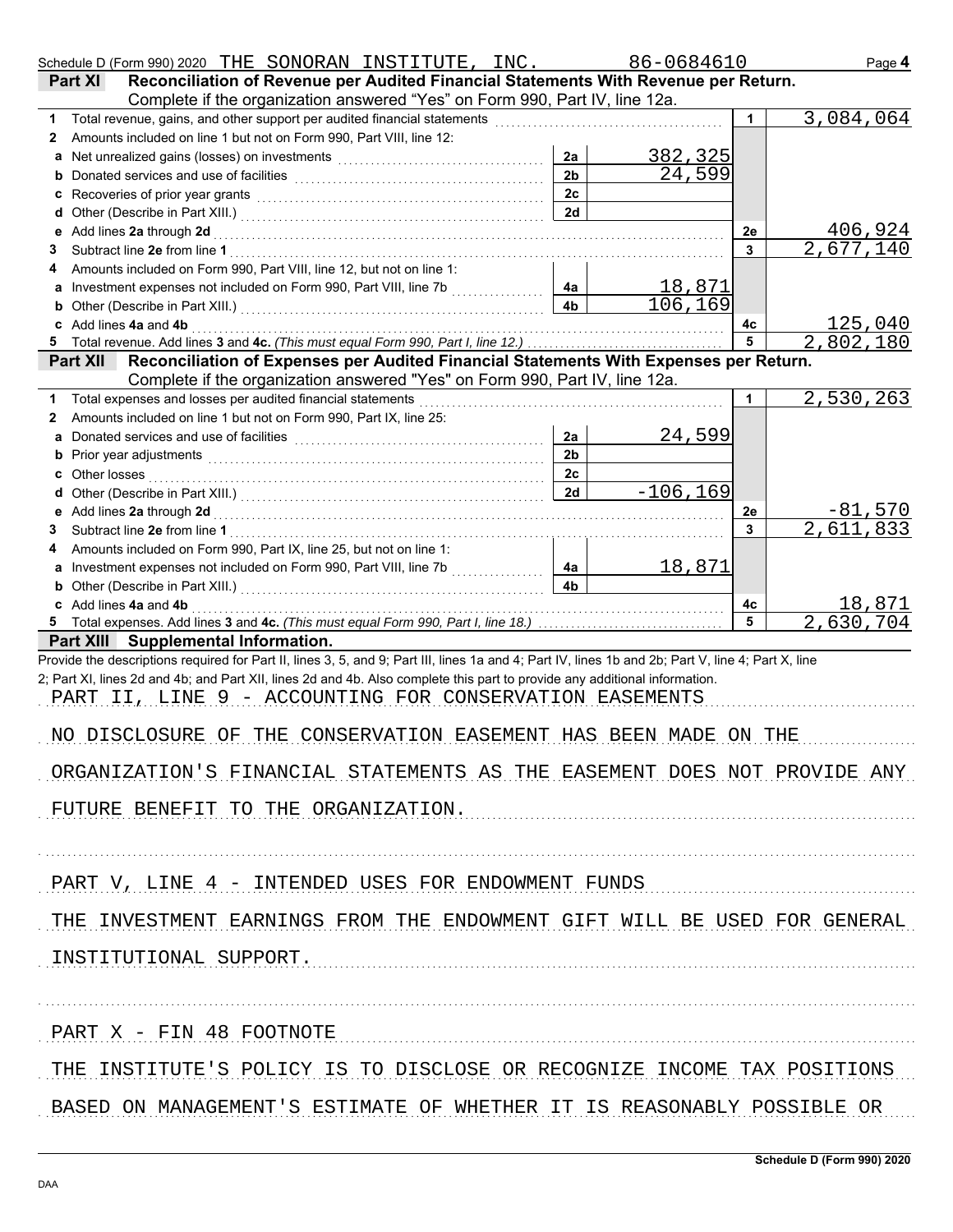| Schedule D (Form 990) 2020 THE SONORAN INSTITUTE, INC.<br><b>Supplemental Information (continued)</b><br>Part XIII | 86-0684610                  | Page 5      |
|--------------------------------------------------------------------------------------------------------------------|-----------------------------|-------------|
| PROBABLE, RESPECTIVELY, THAT A LIABILITY HAS BEEN INCURRED FOR UNRECOGNIZED                                        |                             |             |
| INCOME TAX POSITIONS. AS OF JUNE 30, 2021,                                                                         | THERE WERE NO UNCERTAIN TAX |             |
| POSITIONS THAT ARE POTENTIALLY MATERIAL. IN ADDITION, MANAGEMENT IS NOT                                            |                             |             |
| AWARE OF ANY MATTERS WHICH WOULD CAUSE THE INSTITUTE TO LOSE ITS TAX-EXEMPT                                        |                             |             |
| STATUS.                                                                                                            |                             |             |
|                                                                                                                    |                             |             |
| PART XI, LINE 4B - REVENUE AMOUNTS INCLUDED ON RETURN - OTHER                                                      |                             |             |
| GAIN ON FOREIGN CURRENCY                                                                                           | \$                          | 106,169     |
|                                                                                                                    |                             |             |
| PART XII, LINE 2D - EXPENSE AMOUNTS INCLUDED IN FINANCIALS - OTHER                                                 |                             |             |
| GAIN ON FOREIGN CURRENCY                                                                                           | $\uparrow$                  | $-106, 169$ |
|                                                                                                                    |                             |             |
|                                                                                                                    |                             |             |
|                                                                                                                    |                             |             |
|                                                                                                                    |                             |             |
|                                                                                                                    |                             |             |
|                                                                                                                    |                             |             |
|                                                                                                                    |                             |             |
|                                                                                                                    |                             |             |
|                                                                                                                    |                             |             |
|                                                                                                                    |                             |             |
|                                                                                                                    |                             |             |
|                                                                                                                    |                             |             |
|                                                                                                                    |                             |             |
|                                                                                                                    |                             |             |
|                                                                                                                    |                             |             |
|                                                                                                                    |                             |             |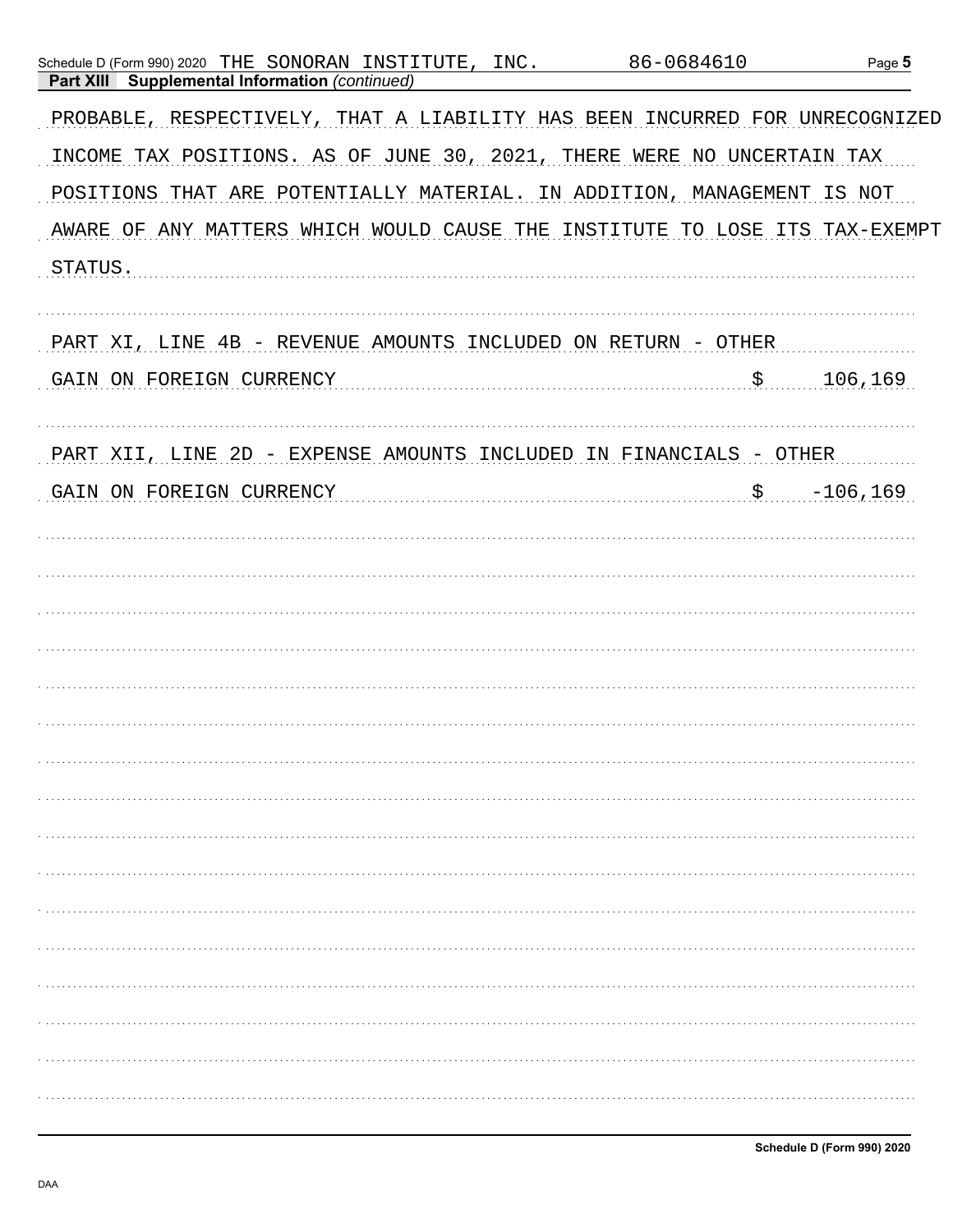| <b>SCHEDULE F</b>                                                                                                                                       |  |                                           | <b>Statement of Activities Outside the United States</b>                                                                                                                                                             |  |                                                                                                                                                                |  |                                                                                                                 |                                       | OMB No. 1545-0047                                                                                           |
|---------------------------------------------------------------------------------------------------------------------------------------------------------|--|-------------------------------------------|----------------------------------------------------------------------------------------------------------------------------------------------------------------------------------------------------------------------|--|----------------------------------------------------------------------------------------------------------------------------------------------------------------|--|-----------------------------------------------------------------------------------------------------------------|---------------------------------------|-------------------------------------------------------------------------------------------------------------|
| (Form 990)                                                                                                                                              |  |                                           | > Complete if the organization answered "Yes" on Form 990, Part IV, line 14b, 15, or 16.                                                                                                                             |  |                                                                                                                                                                |  |                                                                                                                 |                                       |                                                                                                             |
| Attach to Form 990.<br>Department of the Treasury<br>Go to www.irs.gov/Form990 for instructions and the latest information.<br>Internal Revenue Service |  |                                           |                                                                                                                                                                                                                      |  |                                                                                                                                                                |  |                                                                                                                 |                                       |                                                                                                             |
| Name of the organization                                                                                                                                |  |                                           |                                                                                                                                                                                                                      |  |                                                                                                                                                                |  |                                                                                                                 | <b>Employer identification number</b> |                                                                                                             |
| Part I                                                                                                                                                  |  |                                           | THE SONORAN INSTITUTE, INC.                                                                                                                                                                                          |  |                                                                                                                                                                |  |                                                                                                                 | 86-0684610                            | General Information on Activities Outside the United States. Complete if the organization answered "Yes" on |
|                                                                                                                                                         |  | Form 990, Part IV, line 14b.              |                                                                                                                                                                                                                      |  |                                                                                                                                                                |  |                                                                                                                 |                                       |                                                                                                             |
| award the grants or assistance?                                                                                                                         |  |                                           | For grantmakers. Does the organization maintain records to substantiate the amount of its grants and<br>other assistance, the grantees' eligibility for the grants or assistance, and the selection criteria used to |  |                                                                                                                                                                |  |                                                                                                                 |                                       | Yes $ X $<br>No                                                                                             |
| $\mathbf{2}$<br>outside the United States.                                                                                                              |  |                                           | For grantmakers. Describe in Part V the organization's procedures for monitoring the use of its grants and other assistance                                                                                          |  |                                                                                                                                                                |  |                                                                                                                 |                                       |                                                                                                             |
| 3                                                                                                                                                       |  |                                           | Activities per Region. (The following Part I, line 3 table can be duplicated if additional space is needed.)                                                                                                         |  |                                                                                                                                                                |  |                                                                                                                 |                                       |                                                                                                             |
| (a) Region                                                                                                                                              |  | (b) Number<br>of offices in<br>the region | (c) Number of<br>employees,<br>agents, and<br>independent<br>contractors<br>in the region                                                                                                                            |  | (d) Activities conducted in the<br>region (by type) (such as,<br>fundraising, program services,<br>investments, grants to recipients<br>located in the region) |  | (e) If activity listed in (d) is<br>a program service,<br>describe specific type of<br>service(s) in the region |                                       | (f) Total<br>expenditures for<br>and investments<br>in the region                                           |
| MEXICO<br>(1)                                                                                                                                           |  | 1                                         |                                                                                                                                                                                                                      |  |                                                                                                                                                                |  | 43 MEXICO FIELD OFFICE FIELD ACTIVITIES                                                                         |                                       | 1,187,911                                                                                                   |
| (2)                                                                                                                                                     |  |                                           |                                                                                                                                                                                                                      |  |                                                                                                                                                                |  |                                                                                                                 |                                       |                                                                                                             |
| (3)                                                                                                                                                     |  |                                           |                                                                                                                                                                                                                      |  |                                                                                                                                                                |  |                                                                                                                 |                                       |                                                                                                             |
| (4)                                                                                                                                                     |  |                                           |                                                                                                                                                                                                                      |  |                                                                                                                                                                |  |                                                                                                                 |                                       |                                                                                                             |
| (5)                                                                                                                                                     |  |                                           |                                                                                                                                                                                                                      |  |                                                                                                                                                                |  |                                                                                                                 |                                       |                                                                                                             |
| (6)                                                                                                                                                     |  |                                           |                                                                                                                                                                                                                      |  |                                                                                                                                                                |  |                                                                                                                 |                                       |                                                                                                             |
| (7)                                                                                                                                                     |  |                                           |                                                                                                                                                                                                                      |  |                                                                                                                                                                |  |                                                                                                                 |                                       |                                                                                                             |
| (8)                                                                                                                                                     |  |                                           |                                                                                                                                                                                                                      |  |                                                                                                                                                                |  |                                                                                                                 |                                       |                                                                                                             |
| (9)                                                                                                                                                     |  |                                           |                                                                                                                                                                                                                      |  |                                                                                                                                                                |  |                                                                                                                 |                                       |                                                                                                             |
| (10)                                                                                                                                                    |  |                                           |                                                                                                                                                                                                                      |  |                                                                                                                                                                |  |                                                                                                                 |                                       |                                                                                                             |
| (11)                                                                                                                                                    |  |                                           |                                                                                                                                                                                                                      |  |                                                                                                                                                                |  |                                                                                                                 |                                       |                                                                                                             |
| (12)                                                                                                                                                    |  |                                           |                                                                                                                                                                                                                      |  |                                                                                                                                                                |  |                                                                                                                 |                                       |                                                                                                             |
| (13)                                                                                                                                                    |  |                                           |                                                                                                                                                                                                                      |  |                                                                                                                                                                |  |                                                                                                                 |                                       |                                                                                                             |
| (14)                                                                                                                                                    |  |                                           |                                                                                                                                                                                                                      |  |                                                                                                                                                                |  |                                                                                                                 |                                       |                                                                                                             |
| (15)                                                                                                                                                    |  |                                           |                                                                                                                                                                                                                      |  |                                                                                                                                                                |  |                                                                                                                 |                                       |                                                                                                             |
| (16)                                                                                                                                                    |  |                                           |                                                                                                                                                                                                                      |  |                                                                                                                                                                |  |                                                                                                                 |                                       |                                                                                                             |
| (17)<br>3a Subtotal                                                                                                                                     |  | 1                                         | 43                                                                                                                                                                                                                   |  |                                                                                                                                                                |  |                                                                                                                 |                                       | 1,187,911                                                                                                   |
| <b>b</b> Total from continuation<br>sheets to Part I                                                                                                    |  |                                           |                                                                                                                                                                                                                      |  |                                                                                                                                                                |  |                                                                                                                 |                                       |                                                                                                             |
| c Totals (add<br>lines 3a and 3b                                                                                                                        |  | 1                                         | 43                                                                                                                                                                                                                   |  |                                                                                                                                                                |  |                                                                                                                 |                                       | 1,187,911                                                                                                   |

**For Paperwork Reduction Act Notice, see the Instructions for Form 990.** Schedule F (Form 990) 2020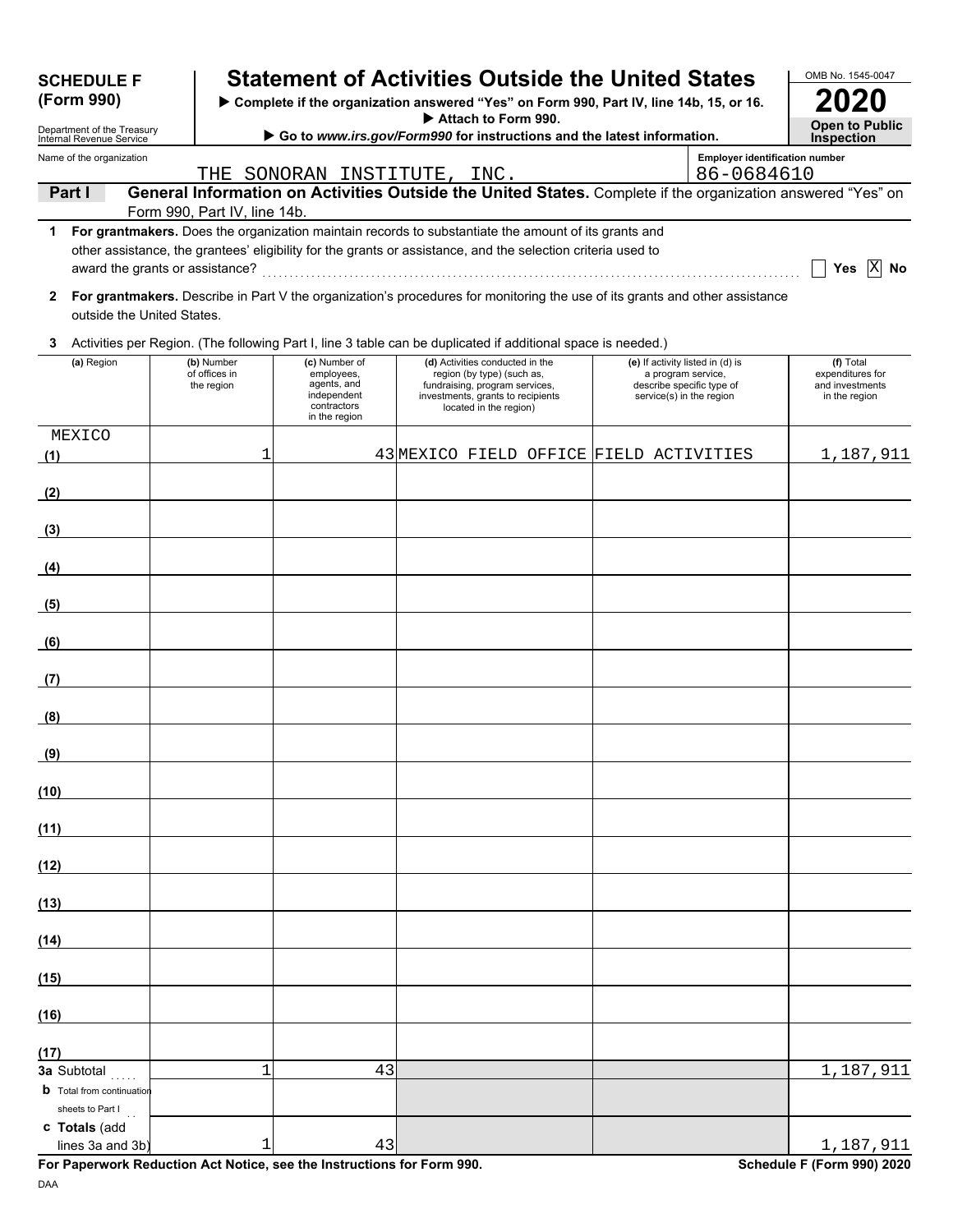| INSTITUTE<br>SONORAN<br>THE<br>(Form 990) 2020<br>Schedule F | INC. | $\sim$ $\sim$<br>0684610<br>86- | Page |
|--------------------------------------------------------------|------|---------------------------------|------|
|--------------------------------------------------------------|------|---------------------------------|------|

| Part II | Grants and Other Assistance to Organizations or Entities Outside the United States. Complete if the organization answered "Yes" on Form 990, |
|---------|----------------------------------------------------------------------------------------------------------------------------------------------|
|         | Part IV, line 15, for any recipient who received more than \$5,000. Part II can be duplicated if additional space is needed.                 |

| $\mathbf{1}$ | (a) Name of<br>organization | (b) IRS code<br>section and EIN<br>(if applicable)      | (c) Region | r art rv, line 10, ior any recipient who received more than \$0,000. Fart in earl be duplicated in additional space is hecaed.<br>(d) Purpose of<br>grant | (e) Amount of<br>cash grant | (f) Manner of<br>cash<br>disbursement | (g) Amount of<br>noncash<br>assistance | (h) Description<br>of noncash assistance | (i) Method of<br>valuation<br>(book, FMV,<br>appraisal, other) |
|--------------|-----------------------------|---------------------------------------------------------|------------|-----------------------------------------------------------------------------------------------------------------------------------------------------------|-----------------------------|---------------------------------------|----------------------------------------|------------------------------------------|----------------------------------------------------------------|
| (1)          |                             |                                                         |            |                                                                                                                                                           |                             |                                       |                                        |                                          |                                                                |
| (2)          |                             |                                                         |            |                                                                                                                                                           |                             |                                       |                                        |                                          |                                                                |
| (3)          |                             |                                                         |            |                                                                                                                                                           |                             |                                       |                                        |                                          |                                                                |
| (4)          |                             |                                                         |            |                                                                                                                                                           |                             |                                       |                                        |                                          |                                                                |
| (5)          |                             |                                                         |            |                                                                                                                                                           |                             |                                       |                                        |                                          |                                                                |
| (6)          |                             |                                                         |            |                                                                                                                                                           |                             |                                       |                                        |                                          |                                                                |
| (7)          |                             |                                                         |            |                                                                                                                                                           |                             |                                       |                                        |                                          |                                                                |
| (8)          |                             |                                                         |            |                                                                                                                                                           |                             |                                       |                                        |                                          |                                                                |
| (9)          |                             |                                                         |            |                                                                                                                                                           |                             |                                       |                                        |                                          |                                                                |
| (10)         |                             |                                                         |            |                                                                                                                                                           |                             |                                       |                                        |                                          |                                                                |
| (11)         |                             |                                                         |            |                                                                                                                                                           |                             |                                       |                                        |                                          |                                                                |
| (12)         |                             |                                                         |            |                                                                                                                                                           |                             |                                       |                                        |                                          |                                                                |
| (13)         |                             |                                                         |            |                                                                                                                                                           |                             |                                       |                                        |                                          |                                                                |
| (14)         |                             |                                                         |            |                                                                                                                                                           |                             |                                       |                                        |                                          |                                                                |
| (15)         |                             |                                                         |            |                                                                                                                                                           |                             |                                       |                                        |                                          |                                                                |
| (16)         |                             |                                                         |            |                                                                                                                                                           |                             |                                       |                                        |                                          |                                                                |
|              |                             | 3 Enter total number of other organizations or entities |            | 2 Enter total number of recipient organizations listed above that are recognized as charities by the foreign country, recognized as a tax                 |                             |                                       |                                        |                                          |                                                                |

**Schedule F (Form 990) 2020**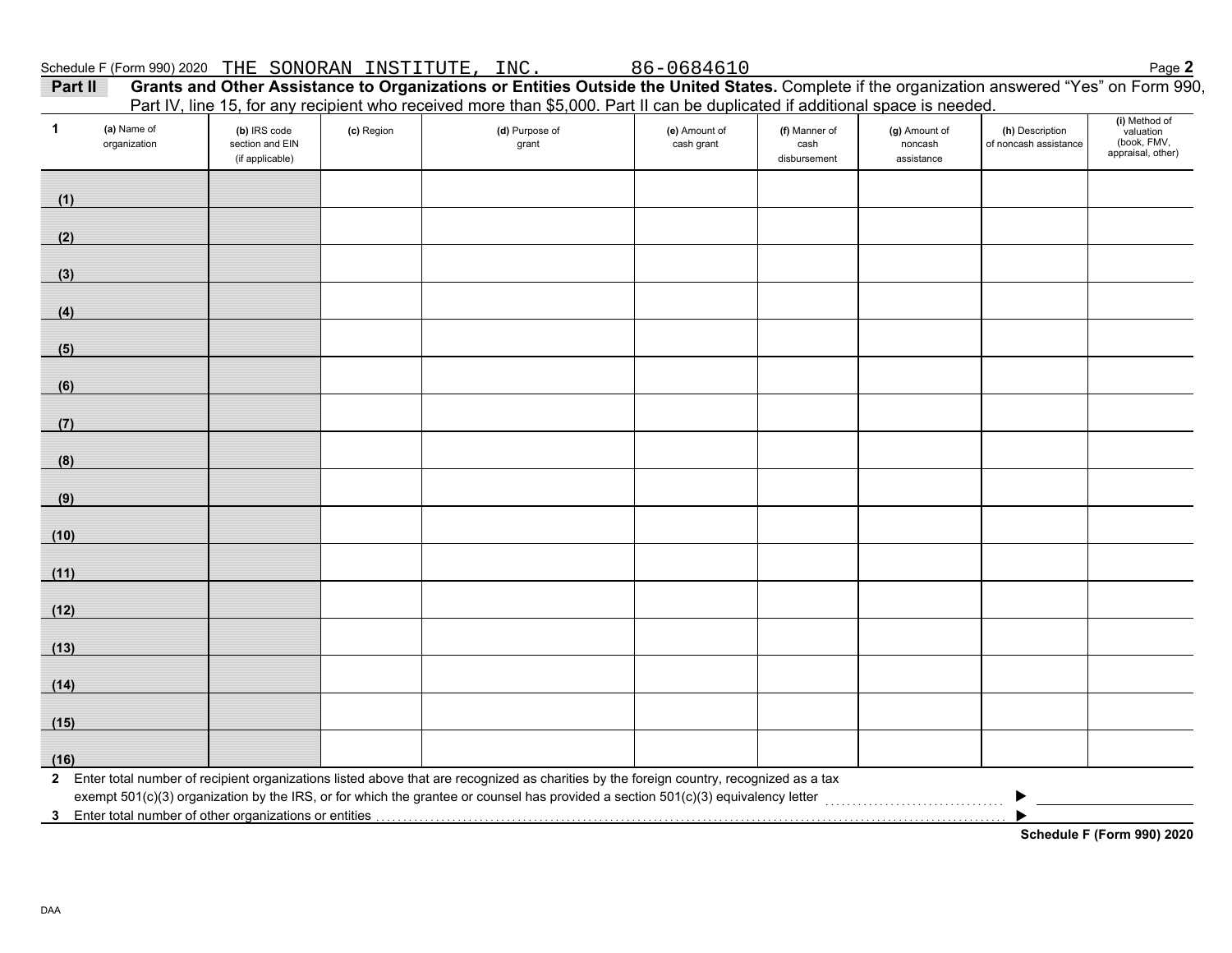| Part III can be duplicated if additional space is needed.<br>(a) Type of grant or assistance | (b) Region | (c) Number of | (d) Amount of | (e) Manner of        | (f) Amount of         | (g) Description       | (h) Method of<br>valuation       |
|----------------------------------------------------------------------------------------------|------------|---------------|---------------|----------------------|-----------------------|-----------------------|----------------------------------|
|                                                                                              |            | recipients    | cash grant    | cash<br>disbursement | noncash<br>assistance | of noncash assistance | (book, FMV,<br>appraisal, other) |
|                                                                                              |            |               |               |                      |                       |                       |                                  |
| (1)                                                                                          |            |               |               |                      |                       |                       |                                  |
| (2)                                                                                          |            |               |               |                      |                       |                       |                                  |
| (3)                                                                                          |            |               |               |                      |                       |                       |                                  |
| (4)                                                                                          |            |               |               |                      |                       |                       |                                  |
| (5)                                                                                          |            |               |               |                      |                       |                       |                                  |
| (6)                                                                                          |            |               |               |                      |                       |                       |                                  |
| (7)                                                                                          |            |               |               |                      |                       |                       |                                  |
| (8)                                                                                          |            |               |               |                      |                       |                       |                                  |
| (9)                                                                                          |            |               |               |                      |                       |                       |                                  |
|                                                                                              |            |               |               |                      |                       |                       |                                  |
| (10)                                                                                         |            |               |               |                      |                       |                       |                                  |
| (11)                                                                                         |            |               |               |                      |                       |                       |                                  |
| (12)                                                                                         |            |               |               |                      |                       |                       |                                  |
| (13)                                                                                         |            |               |               |                      |                       |                       |                                  |
| (14)                                                                                         |            |               |               |                      |                       |                       |                                  |
| (15)                                                                                         |            |               |               |                      |                       |                       |                                  |
| (16)                                                                                         |            |               |               |                      |                       |                       |                                  |
| (17)                                                                                         |            |               |               |                      |                       |                       |                                  |
| (18)                                                                                         |            |               |               |                      |                       |                       |                                  |

**Schedule F (Form 990) 2020**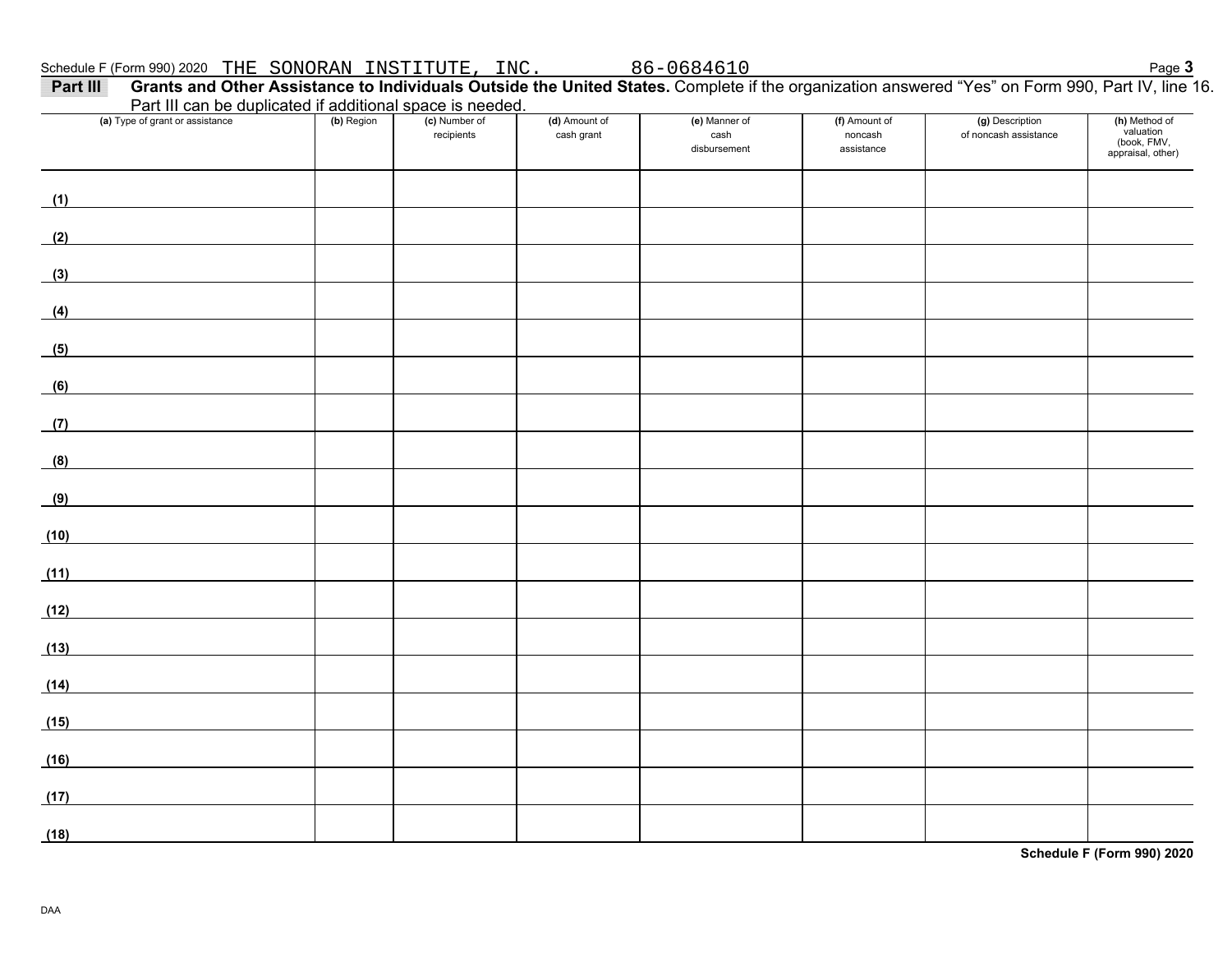Schedule F (Form 990) 2020 Page **4** THE SONORAN INSTITUTE, INC. 86-0684610

|   | <b>Foreign Forms</b><br><b>Part IV</b>                                                                                                                                                                                                                                                                                                                                                                                                             |     |         |
|---|----------------------------------------------------------------------------------------------------------------------------------------------------------------------------------------------------------------------------------------------------------------------------------------------------------------------------------------------------------------------------------------------------------------------------------------------------|-----|---------|
| 1 | Was the organization a U.S. transferor of property to a foreign corporation during the tax year? If "Yes,"<br>the organization may be required to file Form 926, Return by a U.S. Transferor of Property to a Foreign<br>Corporation (see Instructions for Form 926)                                                                                                                                                                               | Yes | X<br>No |
| 2 | Did the organization have an interest in a foreign trust during the tax year? If "Yes," the organization may<br>be required to separately file Form 3520, Annual Return To Report Transactions With Foreign Trusts and<br>Receipt of Certain Foreign Gifts, and/or Form 3520-A, Annual Information Return of Foreign Trust With a<br>U.S. Owner (see Instructions for Forms 3520 and 3520-A; don't file with Form 990) [[[[[[[[[[[[[[[[[[[[[[[[[[[ | Yes | X<br>No |
| 3 | Did the organization have an ownership interest in a foreign corporation during the tax year? If "Yes,"<br>the organization may be required to file Form 5471, Information Return of U.S. Persons With Respect to<br>Certain Foreign Corporations (see Instructions for Form 5471)                                                                                                                                                                 | Yes | X<br>No |
| 4 | Was the organization a direct or indirect shareholder of a passive foreign investment company or a<br>qualified electing fund during the tax year? If "Yes," the organization may be required to file Form 8621,<br>Information Return by a Shareholder of a Passive Foreign Investment Company or Qualified Electing                                                                                                                              | Yes | Χ<br>No |
| 5 | Did the organization have an ownership interest in a foreign partnership during the tax year? If "Yes,"<br>the organization may be required to file Form 8865, Return of U.S. Persons With Respect to Certain<br>Foreign Partnerships (see Instructions for Form 8865)                                                                                                                                                                             | Yes | X<br>No |
| 6 | Did the organization have any operations in or related to any boycotting countries during the tax year? If<br>"Yes," the organization may be required to separately file Form 5713, International Boycott Report (see<br>Instructions for Form 5713; don't file with Form 990)                                                                                                                                                                     | Yes | X<br>No |

**Schedule F (Form 990) 2020**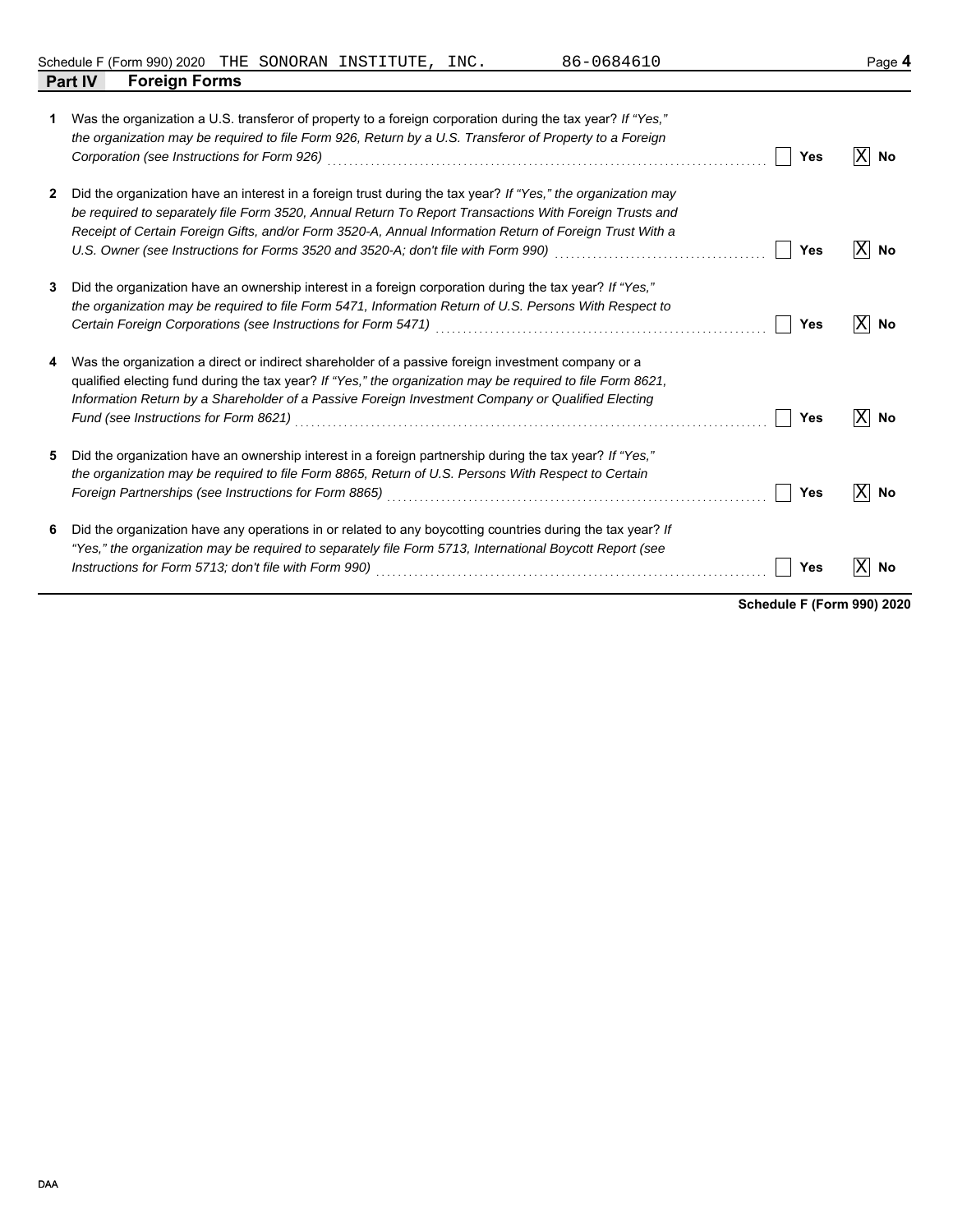| Part V        | <b>Supplemental Information</b><br>Provide the information required by Part I, line 2 (monitoring of funds); Part I, line 3, column (f) (accounting method;<br>amounts of investments vs. expenditures per region); Part II, line 1 (accounting method); Part III (accounting method); and<br>Part III, column (c) (estimated number of recipients), as applicable. Also complete this part to provide any additional<br>information. See instructions. |
|---------------|---------------------------------------------------------------------------------------------------------------------------------------------------------------------------------------------------------------------------------------------------------------------------------------------------------------------------------------------------------------------------------------------------------------------------------------------------------|
|               | PART I, LINE 2 - PROCEDURES FOR MONITORING THE USE<br>OF GRANT FUNDS                                                                                                                                                                                                                                                                                                                                                                                    |
|               | SONORAN INSTITUTE SCREENS APPLICANTS BY USING AN APPLICATION FOR DESCRIBING                                                                                                                                                                                                                                                                                                                                                                             |
|               | THE GRANT REQUIREMENTS AND AVAILABILITY. THE APPLICATION REQUESTS MANY                                                                                                                                                                                                                                                                                                                                                                                  |
|               | DETAILS INCLUDING APPLICANT QUALIFICATIONS, EXPECTATIONS, AND FINANCIAL                                                                                                                                                                                                                                                                                                                                                                                 |
|               | INFORMATION. SUCCESSFUL APPLICANTS RECEIVE A GRANT AWARD LETTER WHICH                                                                                                                                                                                                                                                                                                                                                                                   |
|               | ENUMERATES MAJOR REQUIREMENTS.                                                                                                                                                                                                                                                                                                                                                                                                                          |
|               |                                                                                                                                                                                                                                                                                                                                                                                                                                                         |
|               | PART I, LINE 3 - ACTIVITIES PER REGION                                                                                                                                                                                                                                                                                                                                                                                                                  |
| <b>REGION</b> | <b>EXPENDITURES</b><br>INVESTMENTS                                                                                                                                                                                                                                                                                                                                                                                                                      |
| MEXICO        | $\ddot{S}$<br>$1,187,911$ \$<br>$\overline{0}$                                                                                                                                                                                                                                                                                                                                                                                                          |
|               |                                                                                                                                                                                                                                                                                                                                                                                                                                                         |
|               |                                                                                                                                                                                                                                                                                                                                                                                                                                                         |
|               |                                                                                                                                                                                                                                                                                                                                                                                                                                                         |
|               |                                                                                                                                                                                                                                                                                                                                                                                                                                                         |
|               |                                                                                                                                                                                                                                                                                                                                                                                                                                                         |
|               |                                                                                                                                                                                                                                                                                                                                                                                                                                                         |
|               |                                                                                                                                                                                                                                                                                                                                                                                                                                                         |
|               |                                                                                                                                                                                                                                                                                                                                                                                                                                                         |
|               |                                                                                                                                                                                                                                                                                                                                                                                                                                                         |
|               |                                                                                                                                                                                                                                                                                                                                                                                                                                                         |
|               |                                                                                                                                                                                                                                                                                                                                                                                                                                                         |
|               |                                                                                                                                                                                                                                                                                                                                                                                                                                                         |
|               |                                                                                                                                                                                                                                                                                                                                                                                                                                                         |
|               |                                                                                                                                                                                                                                                                                                                                                                                                                                                         |
|               |                                                                                                                                                                                                                                                                                                                                                                                                                                                         |
|               |                                                                                                                                                                                                                                                                                                                                                                                                                                                         |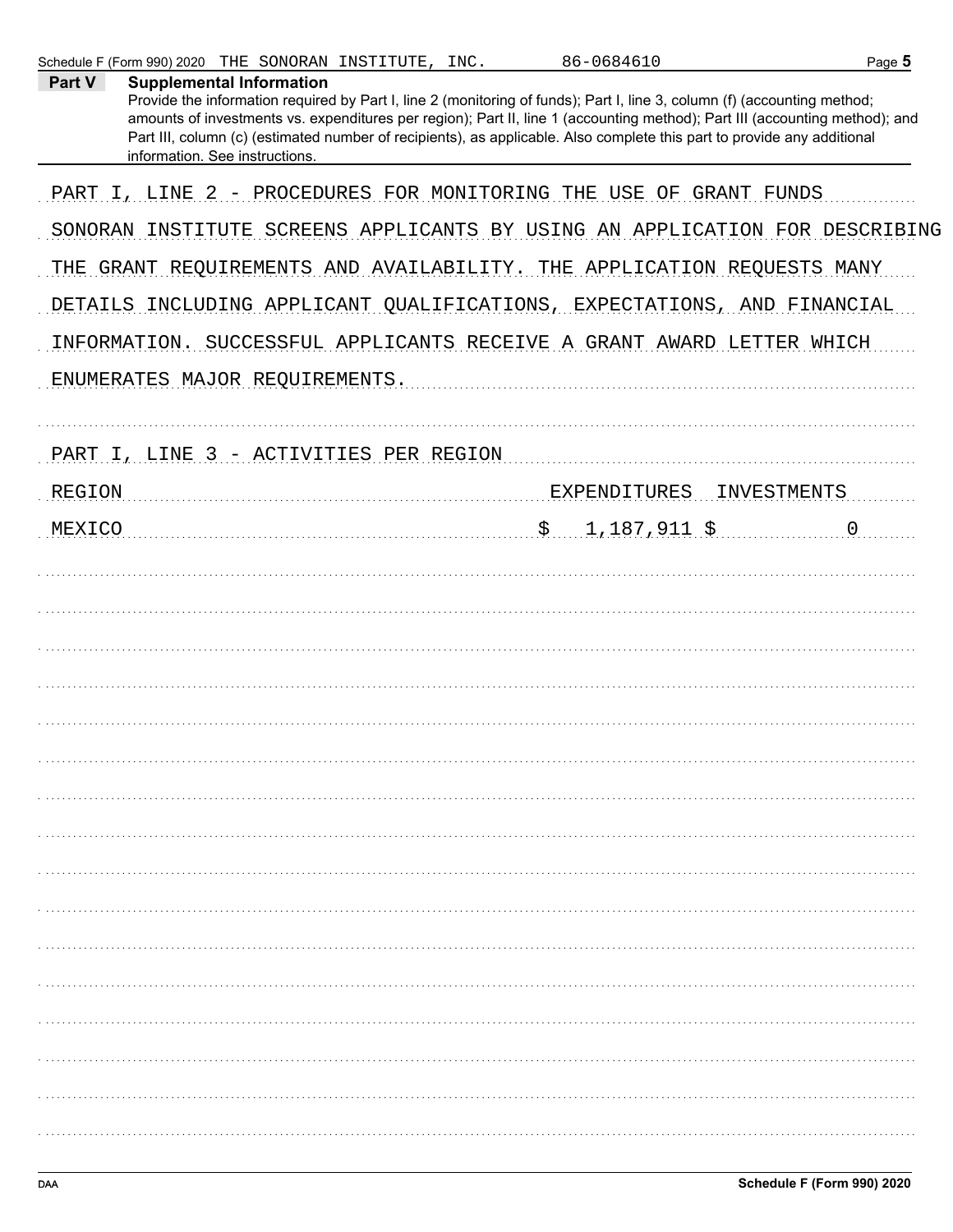| <b>SCHEDULE I</b><br>(Form 990)<br>Department of the Treasury<br>Internal Revenue Service |                                                                                                                                                                                                                                                                                     |           |                                         | <b>Grants and Other Assistance to Organizations,</b><br>Governments, and Individuals in the United States<br>Complete if the organization answered "Yes" on Form 990, Part IV, line 21 or 22.<br>Attach to Form 990.<br>Go to www.irs.gov/Form990 for the latest information. |                                       |                                                             |                                          |                                       | OMB No. 1545-0047<br><b>2020</b><br><b>Open to Public</b><br><b>Inspection</b> |
|-------------------------------------------------------------------------------------------|-------------------------------------------------------------------------------------------------------------------------------------------------------------------------------------------------------------------------------------------------------------------------------------|-----------|-----------------------------------------|-------------------------------------------------------------------------------------------------------------------------------------------------------------------------------------------------------------------------------------------------------------------------------|---------------------------------------|-------------------------------------------------------------|------------------------------------------|---------------------------------------|--------------------------------------------------------------------------------|
| Name of the organization                                                                  |                                                                                                                                                                                                                                                                                     |           |                                         |                                                                                                                                                                                                                                                                               |                                       |                                                             |                                          | <b>Employer identification number</b> |                                                                                |
|                                                                                           | THE SONORAN INSTITUTE, INC.                                                                                                                                                                                                                                                         |           |                                         |                                                                                                                                                                                                                                                                               |                                       |                                                             |                                          | 86-0684610                            |                                                                                |
| Part I<br>$\mathbf 1$<br>$\mathbf{2}$                                                     | <b>General Information on Grants and Assistance</b><br>Does the organization maintain records to substantiate the amount of the grants or assistance, the grantees' eligibility for the grants or assistance, and<br>the selection criteria used to award the grants or assistance? |           |                                         |                                                                                                                                                                                                                                                                               |                                       |                                                             |                                          |                                       | $\overline{X}$ No<br>Yes                                                       |
| Part II                                                                                   | Grants and Other Assistance to Domestic Organizations and Domestic Governments. Complete if the organization answered "Yes" on Form 990,<br>Part IV, line 21, for any recipient that received more than \$5,000. Part II can be duplicated if additional space is needed.           |           |                                         |                                                                                                                                                                                                                                                                               |                                       |                                                             |                                          |                                       |                                                                                |
| -1                                                                                        | (a) Name and address of organization<br>or government                                                                                                                                                                                                                               | $(b)$ EIN | $(c)$ IRC<br>section<br>(if applicable) | (d) Amount of cash<br>grant                                                                                                                                                                                                                                                   | (e) Amount of non-<br>cash assistance | (f) Method of valuation<br>(book, FMV, appraisal,<br>other) | (g) Description of<br>noncash assistance |                                       | (h) Purpose of grant<br>or assistance                                          |
| (1) PUEBLO COUNTY GOVERNMENT<br>229 WEST 12TH ST.<br>PUEBLO                               | CO 81003-281084-6000797 GOV                                                                                                                                                                                                                                                         |           |                                         | 10,000                                                                                                                                                                                                                                                                        |                                       | FMV                                                         |                                          | SUPPORT                               |                                                                                |
| (2)                                                                                       |                                                                                                                                                                                                                                                                                     |           |                                         |                                                                                                                                                                                                                                                                               |                                       |                                                             |                                          |                                       |                                                                                |
| (3)                                                                                       |                                                                                                                                                                                                                                                                                     |           |                                         |                                                                                                                                                                                                                                                                               |                                       |                                                             |                                          |                                       |                                                                                |
| (4)                                                                                       |                                                                                                                                                                                                                                                                                     |           |                                         |                                                                                                                                                                                                                                                                               |                                       |                                                             |                                          |                                       |                                                                                |
| (5)                                                                                       |                                                                                                                                                                                                                                                                                     |           |                                         |                                                                                                                                                                                                                                                                               |                                       |                                                             |                                          |                                       |                                                                                |
| (6)                                                                                       |                                                                                                                                                                                                                                                                                     |           |                                         |                                                                                                                                                                                                                                                                               |                                       |                                                             |                                          |                                       |                                                                                |
|                                                                                           |                                                                                                                                                                                                                                                                                     |           |                                         |                                                                                                                                                                                                                                                                               |                                       |                                                             |                                          |                                       |                                                                                |
| (7)                                                                                       |                                                                                                                                                                                                                                                                                     |           |                                         |                                                                                                                                                                                                                                                                               |                                       |                                                             |                                          |                                       |                                                                                |
| (8)                                                                                       |                                                                                                                                                                                                                                                                                     |           |                                         |                                                                                                                                                                                                                                                                               |                                       |                                                             |                                          |                                       |                                                                                |
|                                                                                           |                                                                                                                                                                                                                                                                                     |           |                                         |                                                                                                                                                                                                                                                                               |                                       |                                                             |                                          |                                       |                                                                                |
| (9)                                                                                       |                                                                                                                                                                                                                                                                                     |           |                                         |                                                                                                                                                                                                                                                                               |                                       |                                                             |                                          |                                       |                                                                                |
| 2<br>3                                                                                    | Enter total number of section $501(c)(3)$ and government organizations listed in the line 1 table<br>Enter total number of other organizations listed in the line 1 table                                                                                                           |           |                                         |                                                                                                                                                                                                                                                                               |                                       |                                                             |                                          |                                       |                                                                                |
|                                                                                           | For Paperwork Reduction Act Notice, see the Instructions for Form 990.                                                                                                                                                                                                              |           |                                         |                                                                                                                                                                                                                                                                               |                                       |                                                             |                                          |                                       | Schedule I (Form 990) (2020)                                                   |

DAA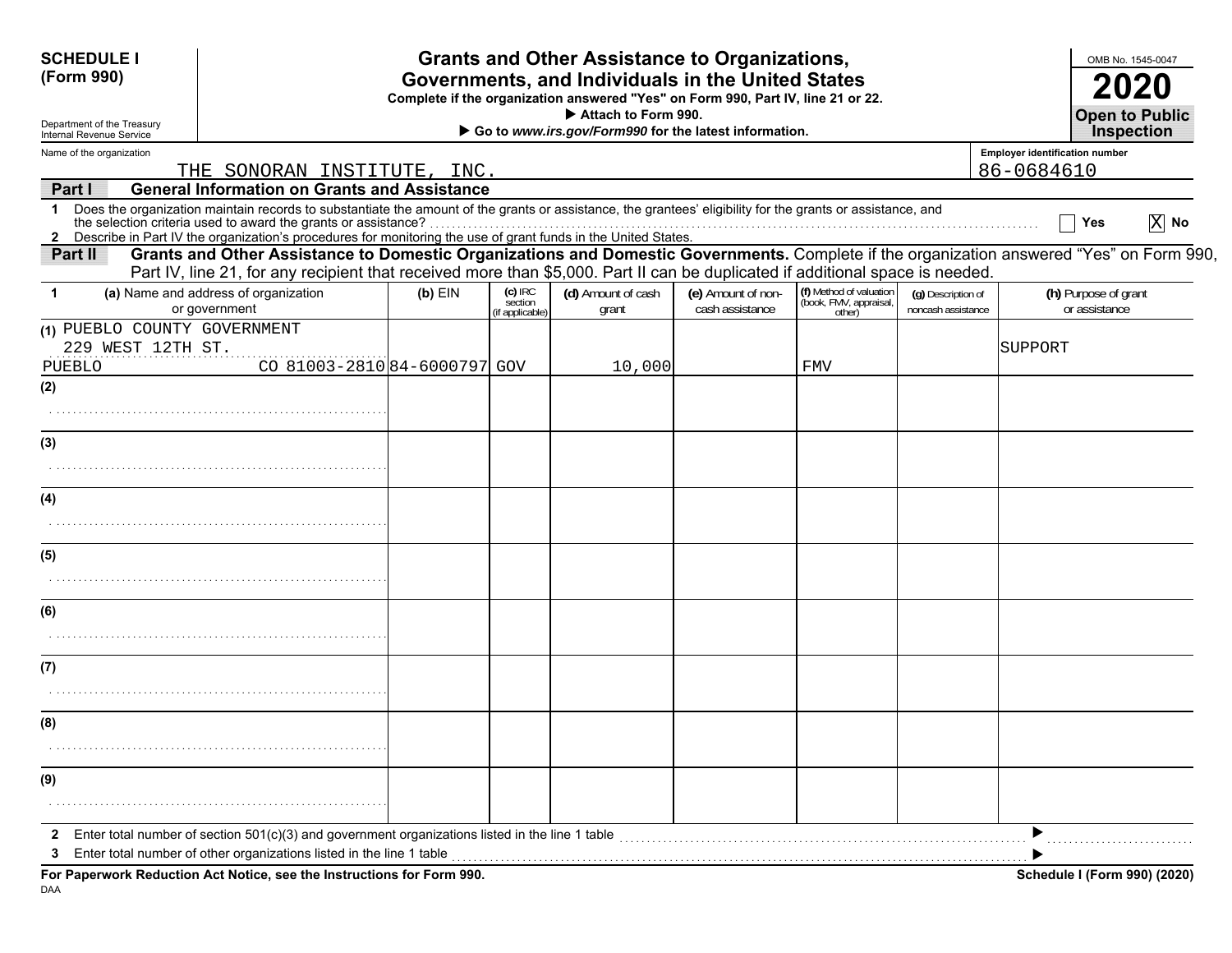Schedule I (Form 990) (2020) THE SONORAN INSTITUTE, INC.<br>**Part III Grants and Other Assistance to Domestic Individuals.** Complete if the organization answered "Yes" on Form 990, Part IV, line 22.

| Part III can be duplicated if additional space is needed.                                                                                            |               |               |                    |                        |                                                                                      |  |  |
|------------------------------------------------------------------------------------------------------------------------------------------------------|---------------|---------------|--------------------|------------------------|--------------------------------------------------------------------------------------|--|--|
| (a) Type of grant or assistance                                                                                                                      | (b) Number of | (c) Amount of | (d) Amount of      |                        | $\vert$ (e) Method of valuation (book, $\vert$ (f) Description of noncash assistance |  |  |
|                                                                                                                                                      | recipients    | cash grant    | noncash assistance | FMV, appraisal, other) |                                                                                      |  |  |
|                                                                                                                                                      |               |               |                    |                        |                                                                                      |  |  |
|                                                                                                                                                      |               |               |                    |                        |                                                                                      |  |  |
|                                                                                                                                                      |               |               |                    |                        |                                                                                      |  |  |
|                                                                                                                                                      |               |               |                    |                        |                                                                                      |  |  |
|                                                                                                                                                      |               |               |                    |                        |                                                                                      |  |  |
|                                                                                                                                                      |               |               |                    |                        |                                                                                      |  |  |
| 5                                                                                                                                                    |               |               |                    |                        |                                                                                      |  |  |
| 6                                                                                                                                                    |               |               |                    |                        |                                                                                      |  |  |
|                                                                                                                                                      |               |               |                    |                        |                                                                                      |  |  |
| Part IV<br>Supplemental Information. Provide the information required in Part I, line 2; Part III, column (b); and any other additional information. |               |               |                    |                        |                                                                                      |  |  |
| PART I, LINE 2 - PROCEDURES FOR MONITORING THE USE OF GRANT FUNDS                                                                                    |               |               |                    |                        |                                                                                      |  |  |
| SONORAN INSTITUTE SCREENS APPLICANTS BY USING AN APPLICATION FOR DESCRIBING                                                                          |               |               |                    |                        |                                                                                      |  |  |
| THE GRANT REQUIREMENTS AND AVAILABILITY. THE APPLICATION REQUESTS MANY                                                                               |               |               |                    |                        |                                                                                      |  |  |
| DETAILS INCLUDING APPLICANT QUALIFICATIONS, EXPECTATIONS, 501(C)(3) STATUS,                                                                          |               |               |                    |                        |                                                                                      |  |  |
| AND FINANCIAL INFORMATION. SUCCESSFUL APPLICANTS RECEIVE A GRANT AWARE                                                                               |               |               |                    |                        |                                                                                      |  |  |
| LETTER WHICH ENUMERATES MAJOR REQUIREMENTS. FINAL REPORTS SUMMARIZING THEIR                                                                          |               |               |                    |                        |                                                                                      |  |  |
| EFFORTS, RESULTS, AND SPENDING ARE REQUIRED.                                                                                                         |               |               |                    |                        |                                                                                      |  |  |
|                                                                                                                                                      |               |               |                    |                        |                                                                                      |  |  |
|                                                                                                                                                      |               |               |                    |                        |                                                                                      |  |  |
|                                                                                                                                                      |               |               |                    |                        |                                                                                      |  |  |
|                                                                                                                                                      |               |               |                    |                        |                                                                                      |  |  |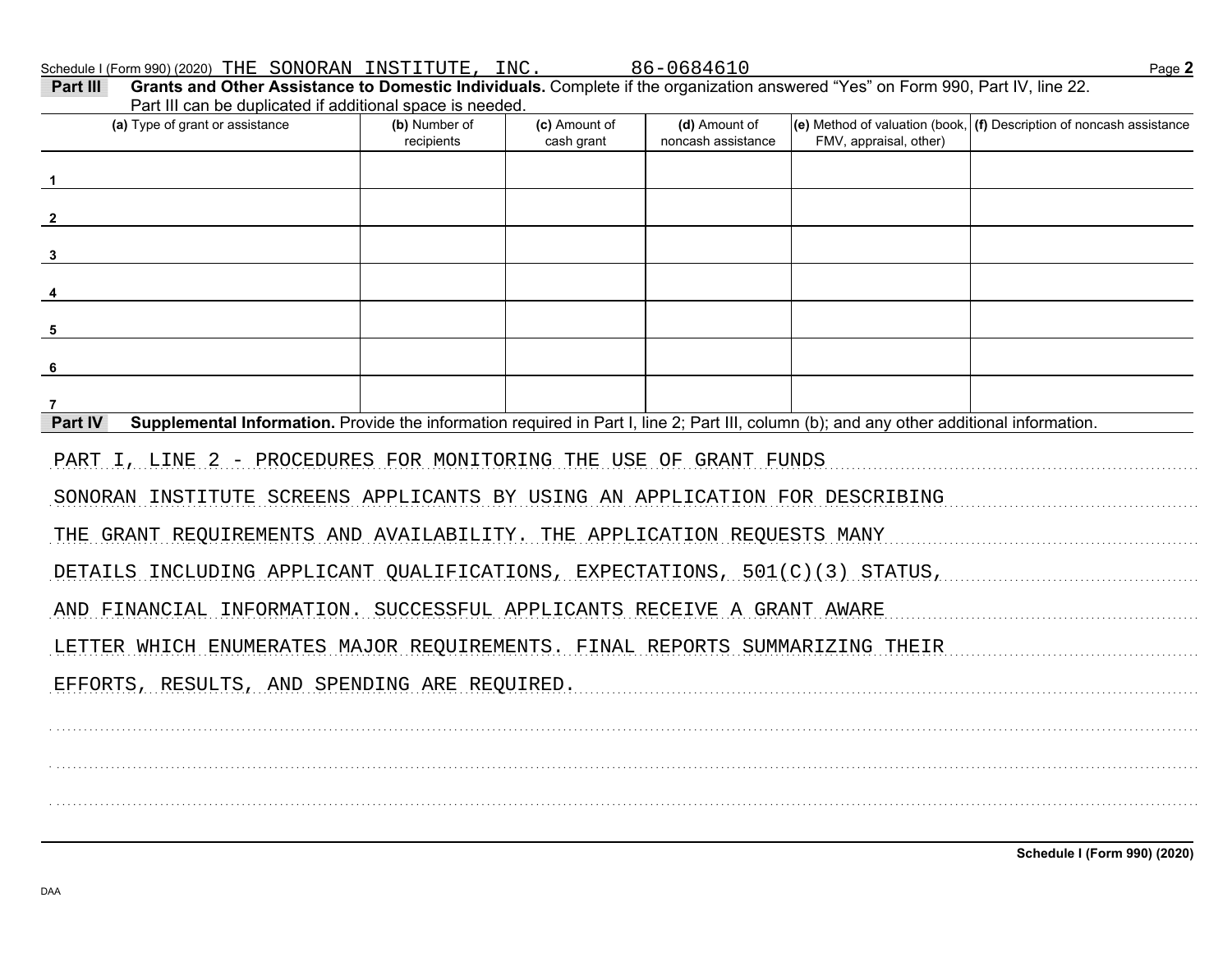**SCHEDULE O** 

(Form 990 or 990-EZ) Department of the Treasury

## Supplemental Information to Form 990 or 990-EZ

Complete to provide information for responses to specific questions on Form 990 or 990-EZ or to provide any additional information.

> Attach to Form 990 or 990-EZ. Go to www.irs.gov/Form990 for the latest information.

> > **INC**

2020 **Open to Public Inspection** 

OMB No. 1545-0047

Internal Revenue Service Name of the organization

**Employer identification number** 86-0684610

FORM 990 - ORGANIZATION'S MISSION

THE SONORAN INSTITUTE

THE SONORAN INSTITUTE'S MISSION IS TO CONNECT PEOPLE AND COMMUNITIES WITH THE NATURAL RESOURCES THAT NOURISH AND SUSTAIN THEM. WE WORK AT THE NEXUS OF COMMERCE, COMMUNITY AND CONSERVATION TO HELP PEOPLE IN THE NORTH AMERICAN WEST BUILD THE COMMUNITIES THEY WANT TO LIVE IN WHILE PRESERVING THE VALUES WHICH BROUGHT THEM HERE. WE ENVISION A WEST WHERE CIVIL DIALOGUE AND COLLABORATION ARE HALLMARKS OF DECISION MAKING, WHERE PEOPLE AND WILDLIFE LIVE IN HARMONY, AND WHERE CLEAN WATER, AIR AND ENERGY ARE ASSURED.

FORM 990, PART III, LINE 4A - FIRST ACCOMPLISHMENT

COLORADO RIVER DELTA PROGRAM (US & MEX COMBINED):

THE OVERALL GOAL OF THE PROGRAM IS TO RESTORE A FUNCTIONAL CORRIDOR IN THE COLORADO RIVER DELTA BY CREATING A NETWORK OF RIPARIAN AND ESTUARINE HABITAT SITES THAT WILL SUSTAIN BIODIVERSITY AND FACILITATE CONNECTIVITY OF RIVER FLOWS TO THE ESTUARY. THROUGH 2025, WE WILL COLLECTIVELY RESTORE AN ADDITIONAL 1,300 ACRES OF RIPARIAN HABITAT, WITH SONORAN INSTITUTE

CONTRIBUTING 433 ACRES OF NEW HABITAT.

THE SPECIFIC ACCOMPLISHMENTS ARE:

1. MAINTAINED 538 ACRES OF RIPARIAN HABITAT IN THE LAGUNA GRANDE

RESTORATION AREA.

2. INITIATED ON MAY 1, THE DELIVERY OF 35,000 ACRE-FEET OF WATER DELIVERED TO THE COLORADO RIVER IN MEXICO AS PART OF MINUTE 323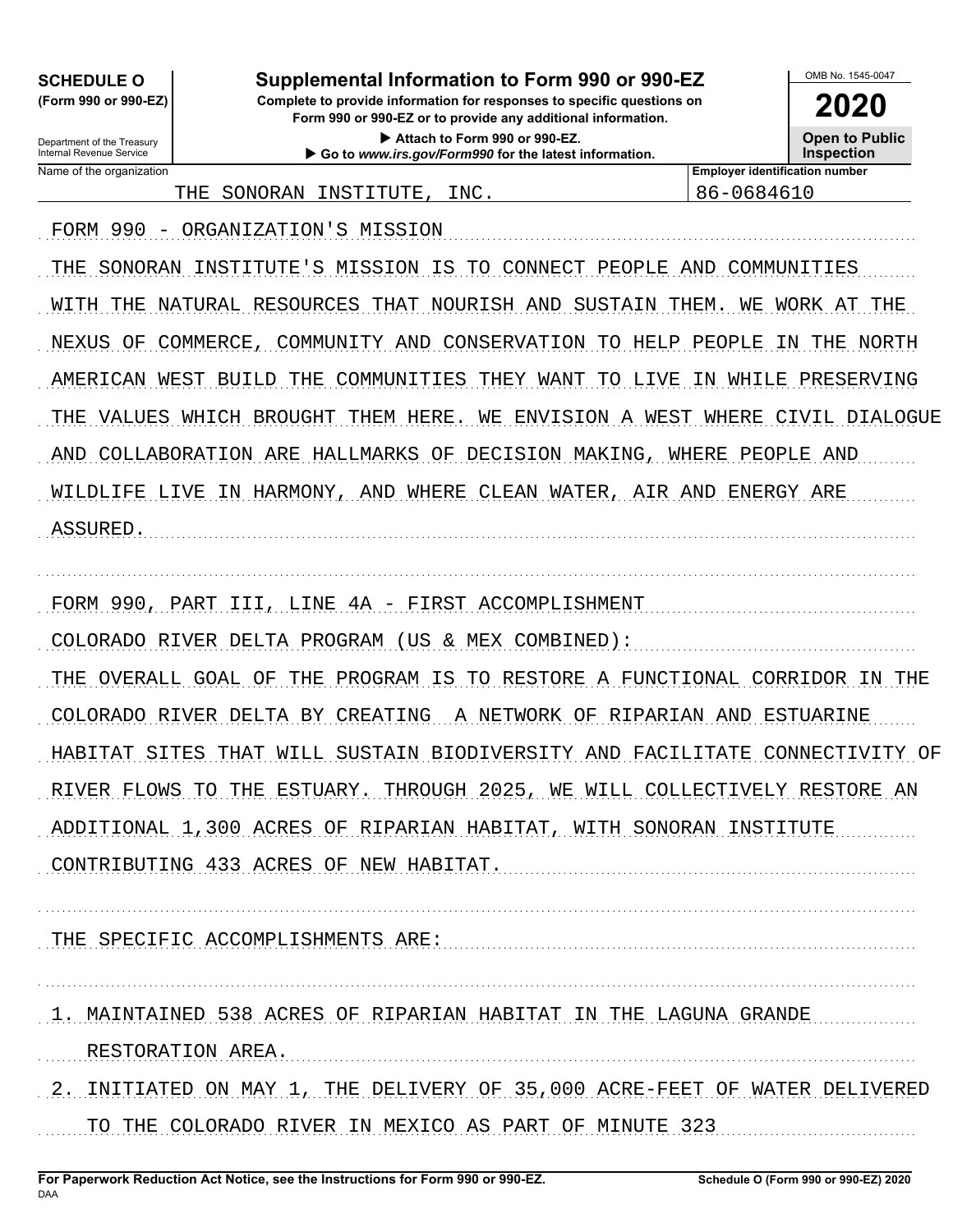| Schedule O (Form 990 or 990-EZ) 2020<br>Name of the organization                   | Page 2<br><b>Employer identification number</b> |
|------------------------------------------------------------------------------------|-------------------------------------------------|
| SONORAN INSTITUTE,<br>INC.<br>THE                                                  | 86-0684610                                      |
| THE ONLINE PLATFORM OF ENVIRONMENTAL EDUCATION<br>3.<br>DEVELOPED AND LAUNCHED     |                                                 |
| "EXPLOREMOS EL DELTA DEL RÍO COLORADO"<br>WITH THE FIRST<br>COURSE                 |                                                 |
| HTTPS://CURSO.SONORANINSTITUTEMEXICO.ORG                                           |                                                 |
| 4. APPROXIMATELY 18,162 ACRE-FEET OF TREATED EFFLUENT DELIVERED TO THE             |                                                 |
| HARDY RIVER/ESTUARY AND TO LAGUNA GRANDE FOR RESTORATION                           |                                                 |
| 5. 865 ACRES OF RIVER CHANNEL AND MUDFLATS IN THE ESTUARY ENHANCED                 |                                                 |
| THE ABUNDANCE AND DIVERSITY OF FAUNA IN THE ESTUARY WITH<br>6.<br>INCREASE<br>- IN |                                                 |
| <b>RESPECT</b><br>TO THE BASELINE                                                  |                                                 |
| 7. 1,071 PEOPLE ENGAGED ON RESTORATION ACTIVITIES AND THOUSANDS INFORMED           |                                                 |
| THE<br>IMPORTANCE OF DEDICATING WATER FOR THE ENVIRONMENT<br>ABOUT                 |                                                 |
| FORM 990, PART<br>III, LINE 4B - SECOND ACCOMPLISHMENT                             |                                                 |
| GROWING WATER SMART PROGRAM:                                                       |                                                 |
| WATER SMART PROGRAM ADDRESSES THE CHALLENGES OF AN OVER-<br>GROWING<br>THE         |                                                 |
| COLORADO RIVER, AS WELL AS THE<br>IMPACTS<br>APPROPRIATED<br>ΟF                    | CHANGE<br>THAT<br>CLIMATE                       |
| WATER FOR BOTH HEALTHY LANDSCAPES<br>NOT LEAVE<br>(ENVIRONMENT)<br>DO.             | AND THRIVING                                    |
| THE GROWING WATER SMART PROGRAM, OFFERED<br>COMMUNITIES<br>$(PEOPLE)$ .            | ΙN                                              |
| PARTNERSHIP WITH THE BABBITT CENTER FOR LAND AND WATER POLICY, PROVIDES            |                                                 |
| TRAINING AND ASSISTANCE TO ESTABLISH PLANS, POLICIES AND PROGRAMS THAT             |                                                 |
| CONSERVE MUNICIPAL WATER AND USE IT SUSTAINABLY IN COMMUNITIES ACROSS              |                                                 |
| ARIZONA, COLORADO, AND SOON CALIFORNIA. IN OUR GROWING WATER SMART                 |                                                 |
| WORKSHOPS AND FOLLOW-UP ASSISTANCE, AN INTERDISCIPLINARY TEAM OF LAND-USE          |                                                 |
| PLANNERS, WATER PROVIDERS, AND GOVERNMENT OFFICIALS ASSESS THEIR                   |                                                 |
| COMMUNITY'S WATER CHALLENGES, AND IDENTIFY AND IMPLEMENT STRATEGIES TO             |                                                 |
| REDUCE WATER DEMAND IN NEW AND EXISTING DEVELOPMENT AND MANAGE WATER               |                                                 |
| SUSTAINABLY AND HOLISTICALLY INTO THE FUTURE.                                      |                                                 |
|                                                                                    |                                                 |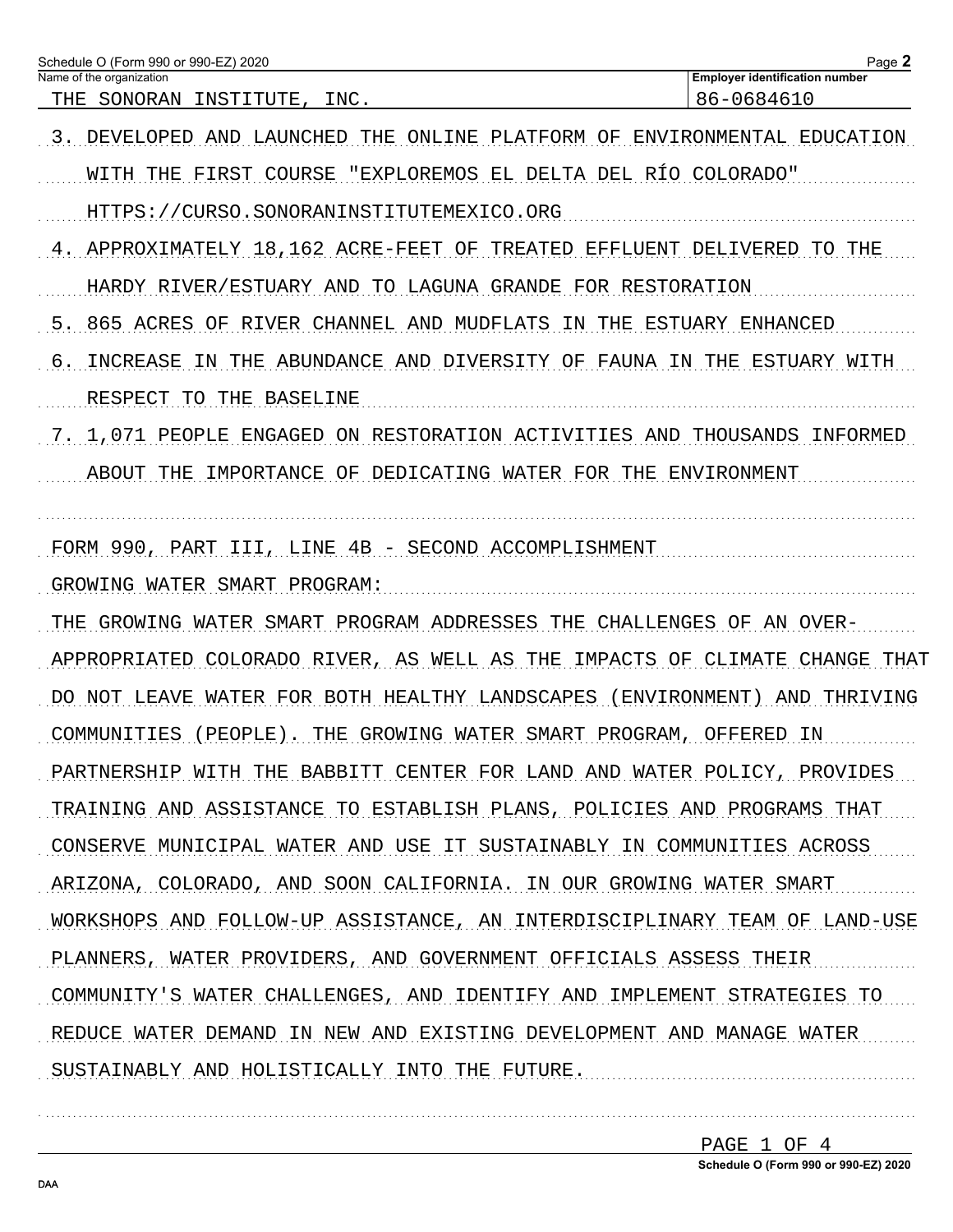| Schedule O (Form 990 or 990-EZ) 2020<br>Name of the organization             | Page $2$<br><b>Employer identification number</b> |
|------------------------------------------------------------------------------|---------------------------------------------------|
| THE SONORAN INSTITUTE.<br>INC.                                               | 86-0684610                                        |
| THE SPECIFIC ACCOMPLISHMENTS ARE:                                            |                                                   |
| CONCLUDED THE FIRST RESEARCH PHASE OF THE US-MX BORDER ASSESSMENT THAT       |                                                   |
| THE OPPORTUNITIES AND CHALLENGES FOR CROSS-BORDER<br>SEEKS TO DETERMINE      |                                                   |
| COLLABORATION ON WATER RESOURCE ISSUES.                                      |                                                   |
| PUBLISHED AN ARTICLE IN IMPACT, THE AMERICAN WATER RESOURCES<br>2.           |                                                   |
| ASSOCIATION'S MAGAZINE, PROFILING TWO AZ COMMUNITIES THAT PARTICIPATED       |                                                   |
| IN GROWING WATER SMART.                                                      |                                                   |
| THE COLORADO GROWING WATER SMART WORKSHOP ON MAY 20, 25, AND 27<br>3. HELD   |                                                   |
| TEAMS REPRESENTING THE FOLLOWING 5 COMMUNITIES: ARAPAHOE COUNTY,<br>WITH     |                                                   |
| CITY OF LOVELAND, CITY OF THORNTON, TOWN OF ERIE, AND TOWN OF PAGOSA         |                                                   |
| SPRINGS/ARCHULETA COUNTY. THE WORKSHOP WAS SPONSORED BY NORTHERN WATER       |                                                   |
| AND FLUME.                                                                   |                                                   |
| THE ARIZONA GROWING WATER SMART WORKSHOP ON JUNE 10, 15, AND 17<br>HELD      |                                                   |
| TEAMS REPRESENTING THE FOLLOWING 5 COMMUNITIES: COCHISE COUNTY,<br>WITH      |                                                   |
| TUCSON, CITY OF PEORIA, GREENLEE COUNTY, AND THE FLOOD CONTROL<br>CITY<br>OF |                                                   |
| DISTRICT OF MARICOPA COUNTY.                                                 |                                                   |
|                                                                              |                                                   |
| FORM 990, PART III, LINE 4C - THIRD ACCOMPLISHMENT                           |                                                   |
| SANTA CRUZ RIVER PROGRAM:                                                    |                                                   |
| SANTA CRUZ RIVER PROGRAM - OUR LONGEST-RUNNING PROGRAM (SINCE 1994)- SEEKS   |                                                   |
| TO RE-ESTABLISH A PERMANENT, FLOWING RIVER FROM MEXICO TO MARANA, NORTH OF   |                                                   |
| TUCSON. WE HAVE BEEN DOCUMENTING THE BENEFITS OF PLACING TREATED WASTEWATER  |                                                   |
| IN THE RIVER AND SEEKING TO DEDICATE THIS WATER AS AN IN-STREAM FLOW.        |                                                   |
|                                                                              |                                                   |
| THE SPECIFIC ACCOMPLISHMENTS ARE:                                            |                                                   |
|                                                                              |                                                   |
|                                                                              |                                                   |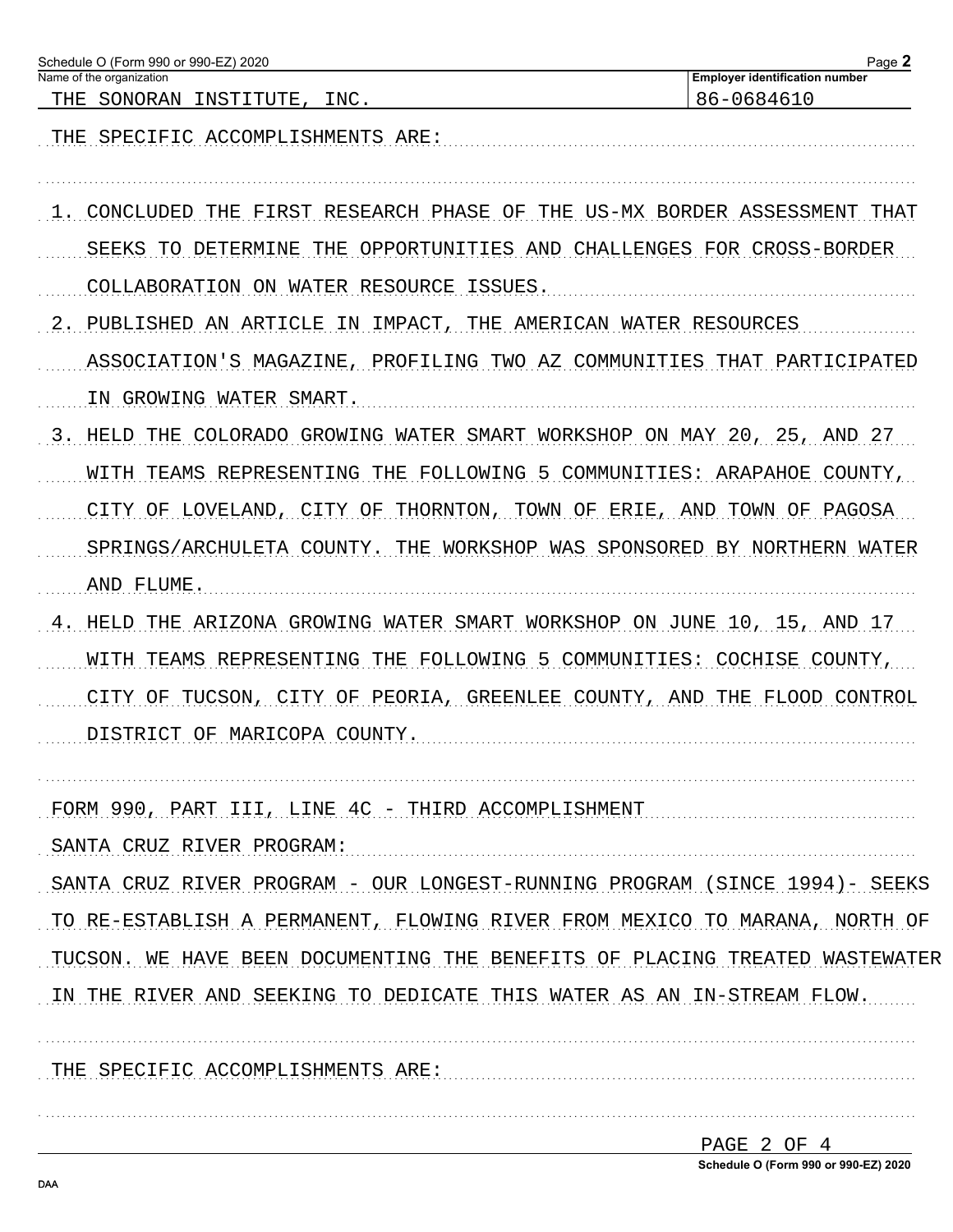| Schedule O (Form 990 or 990-EZ) 2020<br>Name of the organization                                   | Page 2<br><b>Employer identification number</b> |
|----------------------------------------------------------------------------------------------------|-------------------------------------------------|
| THE SONORAN INSTITUTE,<br>INC.                                                                     | 86-0684610                                      |
| TWO LIVING RIVER REPORTS IN 2020, ONE FOR UPPER AND ONE FOR<br>PUBLISHED<br>LOWER SANTA CRUZ RIVER |                                                 |
|                                                                                                    |                                                 |
| MAJOR OUTREACH SUCCESSES: THE MOST WELL-ATTENDED SANTA CRUZ RIVER<br>2.                            |                                                 |
| RESEARCH DAYS EVER WAS HELD IN MARCH 25 AND 26 AND FOR THE FIRST TIME,                             |                                                 |
| HAD REAL-TIME ENGLISH-SPANISH LANGUAGE INTERPRETATION.                                             |                                                 |
| FORM 990, PART V, LINE 4B - FINANCIAL ACCOUNTS IN FOREIGN COUNTRIES                                |                                                 |
| MEXICO                                                                                             |                                                 |
| FORM 990, PART VI, LINE 11B - ORGANIZATION'S PROCESS TO REVIEW FORM 990                            |                                                 |
| 990 IS SIGNED AND FILED, IT IS GIVEN TO THE FINANCE/AUDIT<br>BEFORE THE                            |                                                 |
| COMMITTEE FOR THEIR REVIEW.                                                                        |                                                 |
| FORM 990, PART VI, LINE 12C - ENFORCEMENT OF CONFLICTS POLICY                                      |                                                 |
| THE ORGANIZATION REGULARLY MONITORS COMPLIANCE WITH THE CONFLICT OF                                |                                                 |
| INTEREST POLICY. MEMBERS ARE REQUIRED TO DISCLOSE ANY POTENTIAL CONFLICTS                          |                                                 |
| FORM 990, PART VI, LINE 15A - COMPENSATION PROCESS FOR TOP OFFICIAL                                |                                                 |
| IN DETERMINING THE COMPENSATION FOR THE EXECUTIVE DIRECTOR, THE BOARD OF                           |                                                 |
| DIRECTORS COMPLETED A JOB EVALUATION, REVIEWED COMPENSATION DATA FOR                               |                                                 |
| COMPARABLE POSITIONS, AND DOCUMENTED THEIR ACTIONS IN THE BOARD MINUTES.                           |                                                 |
| FORM 990, PART VI, LINE 19 - GOVERNING DOCUMENTS DISCLOSURE EXPLANATION                            |                                                 |
| DOCUMENTS ARE AVAILABLE UPON REQUEST.                                                              |                                                 |
| FORM 990, PART IX, LINE 11G - OTHER FEES FOR SERVICES                                              |                                                 |
| DESCRIPTION                                                                                        |                                                 |

| PAGE 3 OF 4 |  |                                      |
|-------------|--|--------------------------------------|
|             |  | Schedule O (Form 990 or 990-EZ) 2020 |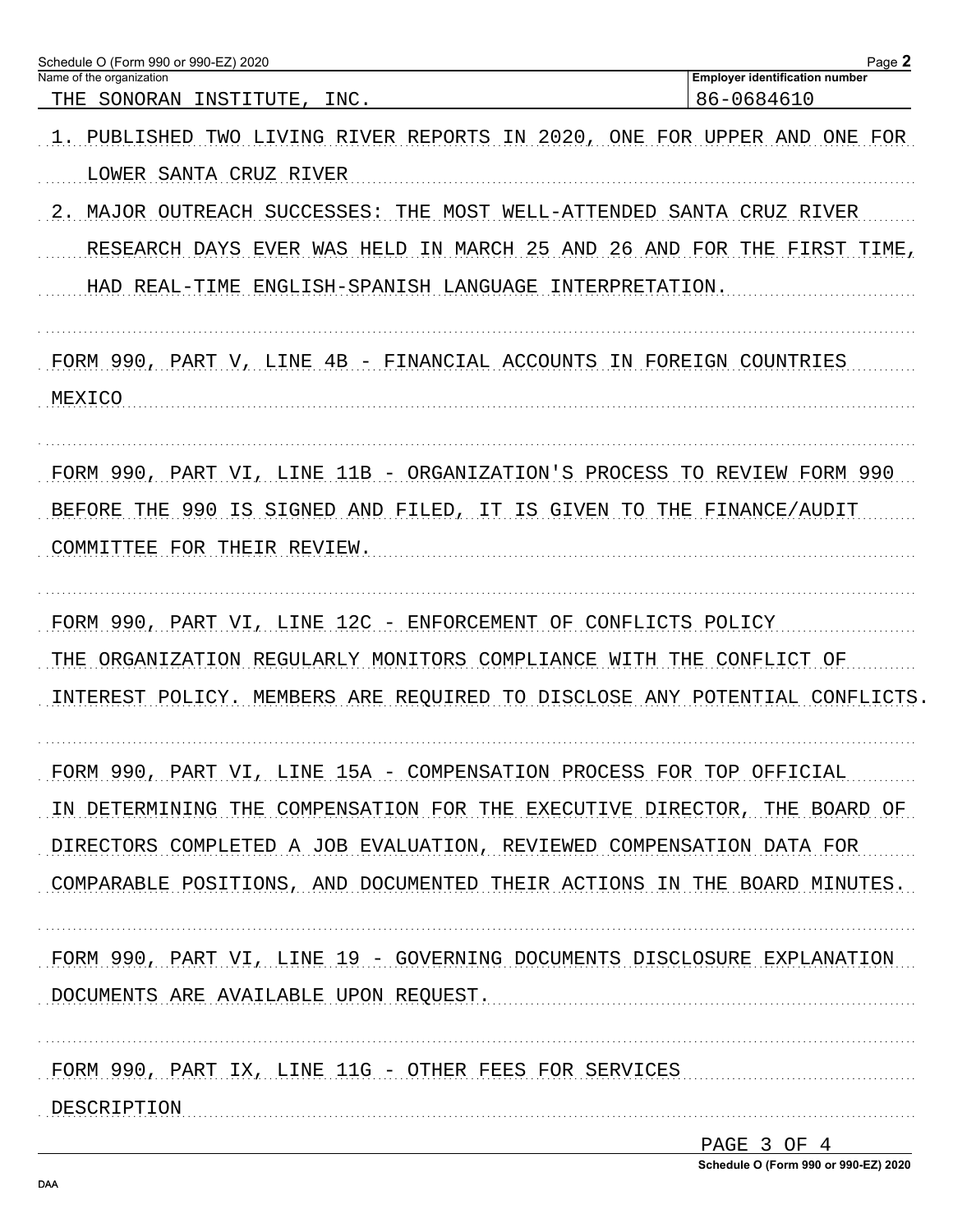| Schedule O (Form 990 or 990-EZ) 2020<br>Name of the organization<br>THE SONORAN INSTITUTE<br>INC. |               | <b>Employer identification number</b><br>86-0684610 | Page 2      |
|---------------------------------------------------------------------------------------------------|---------------|-----------------------------------------------------|-------------|
| TOT/PROG SERVICE                                                                                  | MGT & GENERAL |                                                     | FUNDRAISING |
| \$ 438,821                                                                                        | $$$ 83,753    |                                                     | 18, 113     |
| FORM 990, PART XI, LINE 9 - OTHER CHANGES IN NET ASSETS EXPLANATION                               |               |                                                     |             |
| GAIN ON FOREIGN CURRENCY                                                                          |               | \$.                                                 | $-106, 169$ |
| GAIN ON FOREIGN CURRENCY                                                                          |               | $\boldsymbol{\mathsf{S}}$ .                         | 106, 169    |
|                                                                                                   |               |                                                     |             |
|                                                                                                   |               |                                                     |             |
|                                                                                                   |               |                                                     |             |
|                                                                                                   |               |                                                     |             |
|                                                                                                   |               |                                                     |             |
|                                                                                                   |               |                                                     |             |
|                                                                                                   |               |                                                     |             |
|                                                                                                   |               |                                                     |             |
|                                                                                                   |               |                                                     |             |
|                                                                                                   |               |                                                     |             |
|                                                                                                   |               |                                                     |             |
|                                                                                                   |               |                                                     |             |
|                                                                                                   |               |                                                     |             |
|                                                                                                   |               |                                                     |             |
|                                                                                                   |               |                                                     |             |
|                                                                                                   |               |                                                     |             |
|                                                                                                   |               |                                                     |             |
|                                                                                                   |               |                                                     |             |
|                                                                                                   |               |                                                     |             |

| PAGE 4 OF 4 |  |                                      |
|-------------|--|--------------------------------------|
|             |  | Schedule O (Form 990 or 990-EZ) 2020 |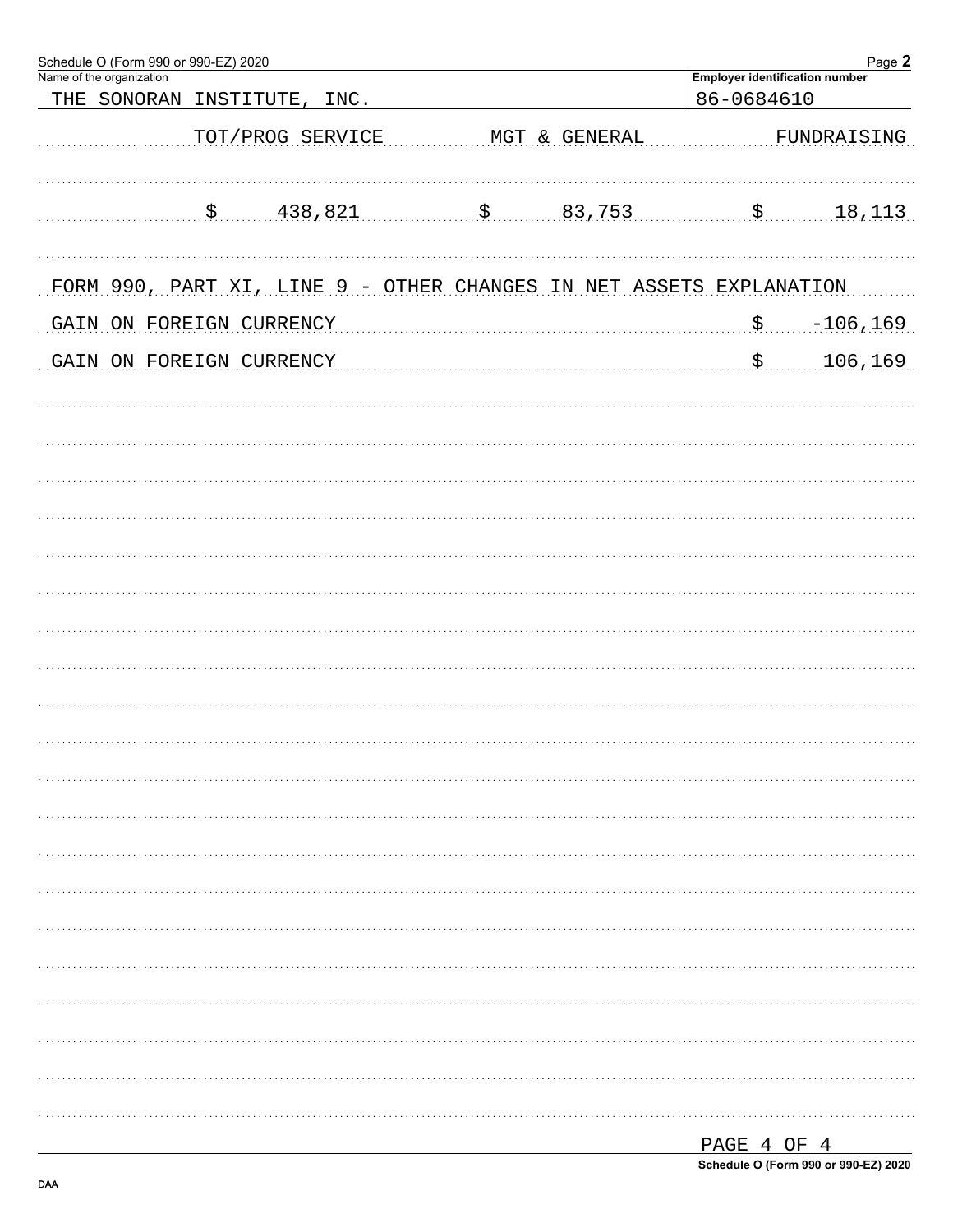| <b>SCHEDULE R</b> |  |
|-------------------|--|
| (Form 990)        |  |

# **(Form 990) Related Organizations and Unrelated Partnerships**

 **Complete if the organization answered "Yes" on Form 990, Part IV, line 33, 34, 35b, 36, or 37.**

 **Attach to Form 990.**

▶ Go to *www.irs.gov/Form990* for instructions and the latest information.

Department of the Treasury Internal Revenue ServiceName of the organization

THE SONORAN INSTITUTE, INC.  $86-0684610$ 

**Part IIdentification of Disregarded Entities.** Complete if the organization answered "Yes" on Form 990, Part IV, line 33.

| (a)<br>Name, address, and EIN (if applicable) of disregarded entity                                                                                                                                                        | (b)<br>Primary activity | (c)<br>Legal domicile (state<br>or foreign country) |                            | (d)<br>Total income                                       | (e)<br>End-of-year assets           | (f)<br>Direct controlling<br>entity |                                                         |
|----------------------------------------------------------------------------------------------------------------------------------------------------------------------------------------------------------------------------|-------------------------|-----------------------------------------------------|----------------------------|-----------------------------------------------------------|-------------------------------------|-------------------------------------|---------------------------------------------------------|
| (1)                                                                                                                                                                                                                        |                         |                                                     |                            |                                                           |                                     |                                     |                                                         |
| (2)<br>.                                                                                                                                                                                                                   |                         |                                                     |                            |                                                           |                                     |                                     |                                                         |
| (3)<br>.                                                                                                                                                                                                                   |                         |                                                     |                            |                                                           |                                     |                                     |                                                         |
| (4)                                                                                                                                                                                                                        |                         |                                                     |                            |                                                           |                                     |                                     |                                                         |
| (5)                                                                                                                                                                                                                        |                         |                                                     |                            |                                                           |                                     |                                     |                                                         |
| Identification of Related Tax-Exempt Organizations. Complete if the organization answered "Yes" on Form 990, Part IV, line 34, because it had one or more related tax-exempt organizations during the tax year.<br>Part II |                         |                                                     |                            |                                                           |                                     |                                     |                                                         |
| (a)<br>Name, address, and EIN of related organization                                                                                                                                                                      | (b)<br>Primary activity | (c)<br>Legal domicile (state<br>or foreign country) | (d)<br>Exempt Code section | (e)<br>Public charity status<br>(if section $501(c)(3)$ ) | (f)<br>Direct controlling<br>entity | <b>Yes</b>                          | $(g)$<br>Section 512(b)(13)<br>controlled entity?<br>No |
| (1) THE SONORAN INSTITUTE MEXICO, A.C.<br>AVE. GRACIELA 654, COL, RESIDENCIAS<br>MX 21280<br>MEXICALI                                                                                                                      | CONSERVE                | МX                                                  | 501C3                      |                                                           | N/A                                 |                                     | X                                                       |
| (2)                                                                                                                                                                                                                        |                         |                                                     |                            |                                                           |                                     |                                     |                                                         |
| (3)                                                                                                                                                                                                                        |                         |                                                     |                            |                                                           |                                     |                                     |                                                         |
| (4)                                                                                                                                                                                                                        |                         |                                                     |                            |                                                           |                                     |                                     |                                                         |
| (5)                                                                                                                                                                                                                        |                         |                                                     |                            |                                                           |                                     |                                     |                                                         |

OMB No. 1545-0047

**Open to Public 2020**

**Employer identification number Inspection**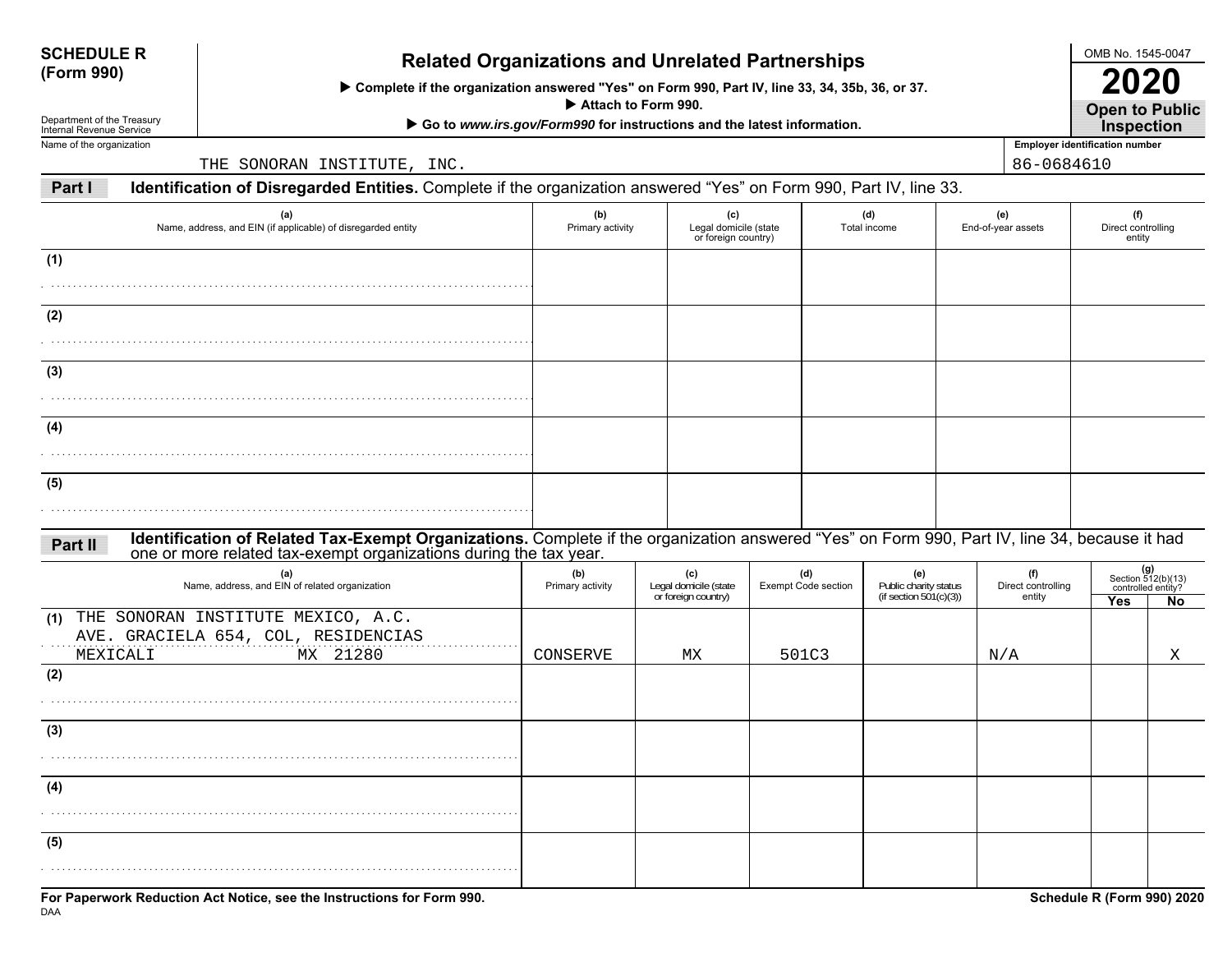|         | because it had one or more related organizations treated as a partnership during the tax year.<br>(a)                                                                                                                          | (b)                     | (c)                                                  | (d)                                                    | (e)                                                                                              | (f)                                                    | (g)                             | (h)                                        | (i)                                                              | (j)                                          | (k)                                                   |
|---------|--------------------------------------------------------------------------------------------------------------------------------------------------------------------------------------------------------------------------------|-------------------------|------------------------------------------------------|--------------------------------------------------------|--------------------------------------------------------------------------------------------------|--------------------------------------------------------|---------------------------------|--------------------------------------------|------------------------------------------------------------------|----------------------------------------------|-------------------------------------------------------|
|         | Name, address, and EIN of<br>related organization                                                                                                                                                                              | Primary activity        | Legal<br>domicile<br>(state or<br>foreign<br>country | Direct controlling<br>entity                           | Predominant<br>income (related,<br>unrelated,<br>excluded from<br>tax under<br>sections 512-514) | Share of total<br>income                               | Share of end-of-<br>year assets | Dispro-<br>portionate<br>alloc.?<br>Yes No | Code V-UBI<br>amount in box 20<br>of Schedule K-1<br>(Form 1065) | General or<br>managing<br>partner?<br>Yes No | Percentage<br>ownership                               |
| (1)     |                                                                                                                                                                                                                                |                         |                                                      |                                                        |                                                                                                  |                                                        |                                 |                                            |                                                                  |                                              |                                                       |
|         |                                                                                                                                                                                                                                |                         |                                                      |                                                        |                                                                                                  |                                                        |                                 |                                            |                                                                  |                                              |                                                       |
| (2)     |                                                                                                                                                                                                                                |                         |                                                      |                                                        |                                                                                                  |                                                        |                                 |                                            |                                                                  |                                              |                                                       |
|         |                                                                                                                                                                                                                                |                         |                                                      |                                                        |                                                                                                  |                                                        |                                 |                                            |                                                                  |                                              |                                                       |
| (3)     |                                                                                                                                                                                                                                |                         |                                                      |                                                        |                                                                                                  |                                                        |                                 |                                            |                                                                  |                                              |                                                       |
|         |                                                                                                                                                                                                                                |                         |                                                      |                                                        |                                                                                                  |                                                        |                                 |                                            |                                                                  |                                              |                                                       |
| (4)     |                                                                                                                                                                                                                                |                         |                                                      |                                                        |                                                                                                  |                                                        |                                 |                                            |                                                                  |                                              |                                                       |
|         |                                                                                                                                                                                                                                |                         |                                                      |                                                        |                                                                                                  |                                                        |                                 |                                            |                                                                  |                                              |                                                       |
| Part IV | Identification of Related Organizations Taxable as a Corporation or Trust. Complete if the organization answered "Yes" on Form 990, Part IV, line 34, because it had one or more related organizations treated as a corporatio |                         |                                                      |                                                        |                                                                                                  |                                                        |                                 |                                            |                                                                  |                                              |                                                       |
|         | (a)<br>Name, address, and EIN of related organization                                                                                                                                                                          | (b)<br>Primary activity |                                                      | (c)<br>Legal domicile<br>(state or<br>foreign country) | (d)<br>Direct controlling<br>entity                                                              | (e)<br>Type of entity<br>(C corp, S corp,<br>or trust) | (f)<br>Share of total<br>income | (g)<br>Share of<br>end-of-year assets      | (h)<br>Percentage<br>ownership                                   |                                              | (i)<br>Section<br>512(b)(13)<br>controlled<br>entity? |
| (1)     |                                                                                                                                                                                                                                |                         |                                                      |                                                        |                                                                                                  |                                                        |                                 |                                            |                                                                  |                                              | Yes   No                                              |
|         |                                                                                                                                                                                                                                |                         |                                                      |                                                        |                                                                                                  |                                                        |                                 |                                            |                                                                  |                                              |                                                       |
| (2)     |                                                                                                                                                                                                                                |                         |                                                      |                                                        |                                                                                                  |                                                        |                                 |                                            |                                                                  |                                              |                                                       |
|         |                                                                                                                                                                                                                                |                         |                                                      |                                                        |                                                                                                  |                                                        |                                 |                                            |                                                                  |                                              |                                                       |
|         |                                                                                                                                                                                                                                |                         |                                                      |                                                        |                                                                                                  |                                                        |                                 |                                            |                                                                  |                                              |                                                       |
| (3)     |                                                                                                                                                                                                                                |                         |                                                      |                                                        |                                                                                                  |                                                        |                                 |                                            |                                                                  |                                              |                                                       |
|         |                                                                                                                                                                                                                                |                         |                                                      |                                                        |                                                                                                  |                                                        |                                 |                                            |                                                                  |                                              |                                                       |
| (4)     |                                                                                                                                                                                                                                |                         |                                                      |                                                        |                                                                                                  |                                                        |                                 |                                            |                                                                  |                                              |                                                       |
|         |                                                                                                                                                                                                                                |                         |                                                      |                                                        |                                                                                                  |                                                        |                                 |                                            |                                                                  |                                              |                                                       |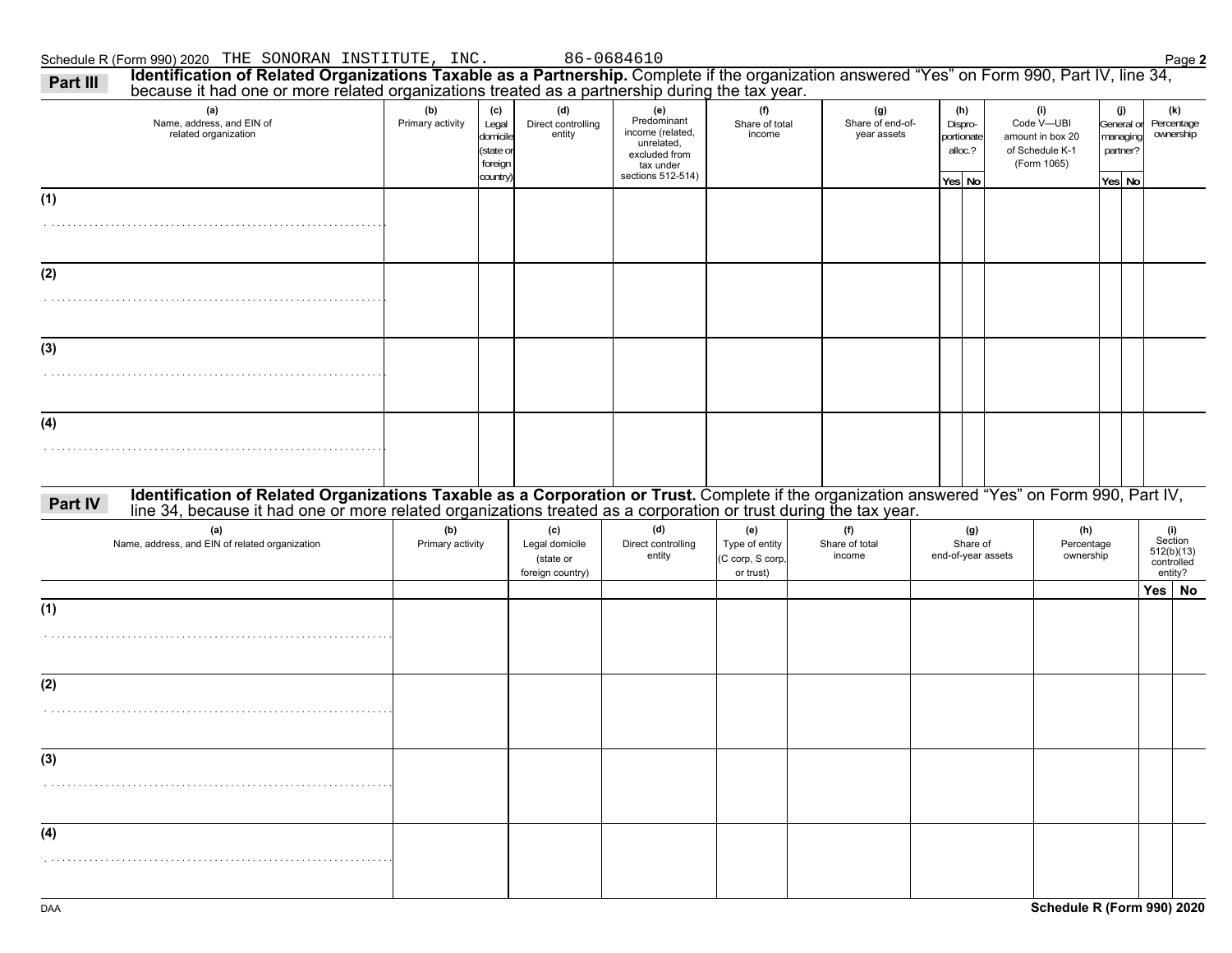| Part V                                                                                                                                                                                                                               | Transactions With Related Organizations. Complete if the organization answered "Yes" on Form 990, Part IV, line 34, 35b, or 36.                                                                                                                                                                                                                       |                            |                 |                                       |                |  |             |  |  |  |
|--------------------------------------------------------------------------------------------------------------------------------------------------------------------------------------------------------------------------------------|-------------------------------------------------------------------------------------------------------------------------------------------------------------------------------------------------------------------------------------------------------------------------------------------------------------------------------------------------------|----------------------------|-----------------|---------------------------------------|----------------|--|-------------|--|--|--|
| Note: Complete line 1 if any entity is listed in Parts II, III, or IV of this schedule.                                                                                                                                              |                                                                                                                                                                                                                                                                                                                                                       |                            |                 |                                       |                |  |             |  |  |  |
|                                                                                                                                                                                                                                      | 1 During the tax year, did the organization engage in any of the following transactions with one or more related organizations listed in Parts II-IV?                                                                                                                                                                                                 |                            |                 |                                       |                |  |             |  |  |  |
| a Receipt of (i) interest, (ii) annuities, (iii) royalties, or (iv) rent from a controlled entity [1] controlled entity controlled entity and controlled entity and controlled entity and content and contain and contained th       |                                                                                                                                                                                                                                                                                                                                                       |                            |                 |                                       |                |  |             |  |  |  |
| <b>b</b> Gift, grant, or capital contribution to related organization(s) encourse contained and contained and contribution to related organization(s) encourse contained and contained and contained and contained and contained an  |                                                                                                                                                                                                                                                                                                                                                       |                            |                 |                                       |                |  |             |  |  |  |
|                                                                                                                                                                                                                                      |                                                                                                                                                                                                                                                                                                                                                       |                            |                 |                                       |                |  |             |  |  |  |
| d Loans or loan guarantees to or for related organization(s) with the contract the contract of contract the contract or contract or contract or contract or contract or contract or contract or contract or contract or contra       |                                                                                                                                                                                                                                                                                                                                                       |                            |                 |                                       |                |  |             |  |  |  |
| e Loans or loan guarantees by related organization(s) encountled and contain an account of the container and container and container and container and container and container and container and container and container and c       |                                                                                                                                                                                                                                                                                                                                                       |                            |                 |                                       |                |  |             |  |  |  |
|                                                                                                                                                                                                                                      |                                                                                                                                                                                                                                                                                                                                                       |                            |                 |                                       |                |  |             |  |  |  |
|                                                                                                                                                                                                                                      | f Dividends from related organization(s) encourance contains a substantial container and container and container and container and container and container and container and container and container and container and contain                                                                                                                        |                            |                 |                                       | 1f             |  | X           |  |  |  |
|                                                                                                                                                                                                                                      |                                                                                                                                                                                                                                                                                                                                                       |                            |                 |                                       | 1 <sub>g</sub> |  | $\mathbf X$ |  |  |  |
|                                                                                                                                                                                                                                      | g Sale of assets to related organization(s) with an example and contact the set of assets to related organization(s)<br>h Purchase of assets from related organization(s) encourance contains a container and container and container and container and container and container and container and container and container and container and container |                            |                 |                                       |                |  |             |  |  |  |
|                                                                                                                                                                                                                                      |                                                                                                                                                                                                                                                                                                                                                       |                            |                 |                                       | 1i             |  | X           |  |  |  |
| Exchange of assets with related organization(s) with an example and contact the control of an experiment of assets with related organization(s)                                                                                      |                                                                                                                                                                                                                                                                                                                                                       |                            |                 |                                       |                |  |             |  |  |  |
|                                                                                                                                                                                                                                      |                                                                                                                                                                                                                                                                                                                                                       |                            |                 |                                       |                |  |             |  |  |  |
| k Lease of facilities, equipment, or other assets from related organization(s) [11] resummation (source in the content of facilities, equipment, or other assets from related organization(s) [11] $\sim$ 0.1] $\sim$ 0.1] $\sim$ 0. |                                                                                                                                                                                                                                                                                                                                                       |                            |                 |                                       |                |  |             |  |  |  |
|                                                                                                                                                                                                                                      |                                                                                                                                                                                                                                                                                                                                                       |                            |                 |                                       |                |  |             |  |  |  |
|                                                                                                                                                                                                                                      | m Performance of services or membership or fundraising solicitations by related organization(s) [11] mechanicano material contents of services or membership or fundraising solicitations by related organization(s) [11] mech                                                                                                                        |                            |                 |                                       |                |  |             |  |  |  |
|                                                                                                                                                                                                                                      |                                                                                                                                                                                                                                                                                                                                                       |                            |                 |                                       | 1n             |  | X           |  |  |  |
| o Sharing of paid employees with related organization(s)                                                                                                                                                                             |                                                                                                                                                                                                                                                                                                                                                       |                            |                 |                                       |                |  |             |  |  |  |
|                                                                                                                                                                                                                                      |                                                                                                                                                                                                                                                                                                                                                       |                            |                 |                                       |                |  |             |  |  |  |
|                                                                                                                                                                                                                                      |                                                                                                                                                                                                                                                                                                                                                       |                            |                 |                                       |                |  |             |  |  |  |
| q Reimbursement paid by related organization(s) for expenses [11, 12] match that the content of the content of the content of the content of the content of the content of the content of the content of the content of the co       |                                                                                                                                                                                                                                                                                                                                                       |                            |                 |                                       |                |  |             |  |  |  |
|                                                                                                                                                                                                                                      |                                                                                                                                                                                                                                                                                                                                                       |                            |                 |                                       |                |  |             |  |  |  |
| r Other transfer of cash or property to related organization(s) encourance contains an example and contained and contained and contained and contained and contained and contained and contained and contained and contained a       |                                                                                                                                                                                                                                                                                                                                                       |                            |                 |                                       |                |  |             |  |  |  |
|                                                                                                                                                                                                                                      |                                                                                                                                                                                                                                                                                                                                                       |                            |                 |                                       |                |  |             |  |  |  |
|                                                                                                                                                                                                                                      | 2 If the answer to any of the above is "Yes," see the instructions for information on who must complete this line, including covered relationships and transaction thresholds.                                                                                                                                                                        |                            |                 |                                       |                |  |             |  |  |  |
|                                                                                                                                                                                                                                      | (a)                                                                                                                                                                                                                                                                                                                                                   | (b)                        | (c)             | (d)                                   |                |  |             |  |  |  |
|                                                                                                                                                                                                                                      | Name of related organization                                                                                                                                                                                                                                                                                                                          | Transaction<br>$type(a-s)$ | Amount involved | Method of determining amount involved |                |  |             |  |  |  |
|                                                                                                                                                                                                                                      |                                                                                                                                                                                                                                                                                                                                                       |                            |                 |                                       |                |  |             |  |  |  |
|                                                                                                                                                                                                                                      |                                                                                                                                                                                                                                                                                                                                                       |                            |                 |                                       |                |  |             |  |  |  |
| (1)                                                                                                                                                                                                                                  |                                                                                                                                                                                                                                                                                                                                                       |                            |                 |                                       |                |  |             |  |  |  |
|                                                                                                                                                                                                                                      |                                                                                                                                                                                                                                                                                                                                                       |                            |                 |                                       |                |  |             |  |  |  |
| (2)                                                                                                                                                                                                                                  |                                                                                                                                                                                                                                                                                                                                                       |                            |                 |                                       |                |  |             |  |  |  |

**(3)**

**(4)**

**(5)**

**(6)**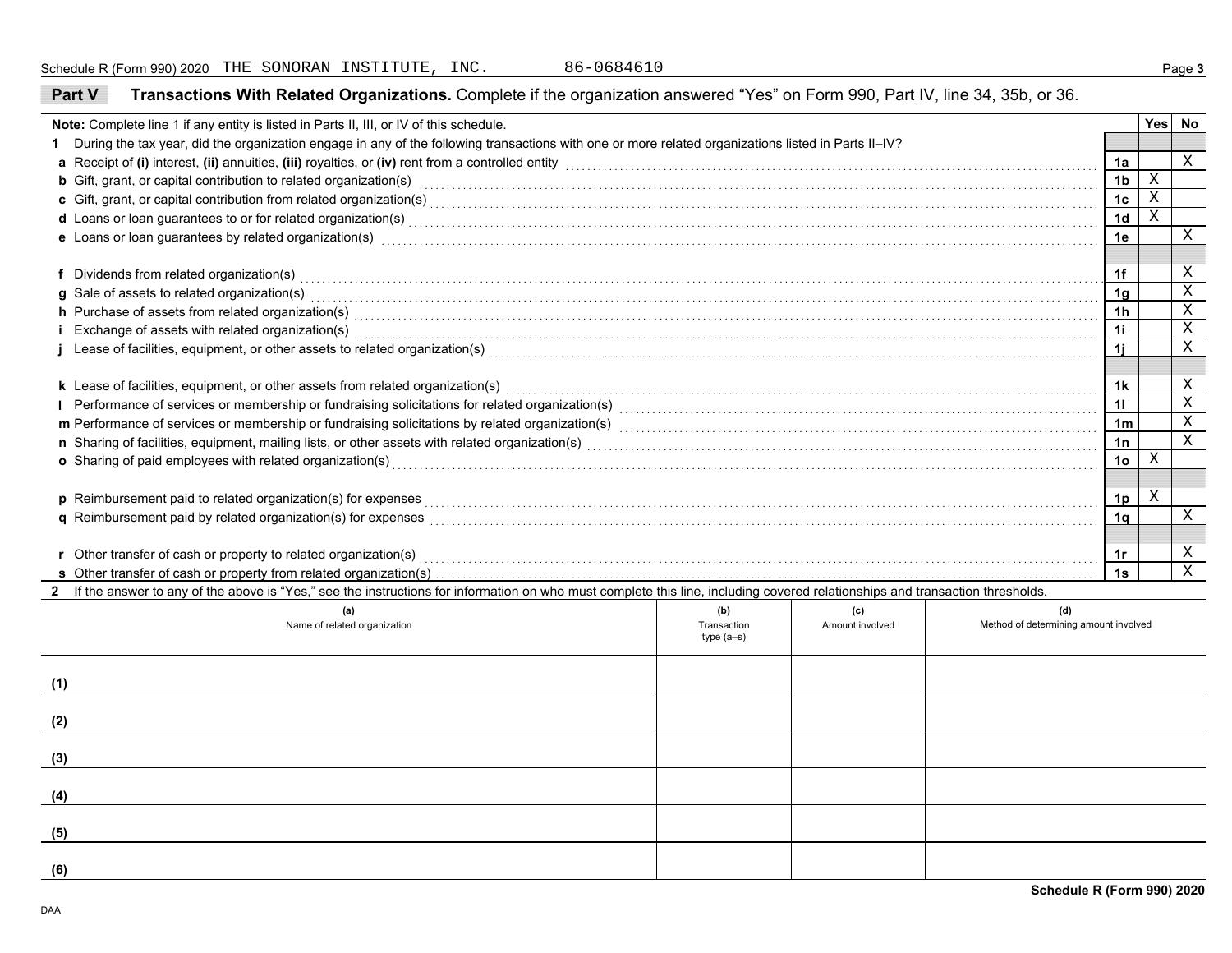## **Part VI Unrelated Organizations Taxable as a Partnership.** Complete if the organization answered "Yes" on Form 990, Part IV, line 37.

Provide the following information for each entity taxed as a partnership through which the organization conducted more than five percent of its activities (measured by total assets or gross revenue) that was not a related organization. See instructions regarding exclusion for certain investment partnerships.

| (a)<br>Name, address, and EIN of entity | (b)<br>Primary activity | (c)<br>Legal<br>domicile<br>(state or<br>foreign | (d)<br>Predominant<br>income (related,<br>unrelated, excluded<br>from tax under |        | (e)<br>Are all partners<br>section<br>501(c)(3)<br>organizations? | (f)<br>Share of<br>total income | (g)<br>Share of<br>end-of-year<br>assets | (h)<br>Disproportionate<br>allocations? |    | (i)<br>Code V-UBI<br>amount in box 20<br>of Schedule K-1<br>(Form 1065) | (j)<br>General or<br>managing<br>partner? |  | (k)<br>Percentage<br>ownership |
|-----------------------------------------|-------------------------|--------------------------------------------------|---------------------------------------------------------------------------------|--------|-------------------------------------------------------------------|---------------------------------|------------------------------------------|-----------------------------------------|----|-------------------------------------------------------------------------|-------------------------------------------|--|--------------------------------|
|                                         |                         | country)                                         | sections 512-514)                                                               | Yes No |                                                                   |                                 |                                          | Yes                                     | No |                                                                         | Yes No                                    |  |                                |
| (1)                                     |                         |                                                  |                                                                                 |        |                                                                   |                                 |                                          |                                         |    |                                                                         |                                           |  |                                |
|                                         |                         |                                                  |                                                                                 |        |                                                                   |                                 |                                          |                                         |    |                                                                         |                                           |  |                                |
| (2)                                     |                         |                                                  |                                                                                 |        |                                                                   |                                 |                                          |                                         |    |                                                                         |                                           |  |                                |
|                                         |                         |                                                  |                                                                                 |        |                                                                   |                                 |                                          |                                         |    |                                                                         |                                           |  |                                |
| (3)                                     |                         |                                                  |                                                                                 |        |                                                                   |                                 |                                          |                                         |    |                                                                         |                                           |  |                                |
|                                         |                         |                                                  |                                                                                 |        |                                                                   |                                 |                                          |                                         |    |                                                                         |                                           |  |                                |
| (4)                                     |                         |                                                  |                                                                                 |        |                                                                   |                                 |                                          |                                         |    |                                                                         |                                           |  |                                |
|                                         |                         |                                                  |                                                                                 |        |                                                                   |                                 |                                          |                                         |    |                                                                         |                                           |  |                                |
|                                         |                         |                                                  |                                                                                 |        |                                                                   |                                 |                                          |                                         |    |                                                                         |                                           |  |                                |
| (5)                                     |                         |                                                  |                                                                                 |        |                                                                   |                                 |                                          |                                         |    |                                                                         |                                           |  |                                |
|                                         |                         |                                                  |                                                                                 |        |                                                                   |                                 |                                          |                                         |    |                                                                         |                                           |  |                                |
| (6)                                     |                         |                                                  |                                                                                 |        |                                                                   |                                 |                                          |                                         |    |                                                                         |                                           |  |                                |
|                                         |                         |                                                  |                                                                                 |        |                                                                   |                                 |                                          |                                         |    |                                                                         |                                           |  |                                |
| (7)                                     |                         |                                                  |                                                                                 |        |                                                                   |                                 |                                          |                                         |    |                                                                         |                                           |  |                                |
|                                         |                         |                                                  |                                                                                 |        |                                                                   |                                 |                                          |                                         |    |                                                                         |                                           |  |                                |
| (8)                                     |                         |                                                  |                                                                                 |        |                                                                   |                                 |                                          |                                         |    |                                                                         |                                           |  |                                |
|                                         |                         |                                                  |                                                                                 |        |                                                                   |                                 |                                          |                                         |    |                                                                         |                                           |  |                                |
| (9)                                     |                         |                                                  |                                                                                 |        |                                                                   |                                 |                                          |                                         |    |                                                                         |                                           |  |                                |
|                                         |                         |                                                  |                                                                                 |        |                                                                   |                                 |                                          |                                         |    |                                                                         |                                           |  |                                |
| (10)                                    |                         |                                                  |                                                                                 |        |                                                                   |                                 |                                          |                                         |    |                                                                         |                                           |  |                                |
|                                         |                         |                                                  |                                                                                 |        |                                                                   |                                 |                                          |                                         |    |                                                                         |                                           |  |                                |
|                                         |                         |                                                  |                                                                                 |        |                                                                   |                                 |                                          |                                         |    |                                                                         |                                           |  |                                |
| (11)                                    |                         |                                                  |                                                                                 |        |                                                                   |                                 |                                          |                                         |    |                                                                         |                                           |  |                                |
|                                         |                         |                                                  |                                                                                 |        |                                                                   |                                 |                                          |                                         |    |                                                                         |                                           |  |                                |